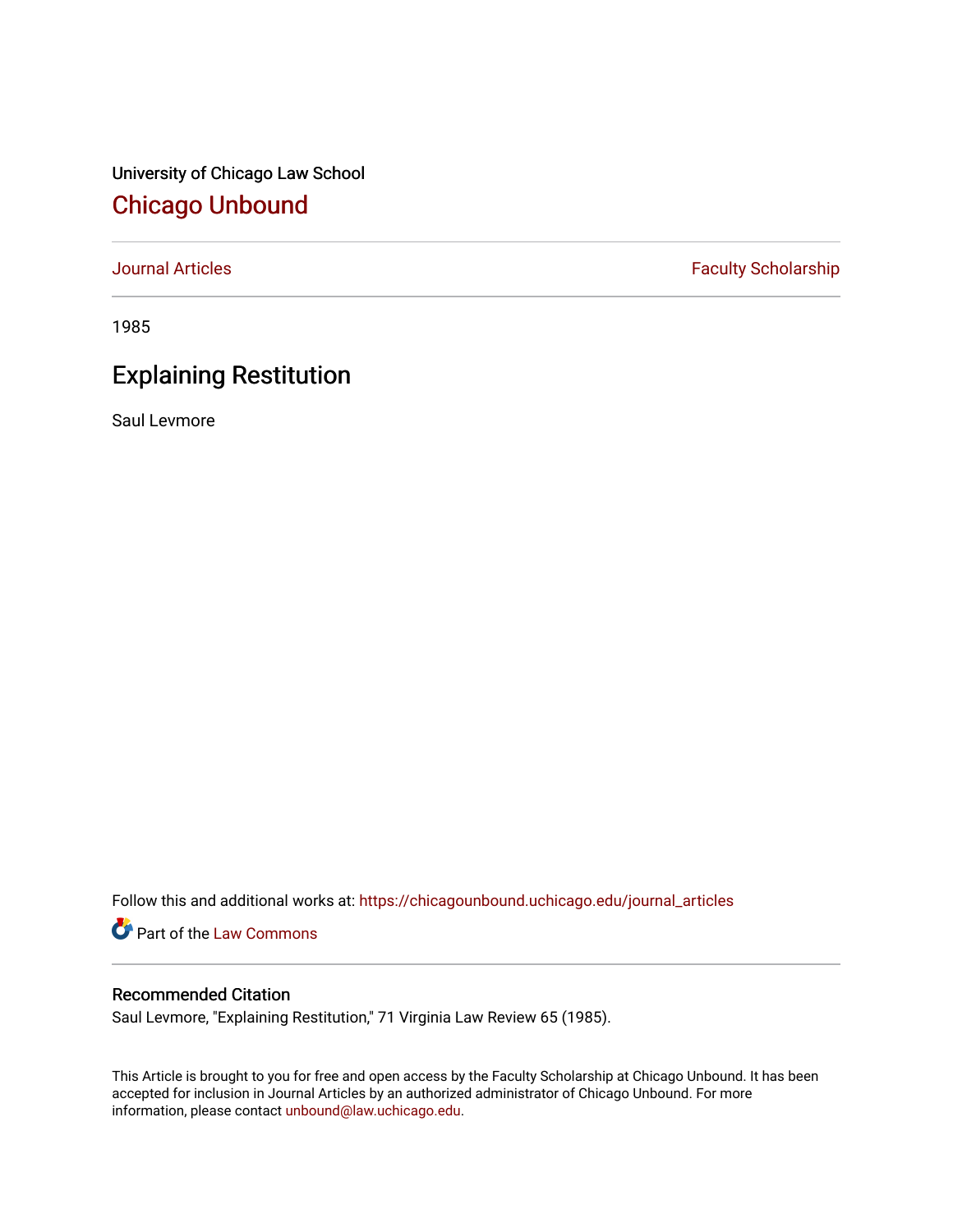#### EXPLAINING RESTITUTION

#### *Saul Levmore\**

T HERE is probably no greater set of surprising results and inconsistent maxims in private law than that formed by cases dealing with claims for payment made by providers of "nonbargained benefits" to silent or disclaiming recipients. These cases are ordinarily assembled under the umbrella labelled "restitution," although they also refer to or include claims of unjust enrichment, quasi-contract, and quantum meruit. At an athematic level, the law of nonbargained benefits is most easily described with a general rule and a long list of exceptions that seem on the verge of consuming the rule.' The rule is, of course, that "volunteers" or "officious intermeddlers" do not recover in restitution even if they can prove their expenses or the value of their provisions.<sup>2</sup> Energetic provider P, who mends R's fence, wastes his time if he seeks restitution through the legal system.3 But P will sometimes recover

**-** Nonbargaining providers such as P may be motivated by the hope that if they provide a useful service or improvement the recipient will compensate them out of a sense of obliga-

**<sup>\*</sup>** Professor of Law, University of Virginia. I am grateful for suggestions received at workshops at the University of Virginia, University of Pennsylvania, and Northwestern University law schools. I am especially grateful to Robert Scott for his suggestions and comments on an earlier draft.

Two notable bright spots in the vast literature that are useful for the uninitiated reader are the introductory material in 1 G. Palmer, The Law of Restitution § 1 (1978) (stressing the equivocal character of "unjust enrichment," "benefits," and "volunteer," and the sometimes unstated connections between the development of restitution at law and in equity), and Dawson, The Self-Serving Intermeddler, 87 Harv. L. Rev. 1409 (1974) (analyzing situations in which the gains to strangers are produced through an actor's self-interest).

<sup>2</sup> See Restatement of Restitution § 2 (1937) (intermeddler may not recover); Wade, Restitution for Benefits Conferred Without Request, 19 Vand. L. Rev. 1183 (1966) (setting out the restrictions on recovery to develop a theory of when "enrichment" is "unjust").

There is a good deal of literature on the treatment of restitution claims in Roman law and under civil law in general. Civil law countries can be described as more sympathetic to the volunteer provider, although the gap between common and civil law may be narrowing. See generally Dawson, *Negotiorum Gestio:* The Altruistic Intermeddler, 74 Harv. L. Rev. 817 (1961) (appraising the utility of the *negotiorum gestio* doctrine as a solution to volunteerprovider problems). The present article does not pretend to explain or analyze this material, although readers familiar with the subject will see that most of the themes developed in these pages are applicable to the civil-law tradition.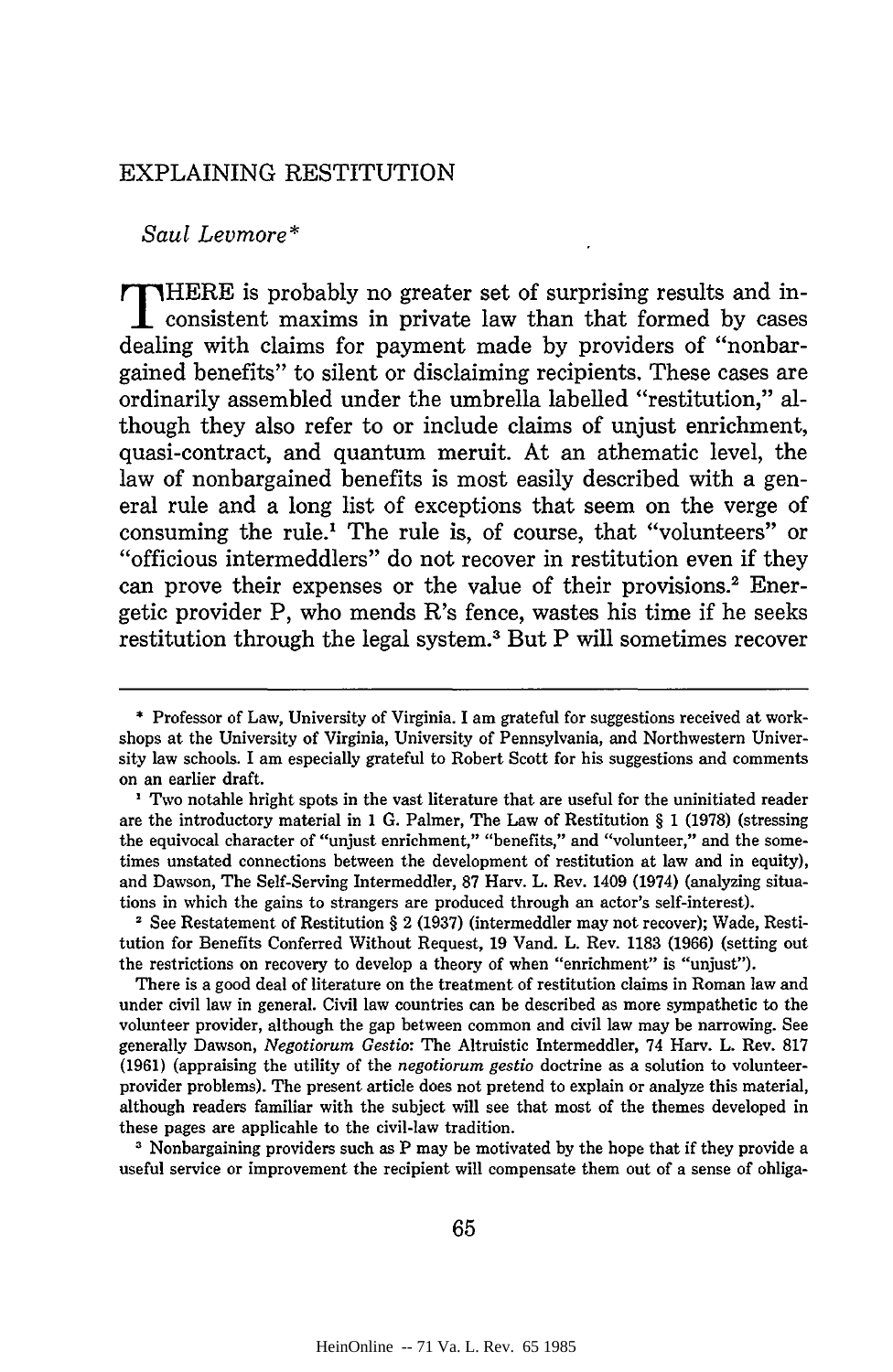in cases of mistake, as when P thinks he is working on his own property;<sup>4</sup> in an emergency, as when the fence prevents the escape of R's animals;<sup>5</sup> or through wrongful conduct on the part of R, as when R threatens P to gain free labor.<sup>6</sup>

Other exceptions to the general rule may also be regular enough to be classified. Providers under compulsion, those who complete tasks begun by contractual providers, and those who perform part of their own contracts often escape being branded as volunteers.' A variety of industry-specific rules may also rescue the nonbargaining provider. Physicians regularly recover for emergency services, even when their efforts do not save the nonbargaining patient.<sup>8</sup> Lawyers enjoy exceptional opportunities to recover from silent "clients" who benefit from a "common fund" created or preserved by the claimant-attorney.9 Contributors to construction projects may rely on mechanics' lien statutes to recover from enriched owners with whom they did not bargain.10 If the contributor is a cotenant who pays for improvements to the property, he may under the rules of partition recover his expenses or the value of the improvement upon dissolution of the partnership.<sup>11</sup> That this incomplete list of exceptions to the nonrecovery norm is itself qualified at virtually every point<sup>12</sup> reflects the remarkably uneven terrain of resti-

**1** See Restatement of Restitution § 114 (1937) (restitution given if the provider acts unofficiously and with intent to charge and if the provisions were immediately necessary to prevent serious bodily harm or suffering).

**8** See Friedmann, Restitution of Benefits Obtained Through the Appropriation of Property or the Commission of a Wrong, 80 Colum. L. Rev. 504, 551-56 (1980) (award of restitution as deterrence to wrongdoers).

**<sup>7</sup>**See infra notes 78-83, 90-92, 95 and accompanying text.

**<sup>8</sup>**See Cotnam v. Wisdom, 83 Ark. 601, 104 S.W. 164 (1907); Matheson v. Smiley, [1932] 2 D.L.R. 787 (Man.) (noted in Recent Cases-Physicians and Surgeons-Recovery for Unsolicited Services Rendered in an Emergency, 46 Harv. L. Rev. 528, 528 (1933)).

**'** See Central R.R. & Banking Co. v. Pettus, 113 U.S. 116 (1885); Dawson, Lawyers and Involuntary Clients: Attorney Fees from Funds, 87 Harv. L. Rev. 1597 (1974).

**10** See infra notes 51-53 and accompanying text.

**11** See infra notes 18, 35-37 and accompanying text.

 $12$  Lawyers who create common funds, subcontractors who operate in a jurisdiction with a

tion, gratitude, or hope that this or some other provider will again show initiative and undertake such a project.

**<sup>&#</sup>x27;** See infra notes 39-40 and accompanying text (mistaken improver of property); 2 G. Palmer, supra note 1, § 10.3 (finding very few cases in which a total stranger recovered for protecting another's property). Efforts to summarize the law more precisely by distinguishing among mistakes of law, fact, and performance are in my view only modestly successful. See, e.g., 2-3 id. (attempting over the course of two volumes to classify various types of mistake).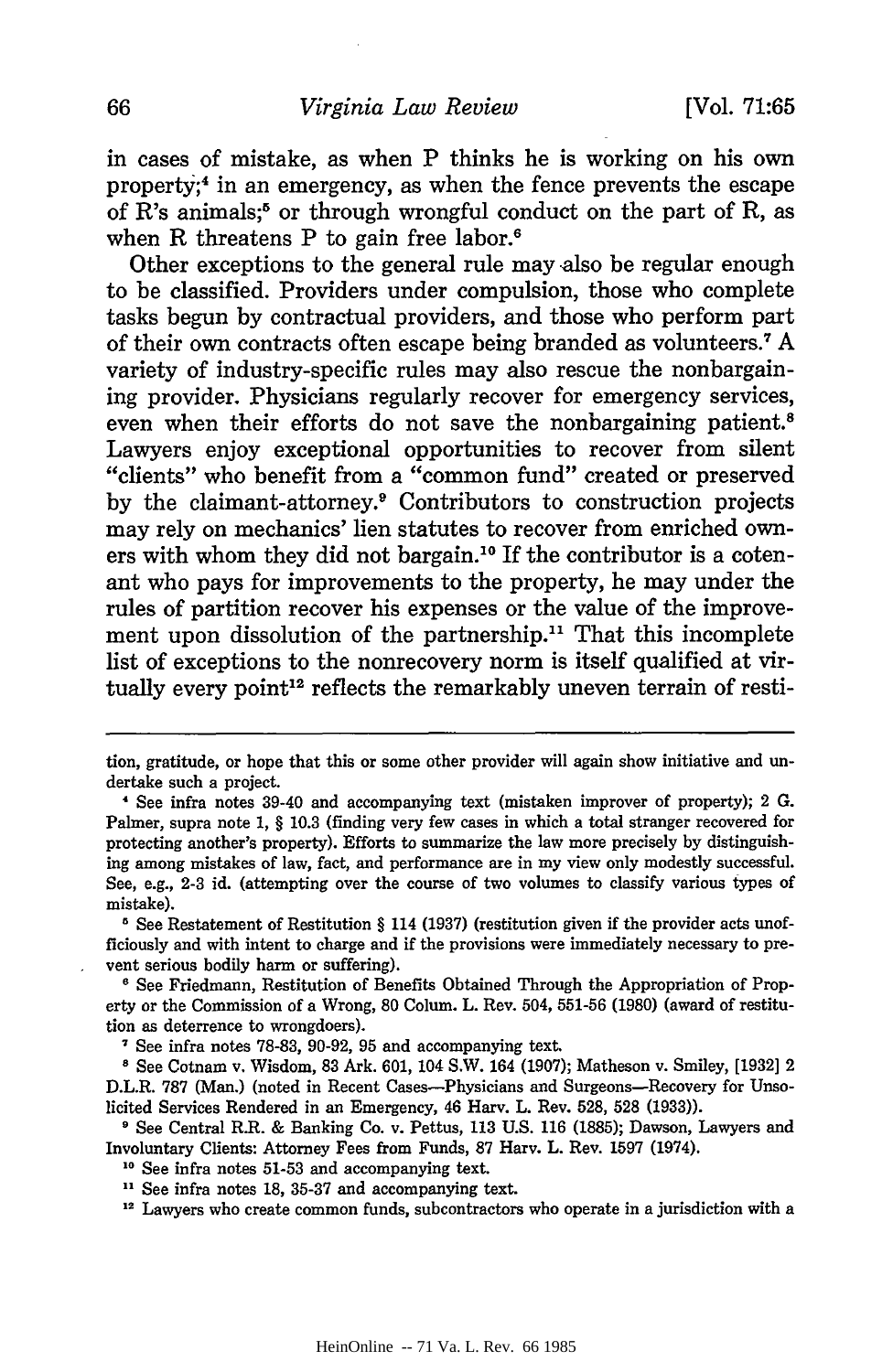**19851**

tution law. Without a theoretical approach it is impossible to describe the law's attitude toward nonbargained benefits in a way that would generate confident predictions about the decisions.

The familiar schizophrenia in legal scholarship between positive and normative postures must be confronted as the level of inquiry is shifted toward explaining rather than summarizing the many pockets of the law of restitution. The major arguments presented in this article may be attractive features of a normative theory of restitution; possible contours of such a theory are sketched in the conclusion. The bulk of this article, however, is directed toward developing perspectives that describe, predict, or explain the circumstances in which restitution for nonbargained benefits is allowed and those in which such restitution is denied.

My approach to restitution views the cases as presenting the question of whether to create bargains where the parties have not done so. This approach illuminates the asymmetrical structure of private law. Restitution occupies the crucial ground between its much-studied neighbors, tort and contract. Restitution deals with nonbargained benefits; tort law with nonbargained harms; contract law with bargained benefits and harms. Whereas the law of torts regularly "creates" bargains by assigning liability where the parties would have exacted payment if able to bargain, the law of contracts (and restitution) does not obviously intervene and create bargains among strangers who might be expected to wish for such agreements. The law of benefits is apparently not the counterpart of the law of harms. Located at the intersection of tort and contract law, restitution offers an opportunity to inspect this asymmetry between the law's treatment of harms and its treatment of benefits.

One caveat may disappoint readers familiar with this area of the law: the analysis considers the potential for restitution as an all-or-

mechanics' lien act, and cotenants in partition often will not recover. See, e.g., Weinberg v. Goldenberg's, Inc., 81 F. Supp. 353 (D.D.C. 1948) (denying recovery to attorney who prevented depletion of a fund); Strong v. Taylor, 82 Ala. 213, 2 So. 760 (1886) (refusing recovery for legal resistance against creditors' claims against estate); In re Estate of Brannan, 66 Misc. 2d 283, 321 N.Y.S.2d 49 (Surr. Ct. 1971) (denying fees where lawyer successful in opposing probate of one will and securing probate of another); 53 Am. Jur. 2d Mechanics' Liens *§§* 310-311 (1970 & Supp. 1984) (waiver and estoppel may prevent lienholder from recovery); 59 Am. Jur. 2d Partition § 42, at 806 (1971) ("bare fact" of improvements by a cotenant does not necessarily give right to an equitable allowance in partition).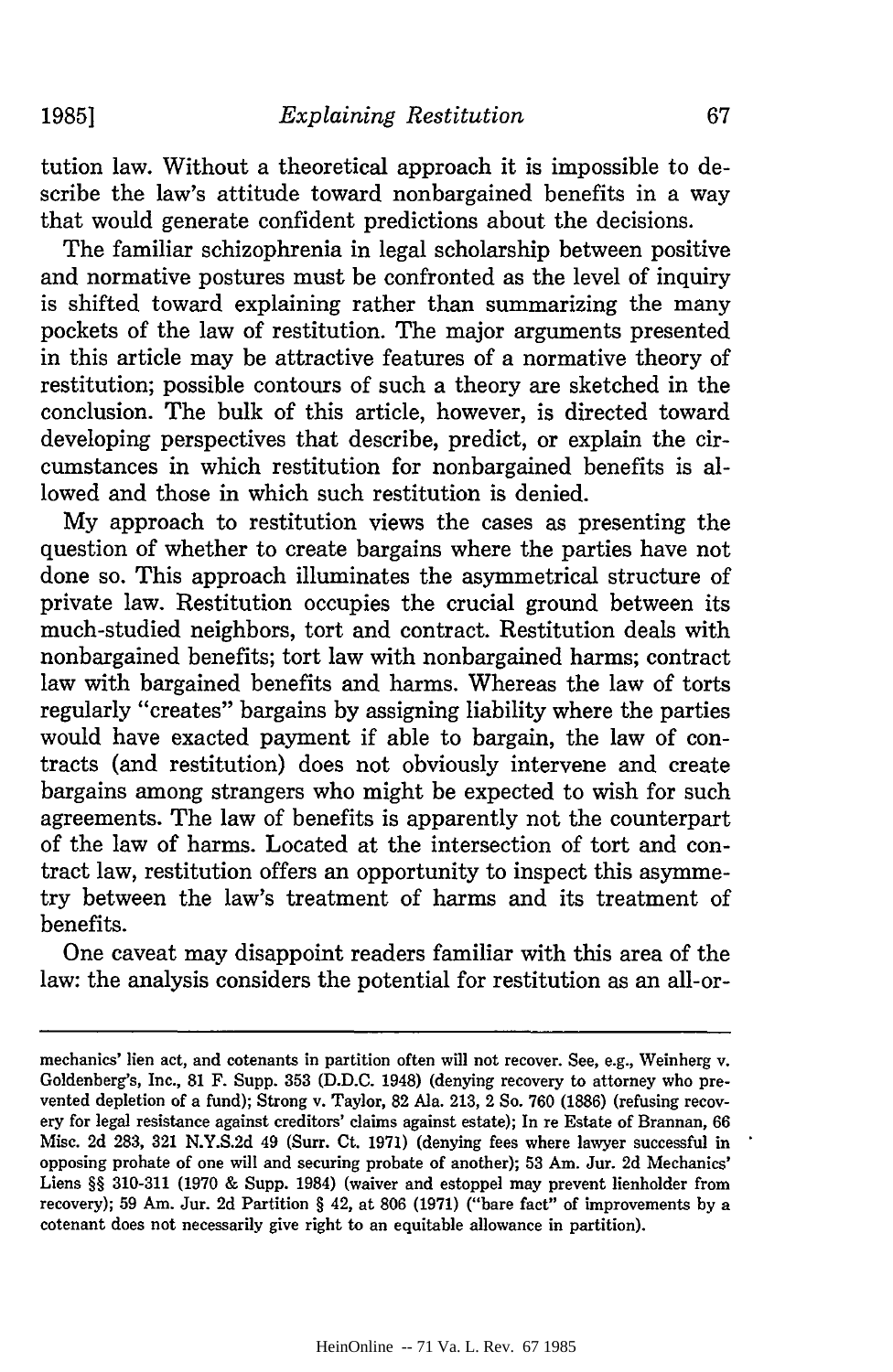nothing proposition. Little attention is paid to the amount of restitution when granted, or to related questions such as the tracing of commingled funds or the imposition of constructive trusts.13 My concern is with the general question of when courts intervene to impose obligations where there have been no private contractual arrangements, not with the secondary question of the precise details of such obligations. I hope that the disadvantages of inexactness are more than offset by the powerful themes that such a rough approach can suggest.

Part I sketches four possible explanations of restitution law. These explanations are theses or variables that illuminate the distinction between circumstances in which restitution is denied and those in which it is provided. Part II explores a variety of claims for restitution and examines the descriptive power of the explanations offered in Part I. Although the explanations are not mutually exclusive, this article emphasizes the usefulness of two of these theses, which I label the market-encouragement and the wealthdependency explanations. The second of these is particularly interesting because it suggests that the law is responsive to a serious objection to the economic analysis of legal rules. Through these explanations I argue that although restitution is hardly the neatest of fields, it is also not the chaotic mass that it first appears to be. A sophisticated use of law and economics tools and an understanding of the limitations of these tools yield a powerful positive theory of restitution.

# I. FOUR EXPLANATIONS OF AWARDS AND DENIALS OF RESTITUTION

A theme so prevalent in contract and tort law theory that it sometimes passes unmentioned is that legal rules reflect parties' abilities to bargain. Our legal system rests on the belief that citizens generally know what is in their own interests and that it is in society's interest to accept and encourage private agreements. It is hardly novel to suggest, for example, that tort liability rules are bargain-substitutes. The polluter, liable in nuisance for the harm imposed on numerous neighbors, could presumably—in the absence of tort law and all impediments to bargain-have been

<sup>&</sup>lt;sup>13</sup> For information on these related questions, see Restatement (Second) of Restitution §§ 30-41 (Tent. Draft No. 2, 1984).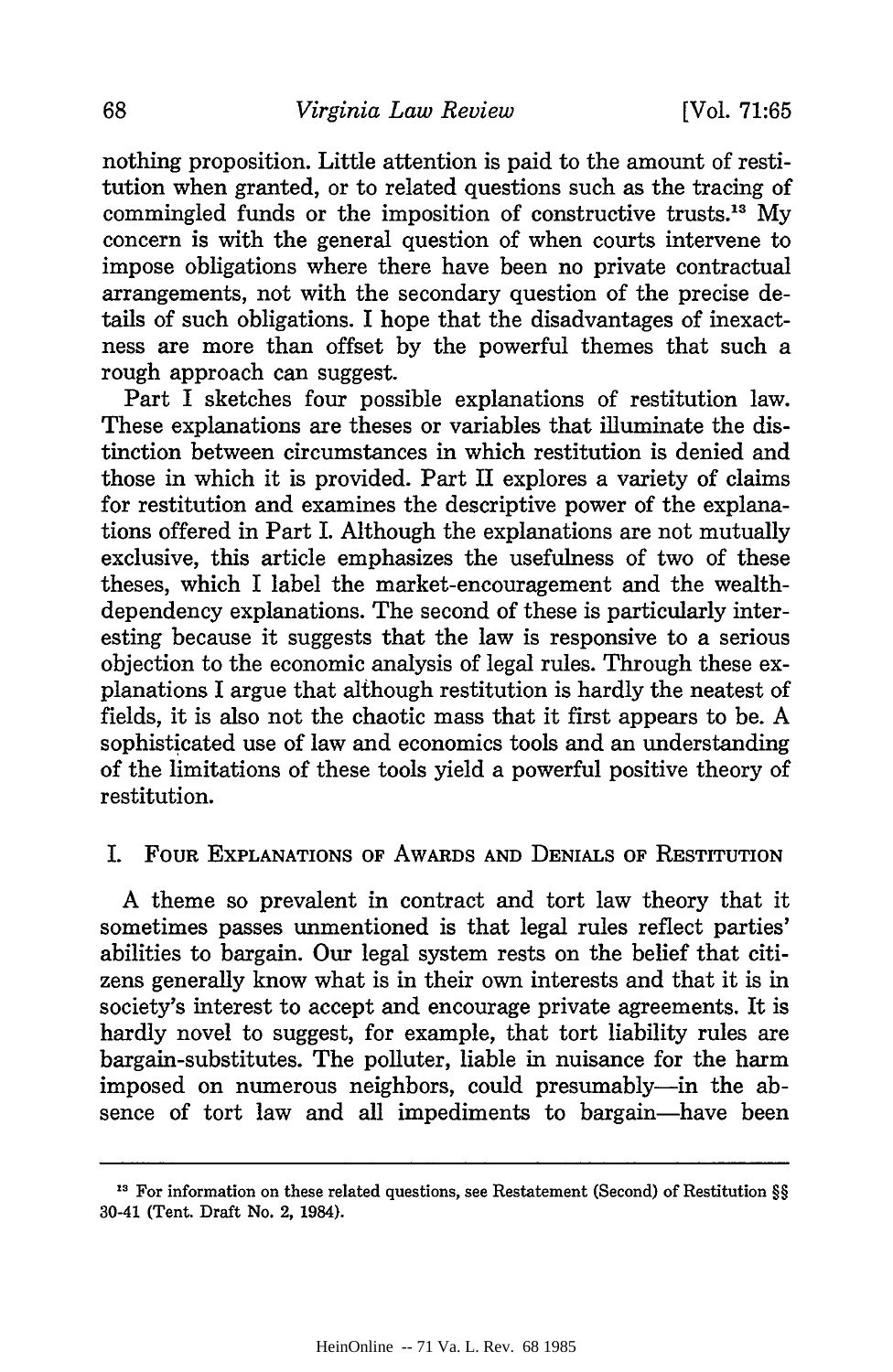bought out or bribed by neighbors.<sup>14</sup> The real and hypothetical bargains created and sustained by property and liability rules are so well-known-and well-challenged-that there is no need here for another rehearsal.

But an awareness of impediments to bargain is only a first step toward understanding restitution law. The inability to bargain does a fair job of explaining, for instance, restitution in cases of emergency. The law would obviously not encourage bargaining by refusing recovery to the doctor who provides emergency medical care<sup>15</sup> or to the relative who pays bills associated with a decedent's last illness and funeral before the appointment of a guardian or executor.<sup>16</sup> Restitution in cases of mistake, on the other hand, is not easily explained by the law's fondness for bargains. If, contrary to prevailing law, debtors could not retrieve overrepayments or disbursing agents could not recover payments made for mistaken claims, debtors would protect themselves with more paperwork, and disbursing agents would demand more proof before paying claims. 17 It does not require great faith in the usefulness of economic analysis in law to believe that the flat denial of restitution in these cases would lead to an inefficiently high level of care. Thus, although the general law of restitution seeks to encourage private bargaining rather than to replace it with judicial intervention, a counterforce in the law impels courts to recognize or create missing bargains. This article seeks to illuminate this counterforce by exploring four possible explanations for it. The first two explanations are familiar perspectives with which to approach a seemingly incoherent area of law. But in that restitution has, for the most part, remained a frontier untouched by analytic tools familiar elsewhere, they are displayed here in their most flattering settings.

# *A. Valuation Difficulties*

The law's disinclination to create bargains when the parties have failed to do so may derive from the sense that courts have no par-

1985]

**<sup>&</sup>quot;** For the classic exposition, see Calabresi & Melamed, Property Rules, Liability Rules, and Inalienability: One View of the Cathedral, 85 Harv. L. Rev. 1089 (1972).

**<sup>&</sup>quot;s** See cases cited supra note **8.**

**<sup>&</sup>quot;e** See In re Estate of Bends, 589 S.W.2d 330 (Mo. Ct. App. 1979); see also Restatement (Second) of Restitution § 3 comment a (Tent. Draft No. 1, 1983) (suggesting restitution for benefits conferred through a justifiable response to exigency).

<sup>&</sup>lt;sup>17</sup> See infra notes 23, 56 and accompanying text.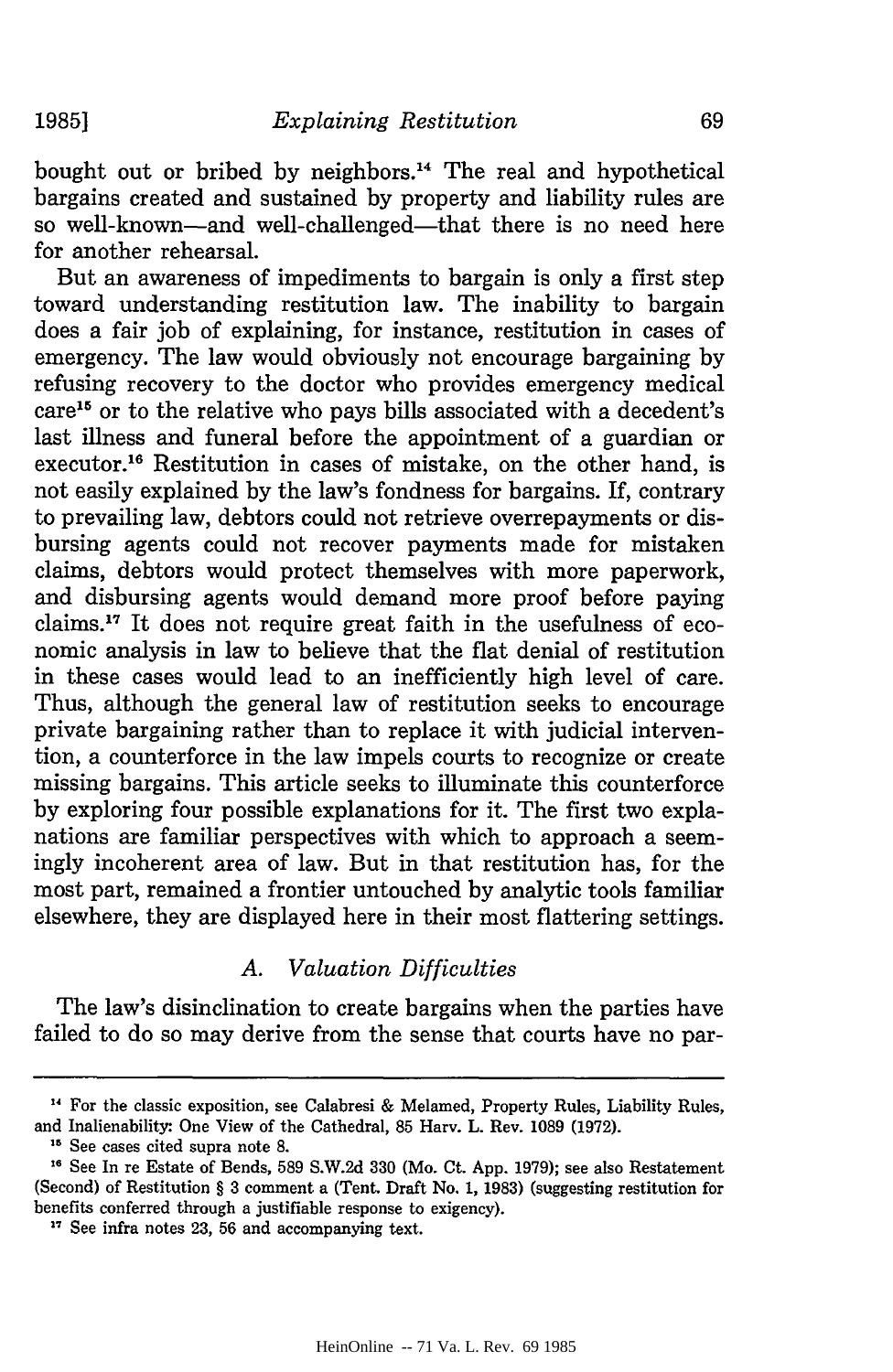ticular talent at valuing services and other benefits in monetary terms. Restitution may be socially beneficial because it motivates providers to do what the community wishes but finds difficult to agree on because of high transaction costs. Nonetheless, the social desirability of an expanded law of restitution would require courts to value benefits accurately. To the extent that benefits are overvalued, overencouraged providers may intermeddle. In short, the law may be seen as normally disallowing restitution claims because of valuation difficulties, but sometimes allowing claims for nonbargained benefits when the valuation task is easy and when the benefit appears to be one that the parties would have bargained for in the absence of freerider problems and transaction costs.

Consider, as an example of the explanatory power of this theme, the contrast between the denial of restitution to the noncontractual improver of real property who builds a fence while hoping that the owner will be suitably grateful, and the grant of restitution in the limited but striking case of an improving cotenant seeking restitution in partition.18 The valuation explanation is clear: in partitioning a cotenancy, a court must as a matter of course ascertain the value of the property in question (except in the rare instances where physical partition into segments of obviously equivalent worth is possible). Although the partition may not require the valuation of the components of the property, evaluating the improvement will probably require little additional work for the partitioning court. If the property is normally held for rent, measuring a recent improvement on the basis of the increased rental income is especially easy. Once valuation is under way the law can afford to recognize the provider of nonbargained benefits.

It might be argued that measuring restitution by the recipient's enrichment rather than by the provider's  $cost^{19}$  is evidence that valuation is not a major explanatory theme. However simple it is in some cases to separate the value of an improvement from the known value of an entire property, it would be easier to ask for proof of the provider's actual cost. But cost recovery creates the moral hazard of idiosyncratic intermeddling. The provider who thoroughly enjoys an octopus-shaped swimming pool may have

<sup>&</sup>lt;sup>18</sup> See infra notes 35-37 and accompanying text.

<sup>&</sup>lt;sup>19</sup> See Martinez v. Martinez, 638 P.2d 834 (Colo. Ct. App. 1981); Miller v. Miller, 222 Kan. 317, 564 P.2d 524 (1977); Chance v. Kitchell, 99 N.M. 443, 659 P.2d 895 (1983).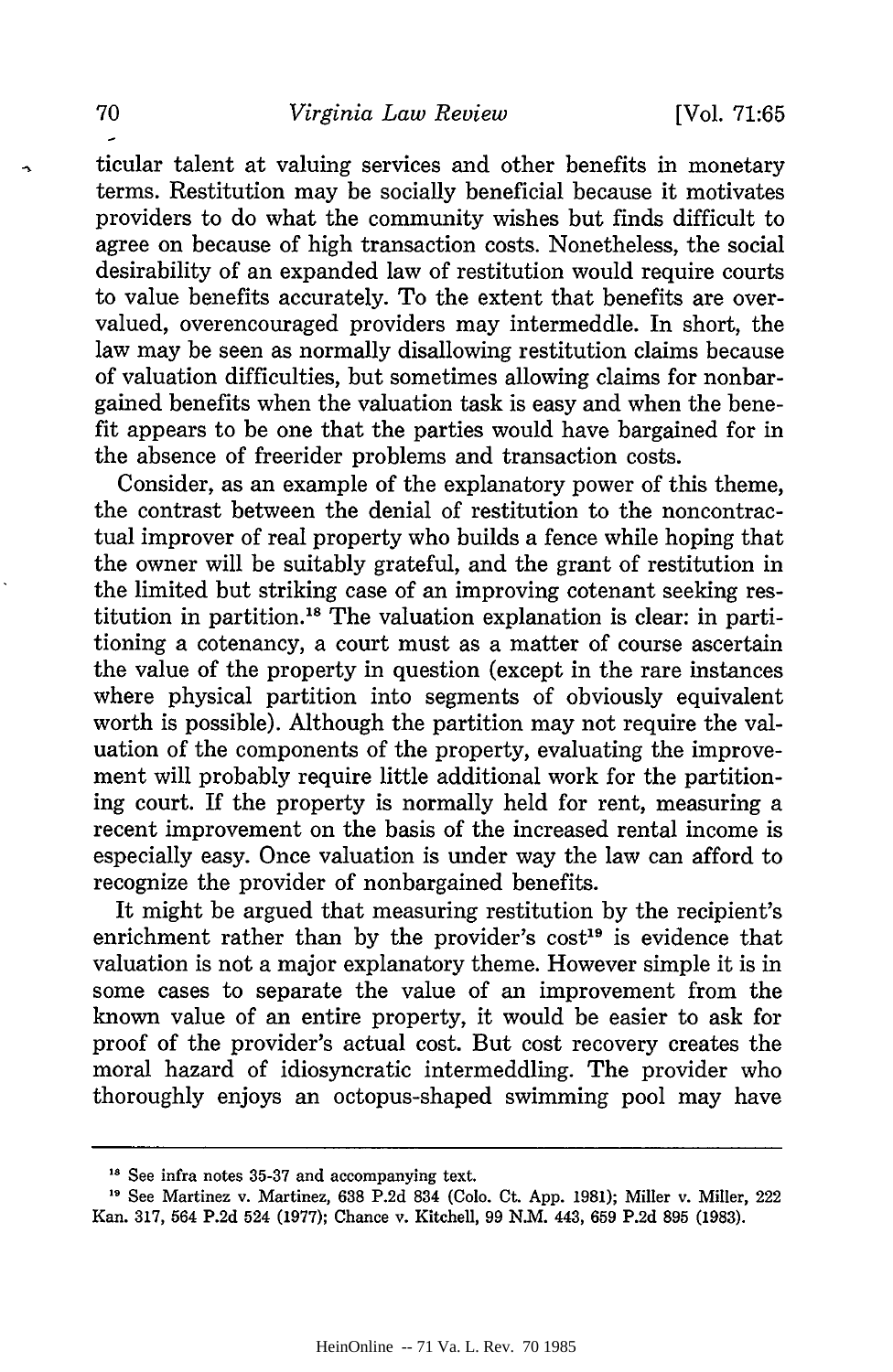spent far more on its construction than is reflected in the property's increased value. There is no reason why the less-theatrical cotenant should pay for this nonbargained benefit.

To be sure, restitution could be based on the lesser of net enrichment and cost. This rule would create little if any added valuation difficulty, and there is good reason to think, when cost is lower than value added, that a bargain between cotenants would have yielded an agreement to share costs rather than to assign the increase in value to one party. Even when cost is greater than value added, it may be that had the parties bargained they would have agreed to share costs because they expected a more substantial increase in value from what turned out to be a poor investment. And a rule that awarded restitution for the lesser of cost and enrichment—unless the provider demonstrated that his intended enrichment was not idiosyncratic-would sometimes generate unmanageable fact-finding difficulties. The partition cases can be read as supporting either rule: recovery for net enrichment or for the lesser of provider's cost and recipient's enrichment.<sup>20</sup> Inasmuch as both rules bring out the explanatory power of the valuation perspective, there is little point in extended discussion here of the rules' relative advantages.

Nevertheless, the valuation theory fails to explain important pockets of the law granting restitution, such as the ability of lawyers to collect from common funds<sup>21</sup> despite the difficulty of evaluating their expenses and charging them to the funds' beneficiaries. A second, broader shortcoming of the valuation explanation is that it accepts without explanation the traditional subject matter demarcations in law. Despite enormous valuation difficulties, tort law regularly awards recoveries to the victims or "recipients" of harms. The typical tortious injury is at least as difficult to value as the average noncontractual benefit. I call this anomaly the "harmsbenefits asymmetry" in the law: the legal remedies available to victims of harms are far superior to those enjoyed by analogous providers of nonbargained benefits. Restitution would surely be denied to W who, while purifying his own ground water, cleans up neighbors' wells. Yet W would of course be liable for the harm imposed

<sup>21</sup> Professor Palmer agrees but is also unable to cite a convincing string of cases. 2 **G.** Palmer, supra note 1, § 10.7, at 429-30.

<sup>&</sup>lt;sup>21</sup> See infra notes 69-71 and accompanying text.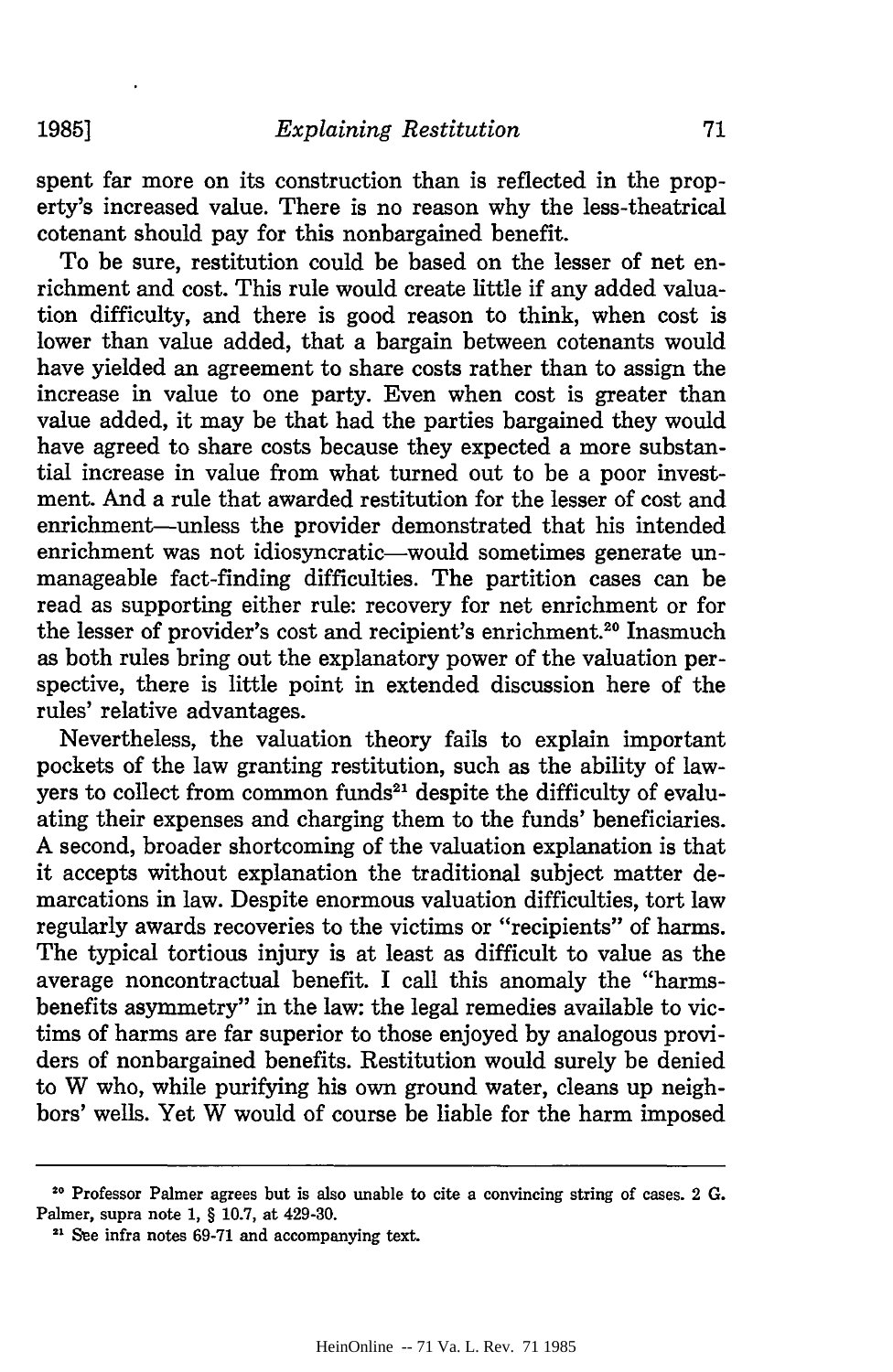on neighbors if he in economically negligent fashion polluted usable wells while working on his own property. Similarly, if M often recommends H's services so that H enjoys increased profits, H owes no restitution-whether or not M is paid by those seeking advice. Yet if M defames H's business, H can collect for lost income.22 The law appears ready to create missing bargains in tort where harms are concerned, but is reluctant to do so in restitution where benefits are at stake. That tort law fails to fill in all missing bargains cannot obscure the basic asymmetry between the treatment of nonbargained harms and benefits. Valuation theory illuminates a subset of these cases, but cannot explain the fundamental asymmetry.

Thus, the notion of valuation difficulties leads to mispredictions in many pockets of restitution law. Some of these mispredictions are described later in this article. But because the valuation thesis completely misdescribes the harms-benefits asymmetry and because it is, after all, already a familiar theme in legal scholarship, this article does not concentrate on the valuation thesis.

# *B. The Search for the Better Bargainer*

The notion that many legal rules can be interpreted as economically efficient is a familiar and powerful one. Applying the notion of economic efficiency to tort and contract law often involves a search for the party best able to control a situation: legal liability is imposed to induce that party to minimize waste. In fact, all of the explanations of restitution put forward in this article may be viewed as part of this quest for efficient behavior and in particular for the party most likely to be induced by a legal rule to behave in a way that society or the involved parties (were they to bargain) would like. The valuation perspective, for example, depicts the law of restitution as granting or denying recovery on the basis of whether it is more efficient to reduce costs of bargaining or costs of judicial valuation. The decision to deny restitution can thus be seen as a means of encouraging the party most in control, the provider, to enter bargains in which the price of his provision is explicitly determined.

<sup>&</sup>lt;sup>22</sup> See W. Keeton, D. Dobbs, R. Keeton & D. Owen, Prosser and Keeton on The Law of Torts § **111,** at 779 (5th ed. 1984).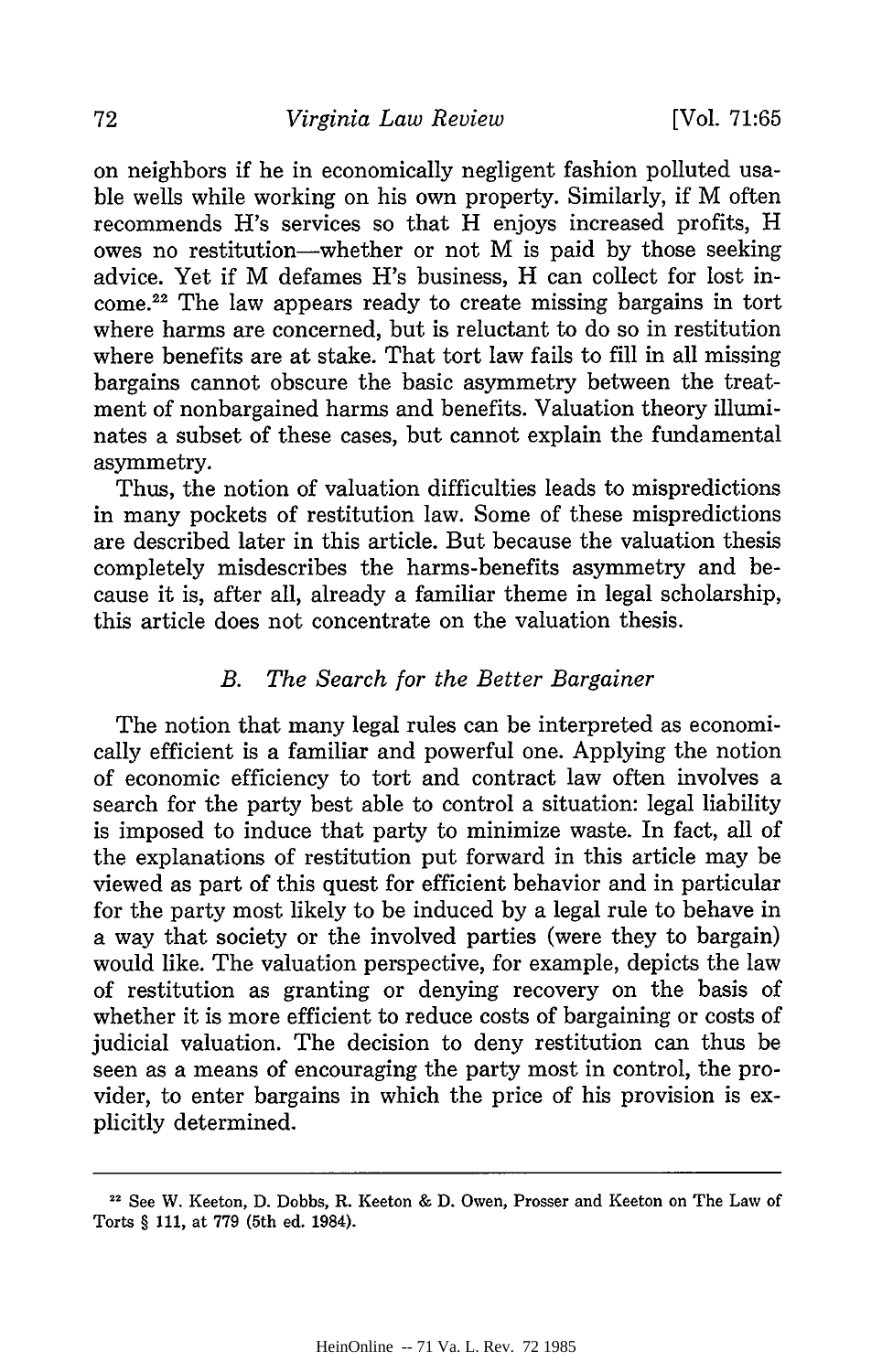Another economic argument that may at first appear attractive to students of restitution is the least-cost-avoider or better-bargainer thesis. In tort and contract settings the least-cost-avoider is often the party physically or contractually in control of a situation, such as the manufacturer of a dangerous product or the supplier of goods to a relatively passive customer. In restitution the least-costavoider is ordinarily the provider. Thus, a better-bargainer explanation of the harms-benefits asymmetry would run as follows. A potential harmdoer knows his likely victims and therefore can avoid harmdoing or can bargain with potential victims to avoid liability, secure a property right, or induce mitigating behavior. When W pollutes the groundwater, his knowledge about the pollutant's source, location, and impact makes him the better bargainer, or the least-cost-avoider. The provider of benefits is a better initiator of bargaining than the passive recipient, who does not know what is headed his way. W, whose water-purification project casts positive externalities, is a better initiator of bargaining than the passive recipients of cleaner water, because the latter have inferior knowledge of the project's timing, costs, alternatives, and impact.

Unfortunately, although the better-bargainer explanation may elucidate the harms-benefits asymmetry-the frequent imposition of tort liability and denial of restitution-it does not explain the cases that grant restitution to nonbargaining providers. For instance, restitution is generally granted to a debtor who mistakenly more than repays his debt but is generally not granted to a taxpayer who similarly errs by making overpayments to a taxing authority.23 The valuation hypothesis explains the first of these rules, in that (interest rates aside) it is simple to evaluate a fifty dollar overpayment as requiring fifty dollars of restitution. But the valuation explanation mispredicts the second rule; tax revenues are also in a convenient currency and appear to present no more valuation difficulties than do other overpayments. The better-bargainer hypothesis may, however, account for this second rule, the denial of restitution to the mistaken taxpayer, because it may explain the

**1985]**

**<sup>3</sup>**See 3 **G.** Palmer, supra note **1,** §§ 14.5(a), 14.20 (the mistaken debtor enjoys restitution; the taxpayer whose payments were motivated by an invalid statute is often denied restitution; and the taxpayer who makes an isolated error of fact is sometimes denied restitution); see also Birks, The Recovery of Carelessly Mistaken Payments, 25 Current Legal Probs. 179 (1972) (general rule in England is that the maker of even carelessly mistaken payments is entitled to restitution).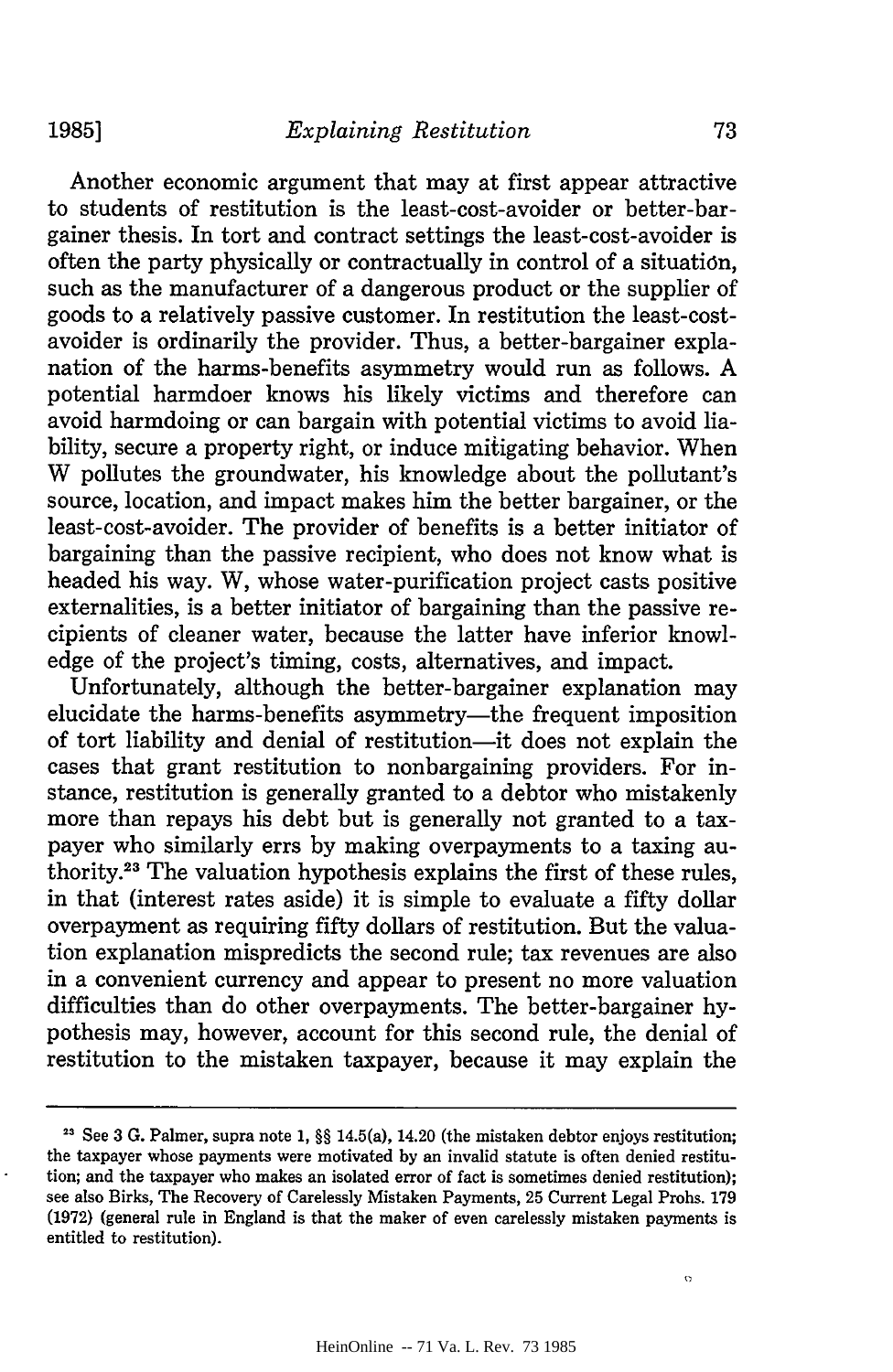## 74 *Virginia Law Review* [Vol. 71:65

overarching doctrine of sovereign immunity. Inasmuch as it has no self-interest or selfish nature, the government is assumed to be by nature sensitive to social costs and benefits. Hence, the government may never be deemed negligent. Similarly, the governmental taxing unit that receives overpayments may be assumed to be a selfless cost avoider, checking for mistakes to a degree that is socially optimal even in the absence of restitution. Nevertheless, the better-bargainer explanation does not similarly predict the first rule, the award of restitution to the debtor who mistakenly overpays. Debtors *may* be more efficient recordkeepers than creditors are, so the rule fits the least-cost-avoider approach, but if the law were the other way around, a least-cost-avoider advocate would argue that creditors are better recordkeepers. In short, the betterbargainer explanation is unhelpful, although it does not mispredict the legal rule.

As will become clear, this is a familiar pattern: the better-bargainer notion may be worth exploring as a general explanation for the harms-benefits asymmetry and as the source of specific explanations for denials of restitution, but is not helpful in understanding grants of restitution. In surveying the law of restitution it will often be plausible to argue ex post that the decisions encourage the better bargainer. But it is rarely possible to identify in advance which recipients of nonbargained benefits are better bargainers than their providers. And it is not possible to predict through this explanation when the law will grant restitution to nonbargaining providers. Indeed, the better-bargainer explanation misinforms the description of some areas of restitution law.24

## *C. The Problem of Wealth Dependency*

A serious limitation on the policymaking potential of economic analysis is that individuals' valuations of goods and services are based on willingness and ability to pay with a currency that is not distributed equally among all potential bidders. The rich have more votes in the marketplace than the poor. This inequity may be an indispensable incentive to work and produce. Nevertheless, interpersonal comparisons and most policy judgments are seriously

**<sup>24</sup>** See, e.g., infra notes 40-41, 74 and accompanying text.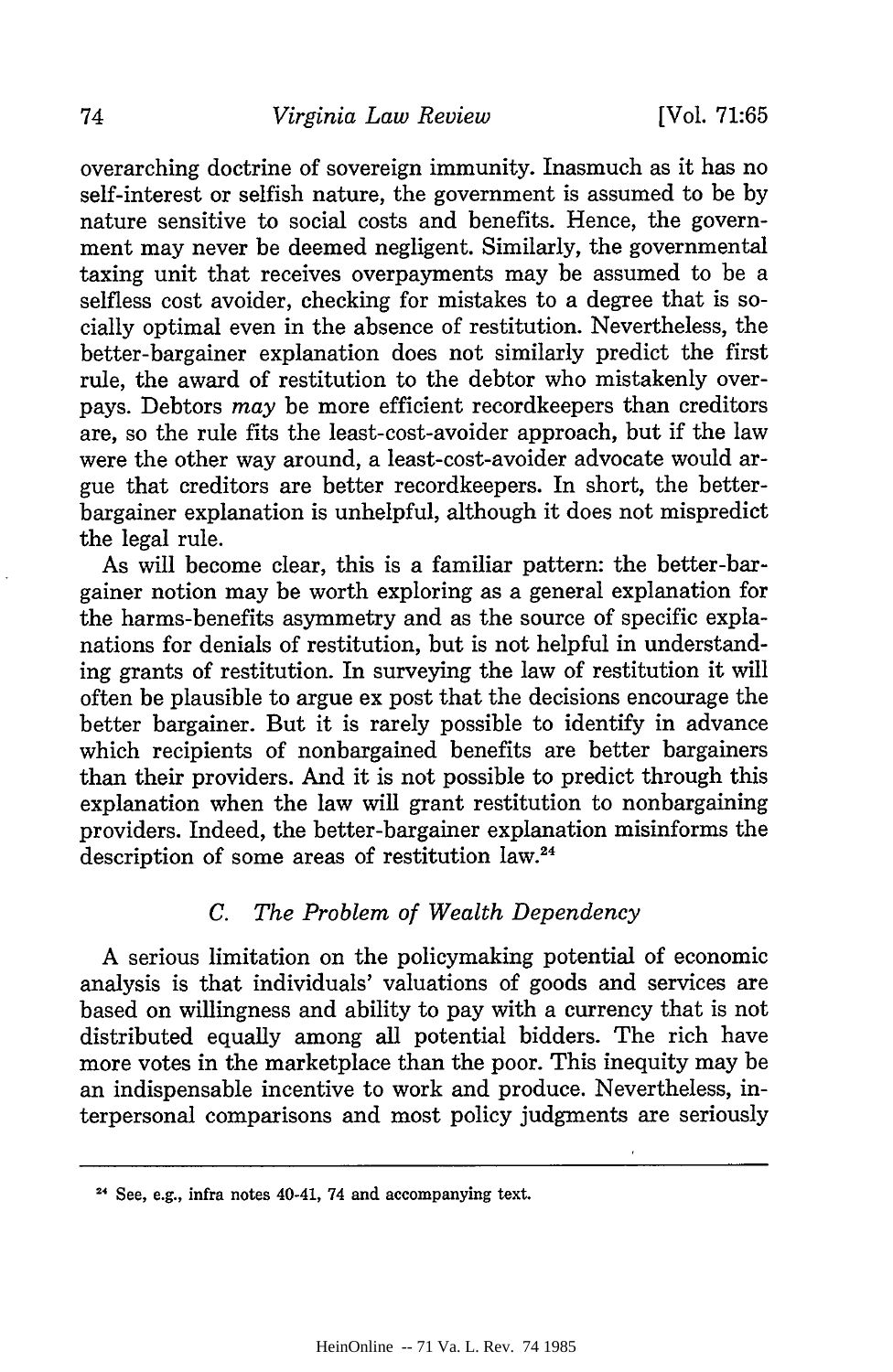flawed where revealed preferences are partly a function of individuals' wealth.

Valuation is also skewed by the legal system's award of entitlements. An entitlement changes an actor's ability to express preferences and can therefore make comparisons senseless.25 Homeowner D may pay more for his uninterrupted view of the mountains than E, his next-door neighbor, will pay for the right to erect a huge antenna blocking D's view. But D's ability and willingness to pay for a view may derive in part from the value of his property created by a legal system that makes E bargain with D before E may build his antenna. If property ownership implied only the exclusive right to sleep and build fires, D might regularly pay neighbors to support his aesthetic tastes. A prosperous E might demand a small fortune not to build an antenna, whereas D, with many obligees, might have few bits left with which to bargain. In either legal system, the utility to D and E cannot be perfectly measured on the basis of market information. So any attempt to resolve the conflict between D and E through a cost-benefit analysis based on a single set of market prices will inevitably be distorted.

A "taste" component is buried within the wealth effect just described. Consumption choices depend not only on wealth but also on tastes; differences among persons lead some to value certain goods at or above their market prices, but others to value the same goods below their market prices. On the other hand, if consumer C had infinite wealth, he would not seriously object to paying the market price for a nonbargained provision, because he would either appreciate the item in question or simply let it age harmlessly. In short, the phenomenon built upon in this essay is that consumption decisions and therefore bargains depend to some extent on individuals' wealth and tastes. For convenience, I refer to this notion as "wealth dependency."

The wealth dependency of bargaining and the distributive importance of legal entitlements are critical and yet easily overstated. In the illustration above, D and E seek to satisfy personal tastes that do not translate easily into money. But if E were a telecommunications business, then-assuming a well-functioning credit market-the utility of the antenna to E could be easily valued. If pushed to the limit, E would offer D some amount just below the

1985]

**<sup>25</sup>**See Kennedy, Cost-Benefit Analysis of Entitlement Problems: A Critique, 33 Stan. L. Rev. 387 (1981).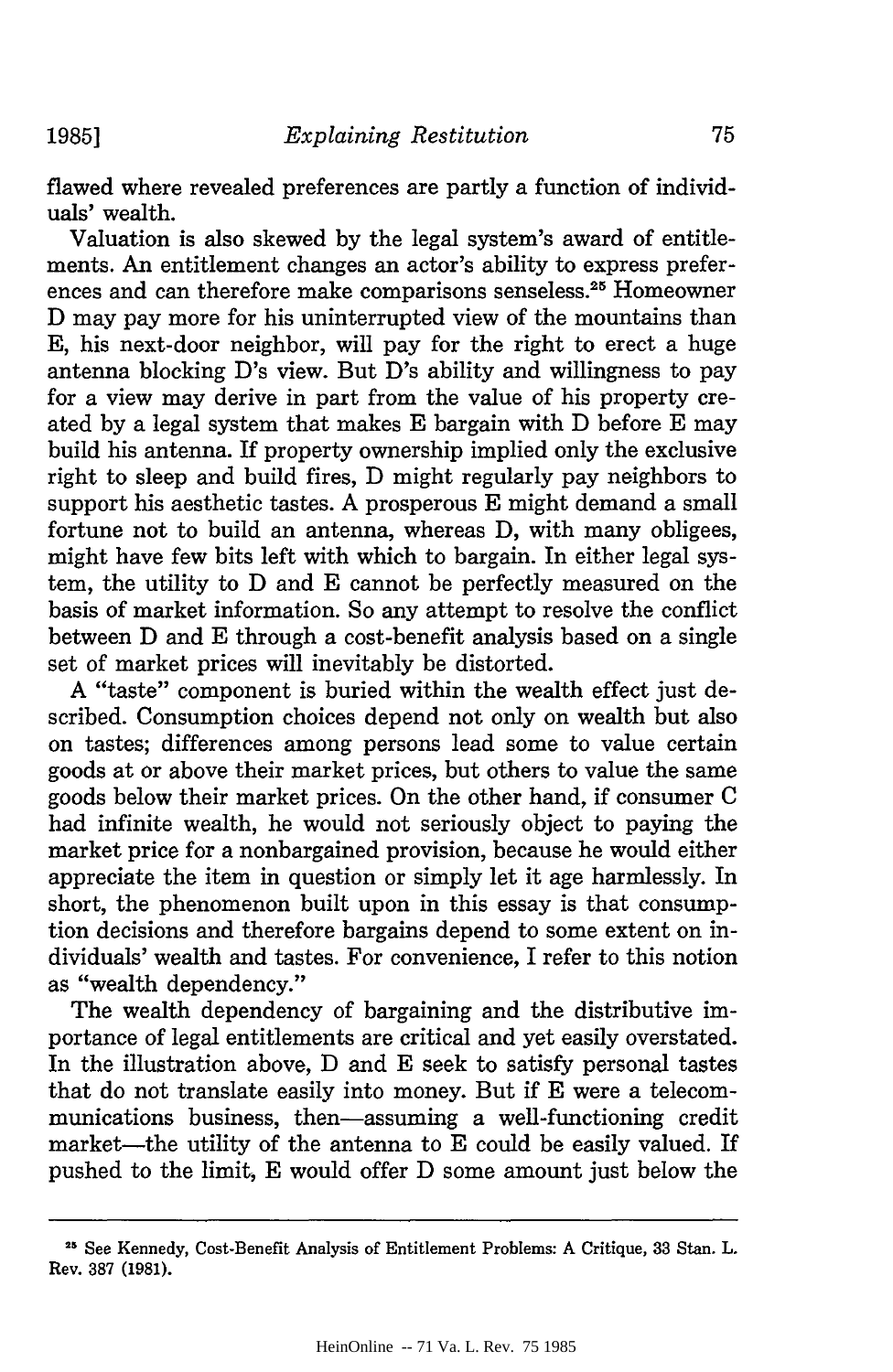predicted amount of profits to be generated by the antenna. And if E were originally endowed with the right to erect the antenna, E would ask this same amount of any D who wanted to purchase the uninterrupted view.26 Wealth dependency is a problem in the measurement of relative preferences among individuals who have not only different tastes but also different abilities to express their tastes. When projects are profitable, rather than merely taste-fulfilling, they generate their ability to be expressed and valued. In this sense, a preference that can be turned into money is *not* wealth dependent. Business has no taste.

Utility measurements based on market prices are also skewed because personal preferences may be created by, as well as expressed by, wealth. D may not know how much he values scenic vistas until he experiences such luxuries. Taste may be a function of wealth. If so, a cost-benefit analysis on the basis of market prices would be warped in yet another way. For the most part the discussion that follows will assume away this possibility. Note, however, that this problem is unlikely to apply to a profit-seeking

The economically inclined reader will note that the discussion passes over secondary wealth effects. The money that a profit-seeking E is willing to pay for the property is derived from the ability to pay enjoyed by E's customers (or by some customers down the chain), who are not profit seeking. Thus, the assignment of the property right to E gives those customers more wealth, so that the amount E would ask to give up the property right is greater than the amount that E would offer to acquire the right if it were assigned to another party. The justification for ignoring the inevitability of the wealth-dependency problem-or, more accurately, for arguing that there is *less* of a wealth-dependency problem when the bargainer is a profit-seeking enterprise—is as follows. Wealth dependency is of lesser importance the smaller the fraction of any person's wealth is at stake. A property right worth between \$10 and \$20 (its worth depending on where it is initially assigned) is theoretically impossible to value because of the "offer-asking," or wealth-dependency, problem. As a practical matter, however, one can hope that the legal assignment does not matter (in the behavioral sense) because the parties involved will bargain and because \$10 is likely to have only a tiny effect on the outcome of a bargain. Just as a very wealthy person can be expected to choose what movie to see regardless of relative prices, so too most people who go to court can be expected to bargain over small legal rights (those worth \$10) in a way that is little influenced by the wealth effect of the initial assignment of the legal right. Thus, although profit-seeking E's willingness to pay derives from consumers' willingness to pay, these consumers are numerous, and what E sells is a small part of any of their budgets. For any one of them the offer-asking differential is very small. Consequently, the wealth-dependency problem will also be relatively small. For this reason, the discussion in the remainder of this article speaks as if there is no wealth-dependency problem when a profit-seeking enterprise is at issue. I am indebted to my colleague Tom Bergin for raising this point.

**<sup>26</sup>**If the profit potential of the antenna is \$100, for example, E will pay up to \$100 for construction rights-and, presumably, a lender will advance such funds to a cash-poor E. These potential profits also dictate the amount E will ask to forgo the project.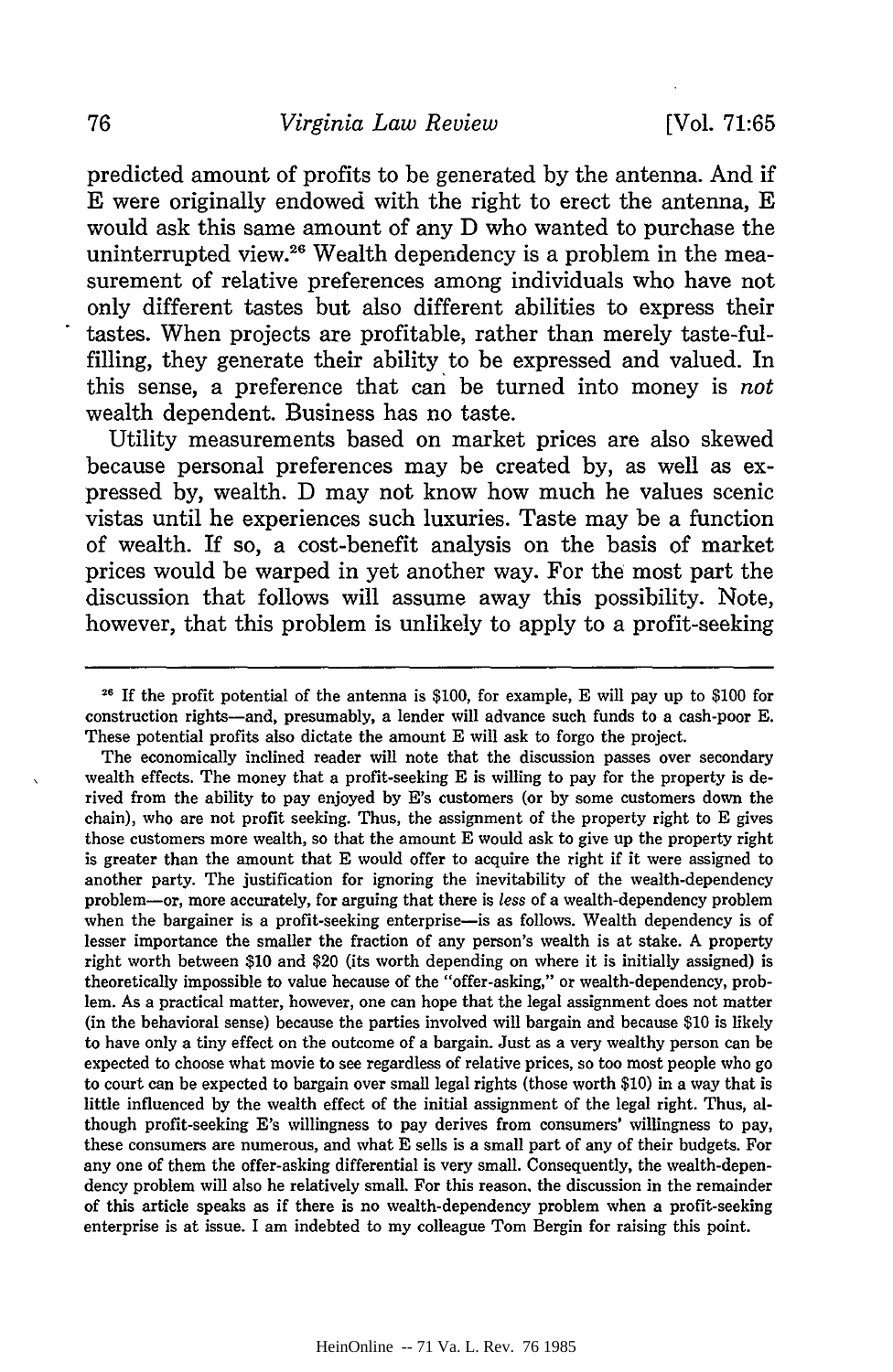enterprise, because such an enterprise is likely to want more profits even before experiencing them. Finally, there is a distinct psychological aspect to wealth dependency.<sup>27</sup> Economic actors may be more concerned with tangible losses than with missed opportunities of equal or greater value. Although this is an issue worth exploring, I set it aside in this article, noting only that the psychological reaction to nonbargained benefits may differ from the reaction to tangible losses and missed opportunities.

The concept of wealth dependency offers a neat and rigorous way to say simply that a recipient may genuinely not want a benefit that is forced upon him, even though its market value may be greater than the amount of restitution sought by the provider. A homeowner whose previously unusable water is purified by a nonbargaining neighbor can maintain that the value of purification is wealth dependent. If he were wealthier the homeowner would include water purification among his basket of purchases, but at his present income level the benefit is almost worthless. By contrast, the homeowner whose well water is polluted by an economically negligent neighbor can argue that the polluter could have been induced not to pollute and that a recovery for harm is necessary to reach the "bargain" result in future cases. The homeowner is unambiguously worse off when his usable water is polluted but not unambiguously better off after a forced purchase of additional pure water.<sup>28</sup> The wealth-dependency notion thus offers a general explanation of the harms-benefits asymmetry.

On the other hand, the wealth-dependency problem disappears and restitution need not be denied where the nonbargained benefit is easily translated into wealth. The recipient then has no claim

**<sup>27</sup>** See Kelman, Consumption Theory, Production Theory, and Ideology in the Coase Theorem, 52 S. Cal. L. Rev. 669, 678-95 (1979); Kennedy, supra note 25, at 401-03. I will continue to assume that profit-oriented E makes decisions based on the monetary value of the antenna project and that there is no wealth-dependency problem. As will become clear, this assumption is hardly convenient; it creates an obstacle to the descriptive power of this explanation. See infra text accompanying notes 101-24 (exploring descriptive difficulties involving profit-seeking recipients).

<sup>&</sup>lt;sup>28</sup> Obviously, the polluter may suffer from a wealth-dependency problem that the law could alleviate **by** granting the legal right to pollute, subject to the homeowner's decision and ability to bargain. The law of harms simply cannot avoid running into some wealthdependency problems-although such problems may often be trivial. On the other hand, where benefits are concerned, only **by** intervening and granting restitution does the law create a wealth-dependency problem.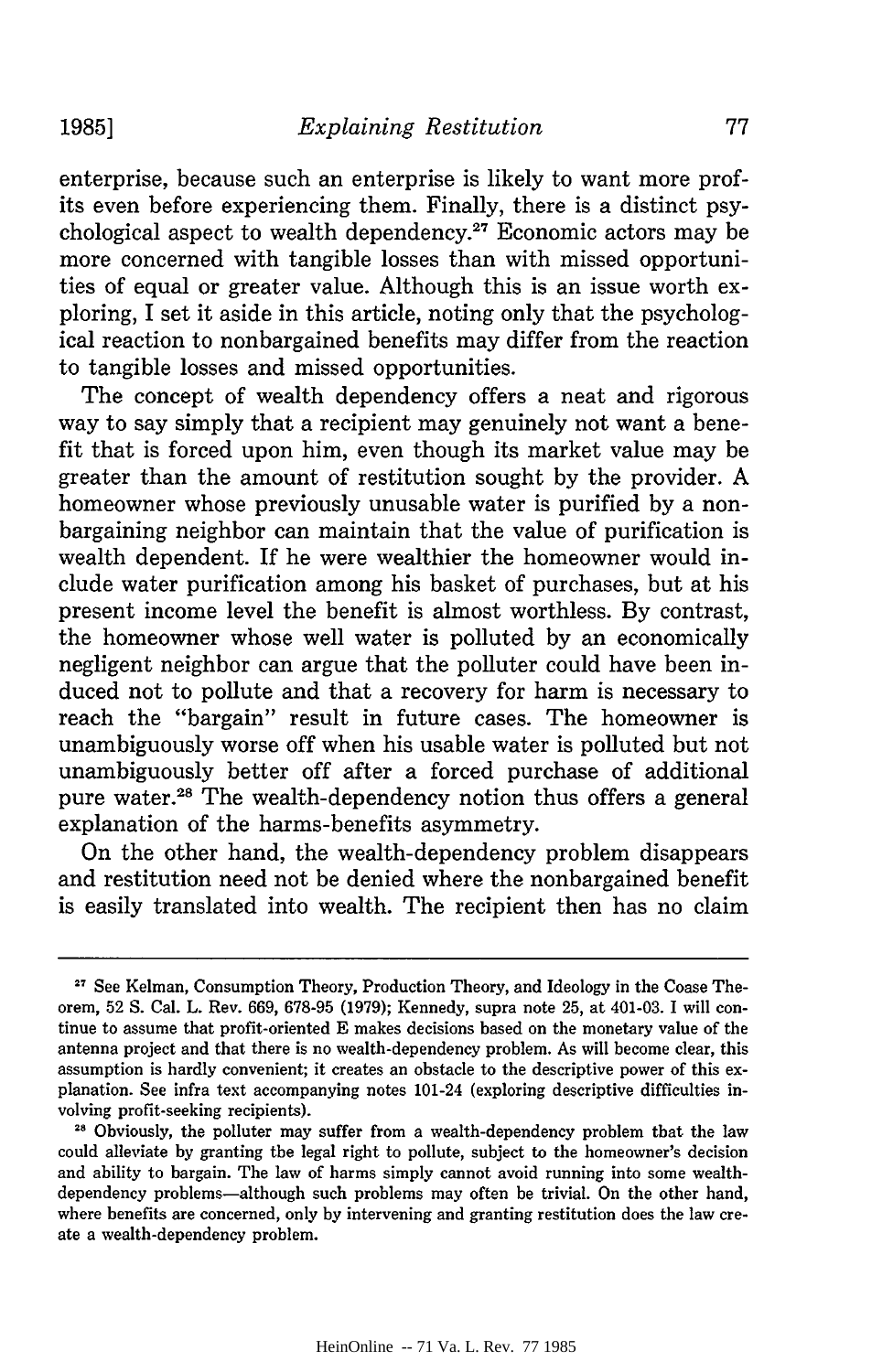that the benefit is worthless to him. Recall the law's grant of restitution to the debtor who mistakenly more than repays a debt.<sup>29</sup> If A owes B \$100 but pays B \$150, restitution of fifty dollars, the market value of this nonbargained benefit, does not raise a wealthdependency problem. The requirement of restitution in this case is therefore fitting. Whereas the homeowner could claim that the benefit to him of purified water was less than any restitution claimed by the provider, even if the claim were for the lower of cost and market value, creditor B cannot, without straining credulity, claim that receiving fifty dollars is worth less than giving up that amount. Similarly, recall the general denial of restitution to the improving cotenant and the availability of restitution to the improving cotenant in partition. Both results may be explained by the wealth-dependency thesis. The cotenant recipient ordinarily may be deemed to have preferred other expenditures over the improvement to the cotenancy. The wealth-dependency problem is plausible, and restitution is fittingly denied. But partition solves the wealth-dependency problem. In partition the property is generally reduced to monetary terms, often by sale to an outsider or to one of the cotenants. The recipient, whose share of the improvement's value is deducted from his share of the property's total value, cannot claim to have been forced to purchase a good that he does not value, because he has received in partition the monetary equivalent of his share of the improvement. The grant of restitution in partition is therefore neatly explained by the wealth-dependency thesis. In short, the law can be described as denying restitution for nonbargained benefits when a wealth-dependency problem is plausible, but allowing restitution when no wealth dependency problem exists.

Although the discussion in Part II will bear out the success of the wealth-dependency explanation, this explanation cannot successfully reach all areas of the law of restitution. In particular, whenever a recipient has previously contracted to receive a good or service, no wealth-dependency argument can be raised against an intervening nonbargaining provider. The contract solves the wealth-dependency problem by providing evidence that this recipient desires the good in question at the market or contract price. Nevertheless, the law does not generally provide restitution to such

**<sup>29</sup>** See supra note 23 and accompanying text.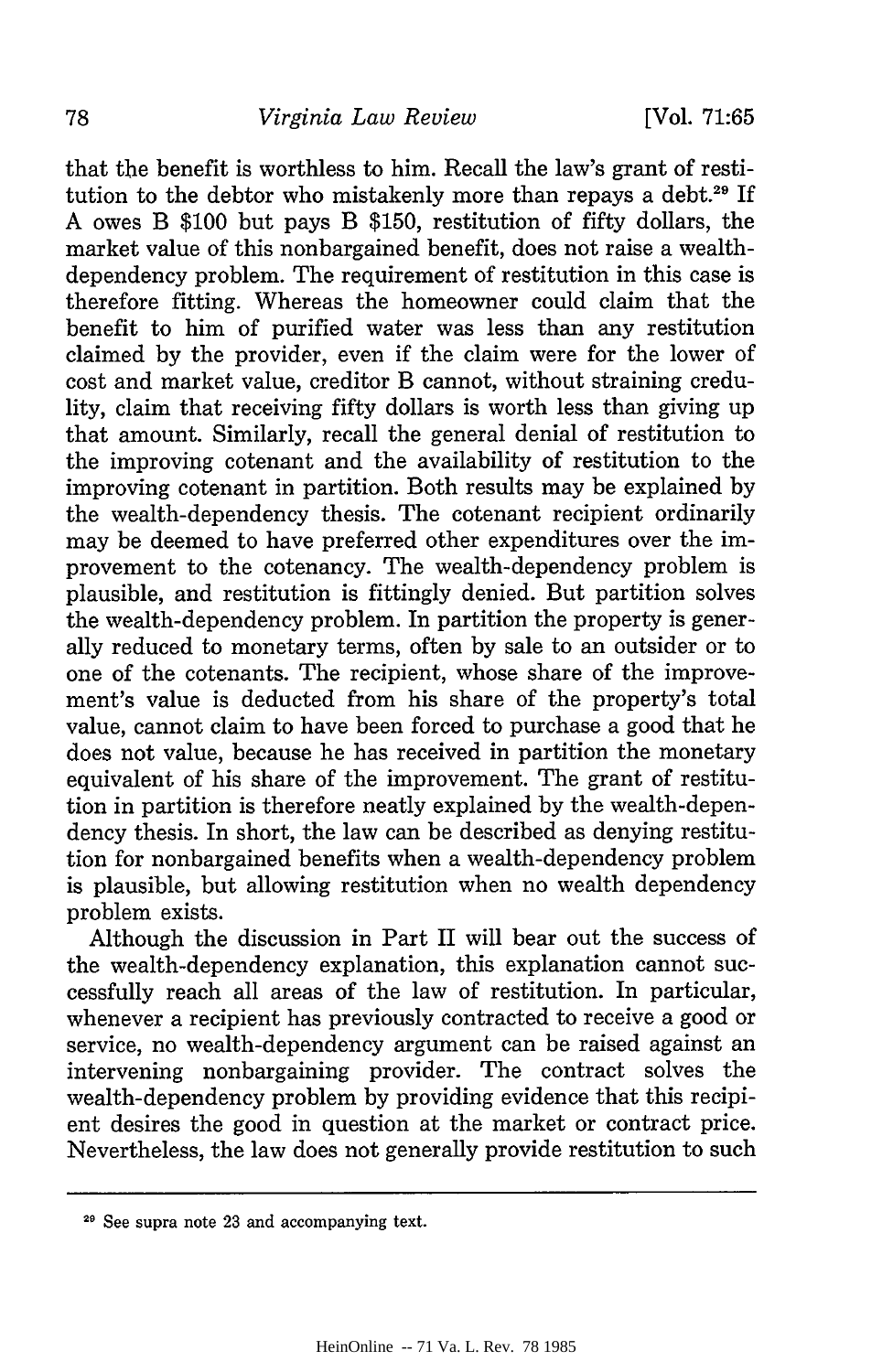an intermeddler.<sup>30</sup> The explanation that follows, that of "market" encouragement," is a means of understanding and describing cases where restitution is denied despite a prior contract revealing the recipient's interest in the nonbargained provision. The market-encouragement thesis can therefore be viewed as a companion to the wealth-dependency explanation. Indeed, the two explanations together may well describe the vast terrain of restitution.

#### *D. Market Encouragement*

Efficient resource allocation requires a well-developed or "thick" market composed of many active buyers and sellers. The denial of restitution to intervening providers encourages a complex, thick market.

To understand this point, imagine a world in which restitution claims are always granted. For example, where P repairs R's car soon after R has contracted to bring his car to Q's repair shop, P will be entitled to restitution. Assume that nonbargaining provider P bears the burden of proof on work quality and the existence of the contract with Q (which overcomes any wealth-dependency claim by R) and that P asks only Q's price. If "copycats" like P learn to expect reimbursement at Q's price, they will soon decline to seek out R and bid for his business. Instead, they will hold back and freeride on Q's bidding efforts, particularly where the contract price reached by Q and R is greater than that prevailing in a competitive market formed through bidding by P, Q, and other potential providers. One can easily imagine that this restitution-granting world would be characterized by thin markets. A few potential providers, like Q, will seek out potential recipients and make contractual arrangements, but many potential providers, like P, will hold back.

If the price reached by Q and R in this thin market is lower than the market-clearing price that would prevail in a thick, competitive market, then presumably Q is a relatively efficient provider, as is any P who can duplicate Q's contract and its price. The price that Q and R agree on is constrained, of course, by Q's realization that the higher the price, the more likely that copycats will work to

**19851**

**<sup>&</sup>quot;o** Indeed, the existence of a prior contract only increases the likelihood that the intervening provider will be regarded as officious. This discussion ignores the additional complexity of a suit for tortious interference with the first provider's contract.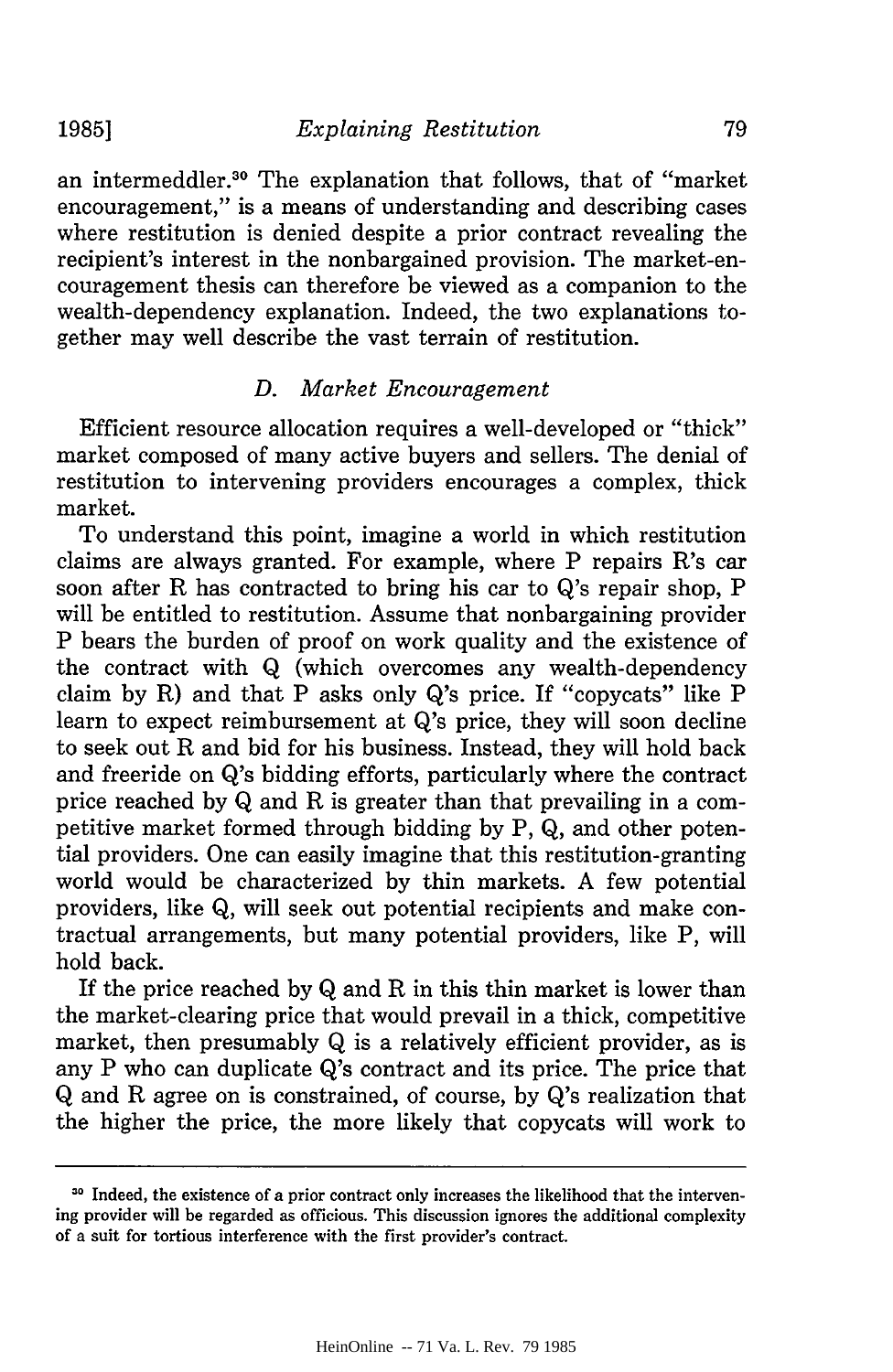learn of the deal and intervene.<sup>31</sup> Over time buyers' needs will be unsatisfied at the prevailing price because not enough providers will be able to meet this low price. These unsatisfied potential recipients will no longer be willing to wait for providers but will offer more money to induce bids. Thus, even in this thin market prices will eventually rise as more buyers compete for suppliers.

If Q and R's price is above the prevailing rate, the market will still be thin in a world that grants restitution to intermeddlers. Any P will be happy to intervene and grab the prize of restitution. But because the price is high, there is no guarantee that either P or Q is an efficient supplier. Moreover, this market will not quickly clear at the competitive price, because there is every incentive for some efficient suppliers to hold back and serve as occasional copycats at the high price rather than as regular suppliers at the competitive price. In short, a system that rewards copycats discourages up-front bids and sustains thin markets, which do not encourage efficient suppliers.

The denial of restitution to the copycat, P, can thus be explained as *market encouraging.* Note that taken alone the wealthdependency explanation mispredicts the denial of restitution to P. The prior contract between Q and R demonstrates the latter's interest in the repair job and the price that he is willing to pay for it. It is insufficient to argue that restitution law simply protects R's "free choice" of suppliers, inasmuch as the law often grants restitution and even more often imposes tort liability in ways that deprive recipients of free choice.<sup>32</sup>

Encouraging a complex market is beneficial only when some suppliers have the capacity to be more efficient than others. It would make little difference whether the law encouraged or discouraged copycats if all potential suppliers were as efficient as Q. It is the existence of complex markets that gives the market-encouragement thesis its power to explain grants as well as denials of restitution.

**<sup>3&#</sup>x27;** We need to know the rules for breach of contract in this hypothetical world in order to know whether it is Q or R who seeks to lower the probability of copycatting. For example, if R owes Q nothing if P does the **job** and R must pay P exactly the same price that Q could have collected, then it is presumably Q who wishes to preserve some work for himself. The argument in the text must thus be articulated differently depending on the rules of contract law, but is otherwise really independent of these rules.

**<sup>32</sup>**Birks, supra note 23, and McCamus, The Self-Serving Intermeddler and the Law of Restitution, 16 Osgoode Hall L.J. 515 (1978), adopt the free-choice approach.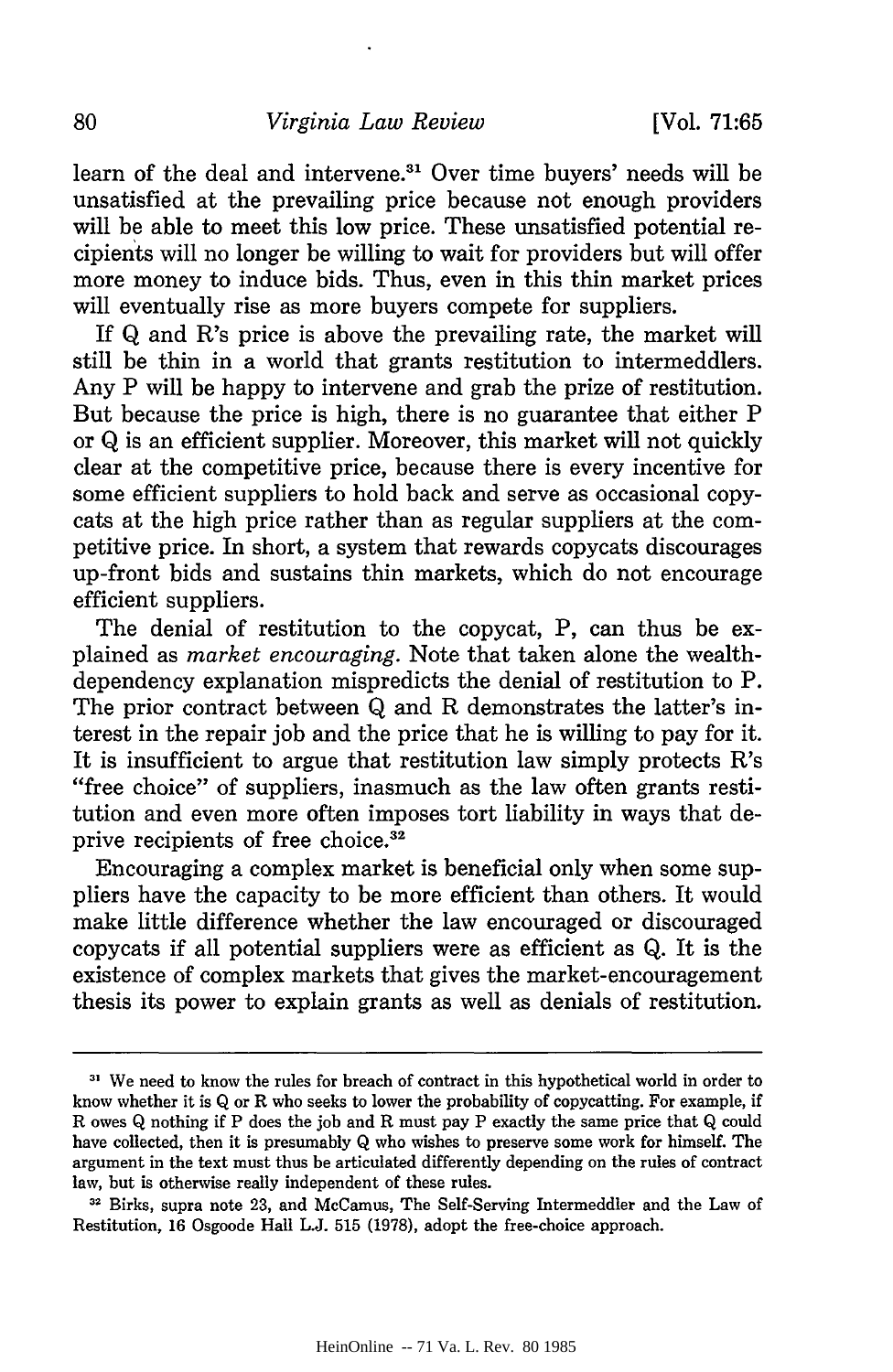Consider, for example, one type of "substitute" performer: a junior creditor who makes a mortgage payment that is the responsibility of a nonperforming senior creditor. The transaction is in common currency and, counterfeiting aside, no potential bidder has a comparative advantage in making a payment. Everyone would charge ten dollars to pay off a debt of ten dollars. Here there is no need to encourage relatively efficient suppliers, for there are none. Thus, the availability of restitution to such a substitute performer does not compromise allocative efficiency.<sup>33</sup> This result is also easily predicted by at least two of the other three explanations; the market-encouragement notion, as the reader might anticipate, is more interesting in describing denials rather than in describing grants of restitution.34

**"** The concept of "search encouragement" is related to that of market encouragment. Consider once again P's intervening performance when Q and R had a prior contract. Q's original contract with R may have been the product of Q's advertisement, previous service, or discovery of R's needs. Arguably, if P can intermeddle and collect restitution (valued on the basis of a Q-R agreement), then P will waste energy following innovators and snatching their clients, and Q will either lose his incentive to find customers or will waste effort hiding his discoveries. This is not to suggest that the law perfectly preserves the innovator's incentives by denying restitution to intervenors. But at the margin it is reassuring to know that once a contract is reached another provider cannot preempt the arrangement without securing the recipient's agreement. Goodwill and custom can continue to reward entrepreneurs. Search encouragement thus provides a parallel ground for expecting the denial of restitution to a nonbargaining provider. The notion also explains the harms-benefits asymmetry: there is no "search" in need of reward in the provision of harms.

A purist (or careful reader) may well suggest that restitution be expanded rather than denied in order to stimulate desirable search. Let P come along and get restitution for the benefit provided to R without a bargain, but then let Q sue P for the value of the search provided by Q that benefited P. But it is fair to insist that Q's burden of proof would be costly and that the administrative costs associated with such an incentive system prevent its enactment. The valuation explanation thus reappears and argues against the expansion of restitution in this setting.

Search encouragement also explains the award of restitution where an unmistaken nonbargain improver of property toils under the owner's eyes. See, e.g., 2 **G.** Palmer, supra note **1,** § **10.9,** at 453-54. The provider's search is clearly encouraged **by** this rule: **by** freeriding on the search and outbidding the real searcher the provider has seized a **job** opportunity and forestalled the possibility that anyone else could get the **job.** Restitution may also serve the purpose of deterring the recipient from strategically remaining silent in the hope that the provider's work can be described as flawed or with some expectation that the court will find the provider to be intermeddling. But this notion of deterring strategic recipients is unhelpful in predicting case results. If the law denied restitution one could simply insist that the law deters strategic behavior **by** the nonbargain provider who hopes that a court will find him to be mistaken or the owner to have contracted. Note that the law could deter

**<sup>&</sup>quot;** See generally Dawson, supra note 1, at 1437-38 (explaining that courts variously describe this transaction as an assignment, a subrogation, or an equitable lien).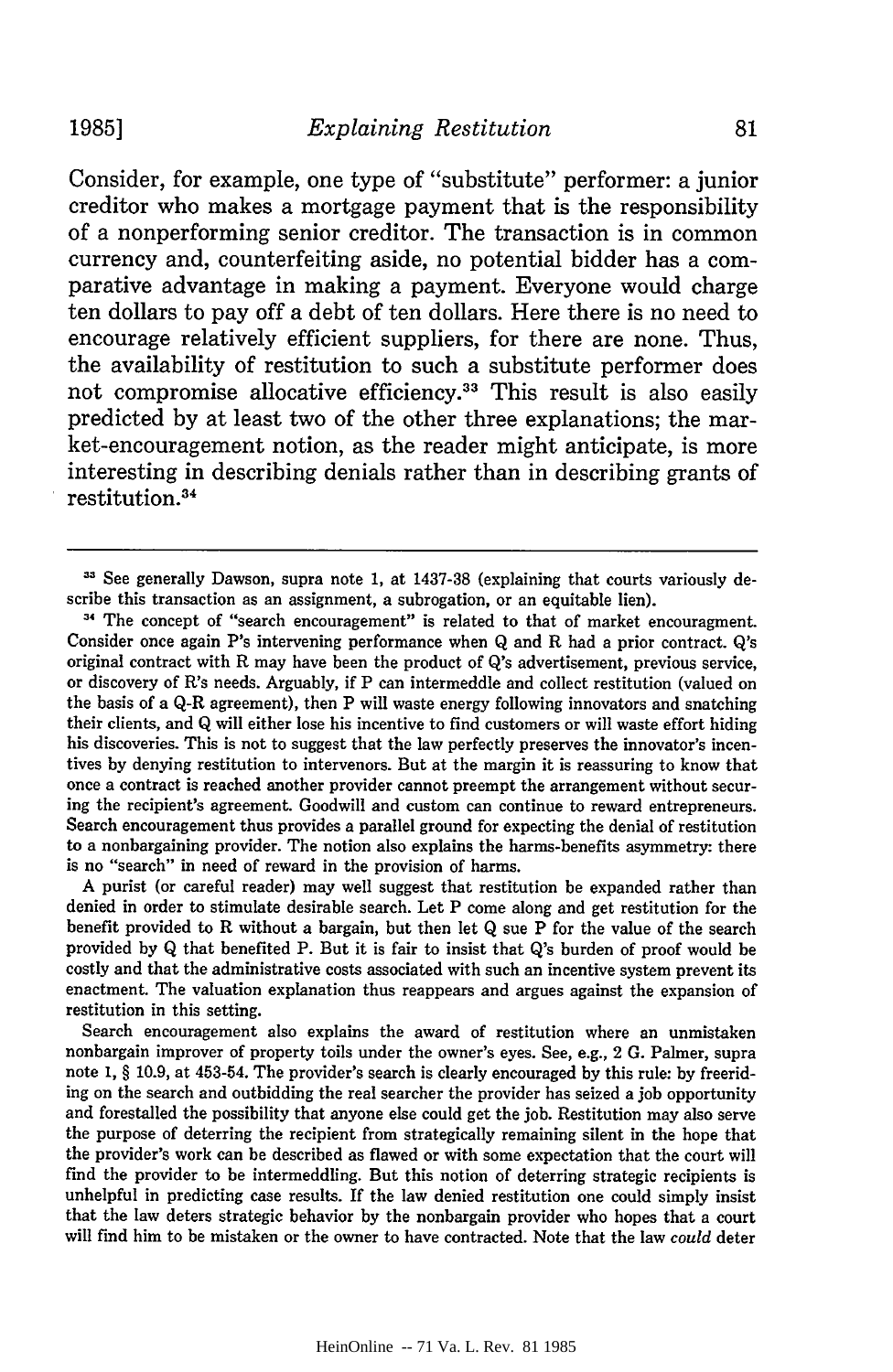#### 82 *Virginia Law Review* [Vol. 71:65

In sum, four explanations of restitution law are commendable. They can be labelled according to the problems or goals that they address: valuation difficulties, the search for the better bargainer, wealth-dependency problems, and the need to encourage thick markets. Because the latter two are more powerful and because they are not immediately self-evident, the balance of this article takes their exploration as its primary task. Comments about the utility and disutility of the valuation and better-bargainer explanations are, for the most part, left to the margin.

#### II. TOPICS IN RESTITUTION

An attempt to survey a large area of law must necessarily suffer from either underinclusion or repetition. The discussion that follows is, if anything, biased against the very themes-wealth dependency and market encouragement—that I endorse. This article tries to give a feel for the breadth of restitution law and to analyze every important area that is not neatly predicted by the suggested perspectives. The types of providers surveyed in this section include improvers of property, mistaken payors, creators of common funds, and substitute performers and other volunteers. Although

such strategic behavior with a rule that the provider collects half of his costs. It is arguable that quantum meruit is just such a comparative-negligence sort of rule, inasmuch as it must often give the provider little more than the cost of materials. As promised, I do not pursue such investigations of the extent of restitution because although it might be sensible to try to deter antisocial behavior by both providers and recipients, the law so often entirely denies restitution (when it might compromise) that we would not predict much by interpreting the cases as attempting to deter strategic behavior. The search-encouragement explanation is similarly retired at this point, despite the sensible goal it ascribes to the law, because of its very limited application.

There is yet something else to worry about in a world that encourages copycats like P to intervene in Q and R's contract. If P can intervene, then either Q or R or both, depending on what contract rule governs damages after the Q-R contract is breached, will strongly prefer immediate completion of the contract. For example, if only Q suffers after P usurps his contract, Q will pay for or demand that guards be hired to ward off P, will raise his price to account for the probability of such usurpation, or will raise his price because he must forgo or defer other work that he would otherwise do before the work that R needs. In short, advance contracts would be discouraged by a rule that gives restitution to copycats because providers would fear intervention before they can complete the contract. Unfortunately, this notion of not discouraging advance contracts is, like the better-bargainer explanation, unhelpful in explaining circumstances where restitution is granted rather than denied. Although the balance of this article ignores the search-encouragement and advance-contractencouragement explanations, the reader who is more comfortable with these notions than with that of market encouragement is invited to incorporate the former into the latter.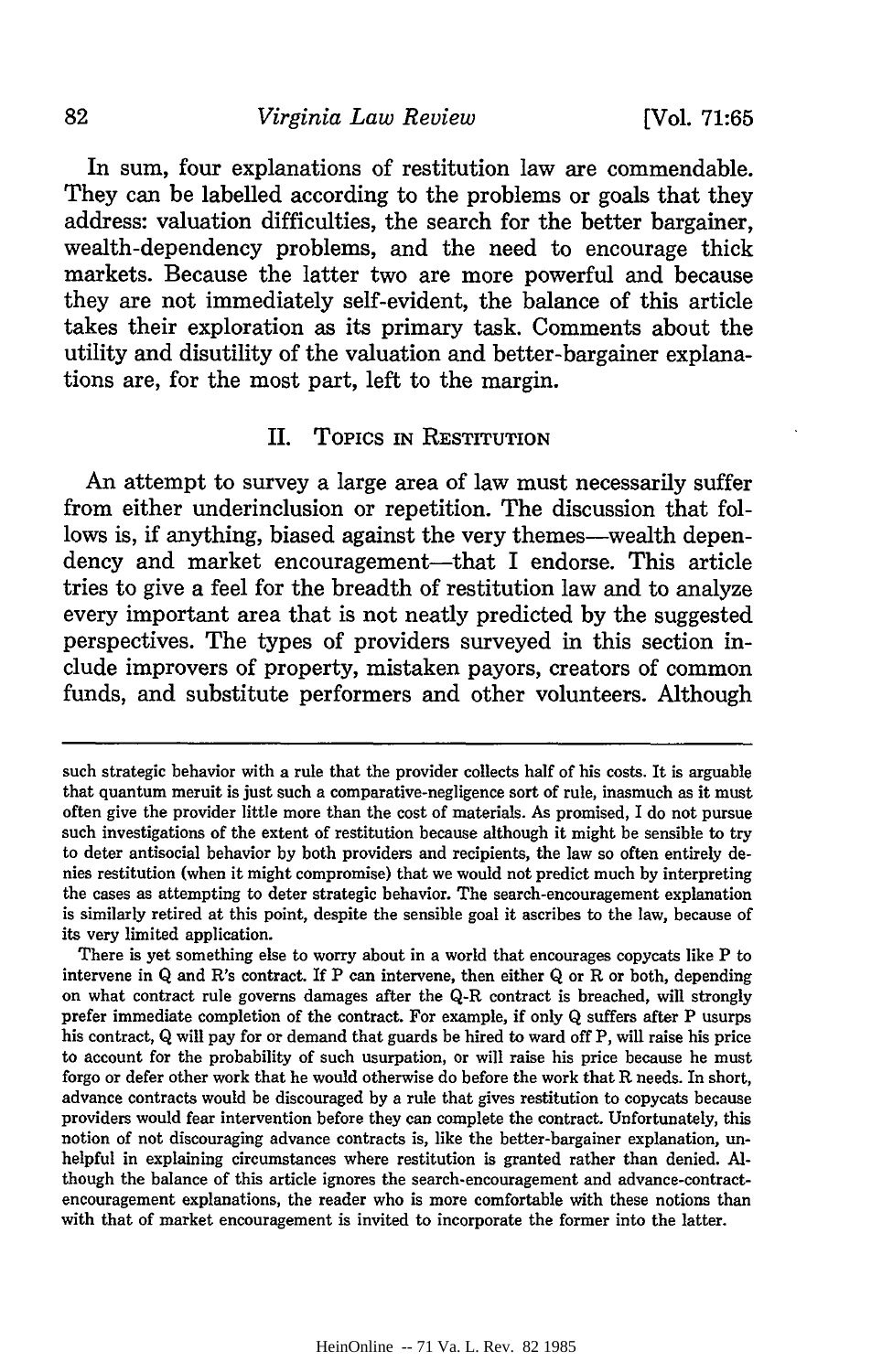there is no convenient way to order the topics sampled below, I defer discussion of a number of subjects that turn out to be governed by independent considerations. These subjects are poor proving grounds for explanations of restitution because the cases are best viewed as reflecting distinct concerns. Finally, this article will address the special claims of providers to profit-seeking recipients.

# *A. Improvers of Property*

# *1. The Improving Cotenant in Partition*

It is convenient to begin with a provider who enjoys restitution, the improving cotenant seeking recovery in partition.<sup>35</sup> As we have seen, there is normally no wealth-dependency problem in the partition of a cotenancy because the benefit is easily or already monetized.36

The market-encouragement thesis is more provocative. The denial of restitution outside of partition is easily explained because agreeable cotenants, A and B, would look to the market for improvers when considering improvements to their property. Only rarely will they choose the eager cotenant A to do the work. The denial of restitution to an improving cotenant who acts without the agreement of his cotenant thus encourages a thick and efficiencypromoting market. The exception for cotenants in partition may also be explained by market encouragement. Partition may be viewed as a sign of the cotenants' inability to reach agreements. If both cotenants believe that the improvement is needed but A wishes to do the work himself, he can veto B's attempt to use the market. B can similarly block the employment of A. Because neither can use the market without the other's consent, the denial of restitution to cotenants, who in partition are at odds with one another, would not serve the goal of market encouragement. Moreover, because A bears at least half of all expenses even when restitution is granted, it is arguable that he already has at least some

**19851**

**<sup>35</sup>**Where partition is not requested, restitution is unavailable. Bras v. Bras, 463 F.2d 413 (10th Cir. **1972)** (denying recovery for unilaterally imposed improvements); Brusco v. Brusco, 241 Or. **550,** 407 **P.2d** 645 **(1965)** (granting restitution in partition); see also Dawson, supra note 1, at 1424 (explaining the partition rule-at least when the nonimprover brings suit for partition-as requiring equity of one who seeks equity).

**<sup>3</sup>** See supra text accompanying note **18.**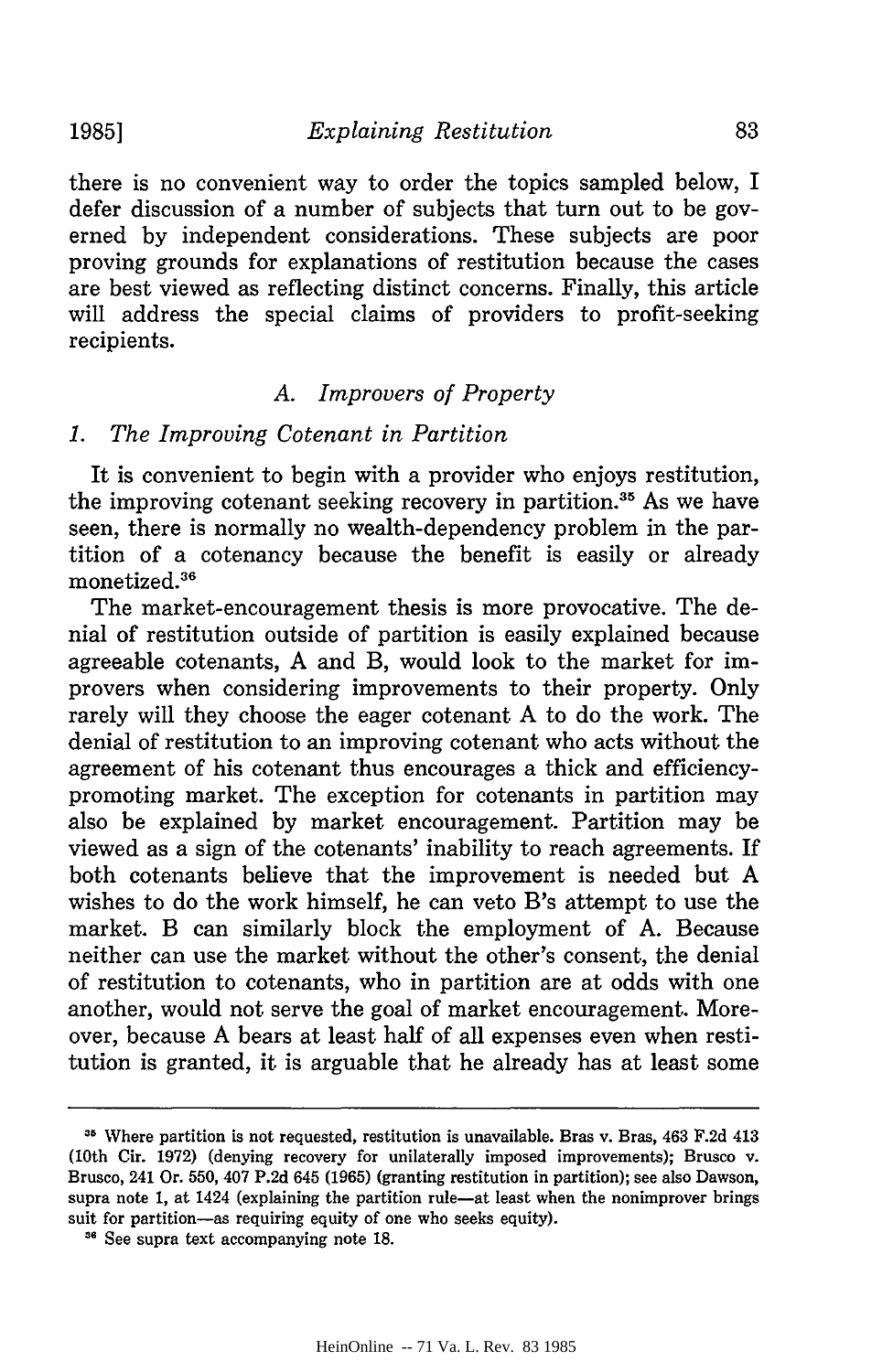## *Virginia Law Review*

incentive to employ the most efficient provider (who may, after all, be himself). Note that this negative application of the market-encouragement perspective carries smoothly through cases of physical partition, in which restitution is granted by an appropriate drawing of boundaries.<sup>37</sup> The dissolution of the joint venture is once again a sign that denial of restitution to the holdout-improver would not have encouraged the market.

## *2. Mistaken Improvers of Property*

The general rule denying restitution to a nonbargaining improver who mistakenly labored on the recipient's property is easily explained by both the wealth-dependency and the market-encouragement themes. Suppose P erects a building on R's land, believing that the land is P's. The building may be undesirable to a wealth-constrained R even at a less-than-market price, and P's work may displace that of a more efficient improver whom R might have employed when he became ready to develop his property.<sup>38</sup> Denial of restitution thus both encourages the market and preserves R's wealth-dependent valuation of the benefit. Of course, if the denial of restitution does not lead to fewer "mistaken" improvements, the market-encouragement explanation is not useful for these cases, although the wealth-dependency notion retains its predictive power. The situation becomes more complicated, however, when one considers the emerging trend, or at least the increasing likelihood, that mistaken improvers of real property-but

<sup>&</sup>lt;sup>37</sup> Occasionally a simple physical partition will be possible, as when the property can fairly be divided down the middle. Yet the courts still manage to award restitution for the cotenant's nonbargained improvement. See, e.g., Carter v. Brewton, **396** So. 2d **617** (Miss. **1981)** (deciding that physical partitioning should be done so that the improver's share contains the improvement). The better-bargainer explanation mispredicts these cases because the partitioning process does nothing to change the identity of the least-cost-avoider. The nonbargaining improver is most readily regarded as the better bargainer, yet restitution is granted.

<sup>&</sup>lt;sup>38</sup> Although the valuation thesis also explains the denial of restitution in this setting, the better-bargainer explanation is less helpful. It may sometimes be fair to suggest that a particular P or R is the better bargainer, so that restitution is denied (or granted) in order to encourage the bargain. But generalization is difficult. One cannot intuit in the abstract whether or not the mistaken improver is more often the least-cost-avoider--whether the costs of his bargaining activity, induced by the denial of restitution, outweigh the social benefits of encouraging unbargained improvements by the award of restitution. The cases in which the law does grant restitution to the mistaken provider do not seem to contain facts that would suggest that the recipient was the better bargainer.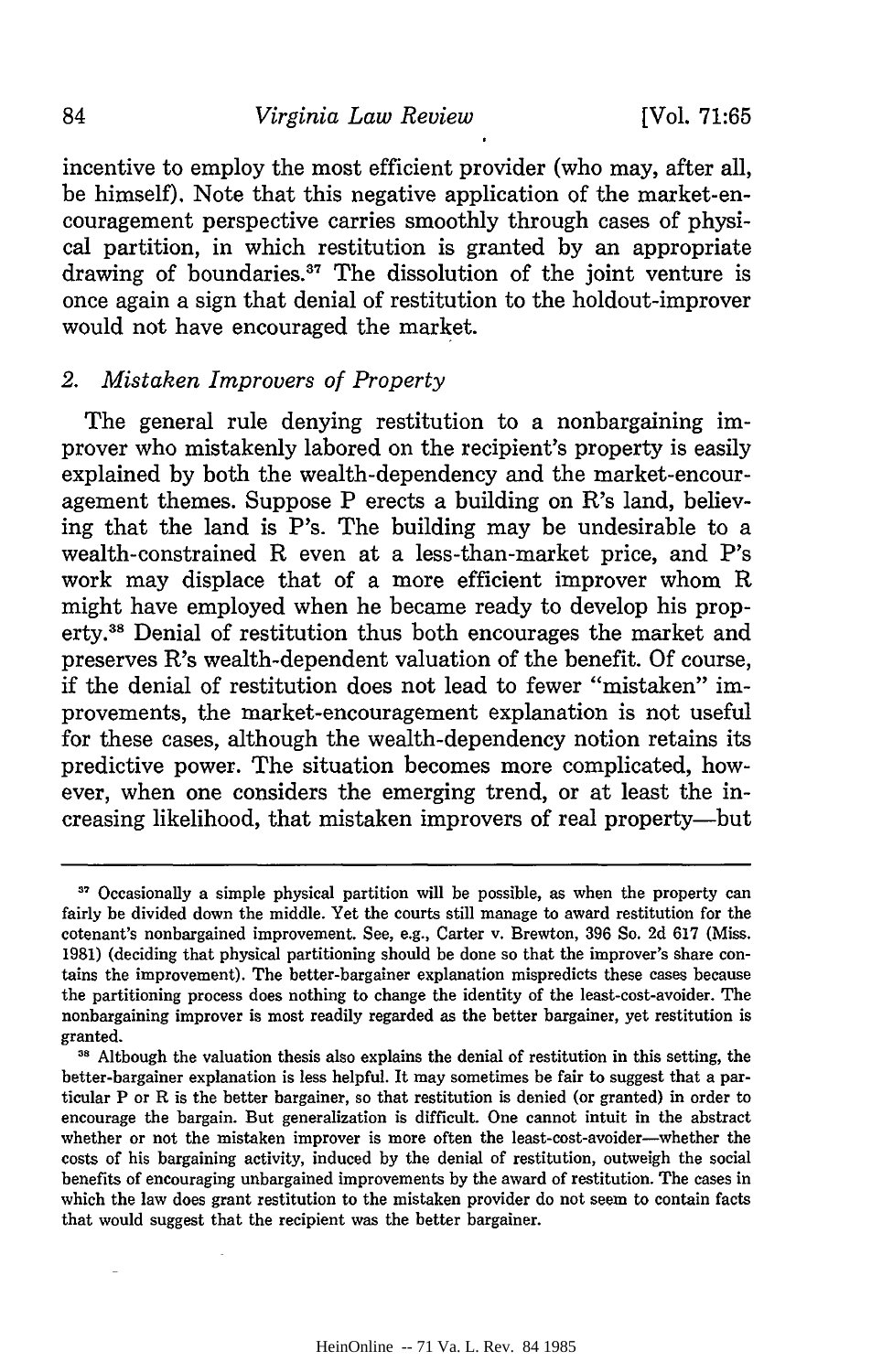not of chattels—will gain restitution.<sup>39</sup> Whether the mistaken im-

prover of real property recovers only in equity, or only after the recipient has first claimed damages in trespass, or only if the owner chooses not to have the improvement undone, the possibility that real property and chattels will continue to be treated differently is intriguing.<sup>40</sup>

The valuation hypothesis offers one explanation for the distinction drawn between real property and chattels in these cases. A recurring sort of real property case in which restitution is awarded to the improver concerns tracts of undeveloped land. A, owner of tract 58, builds a house on B's tract 59, mistaking it for his own.<sup>41</sup> Arguably, A and B could swap parcels after the mistake is discovered; valuation difficulties disappear if the tracts are interchangeable. But rarely are the two plots (58 and 59) perfect substitutes.<sup>42</sup> On the other hand, the cases lend some support to the notion that valuation difficulties are more readily overlooked by courts when substantial funds are at stake. The valuation problem shrinks as administrative costs cease to overwhelm the value of the disputed

**"** Compare Shick v. Dearmore, 246 Ark. 1209, 442 S.W.2d **198** (1969) (allowing mistaken welldriller to remove casing and pipe-thus encouraging payment and bargain on part of recipient-landowner); Pull v. Barnes, 142 Colo. 272, 350 P.2d 828 (1960) (allowing restitution to mistaken improvers if removal not feasible); Meyers v. Canutt, 242 Iowa 692, 46 N.W.2d 72 (1951) (granting relief under the umbrella of a legislatively developed a "betterment act" that gave limited protection to improving occupants); Hardy v. Burroughs, 251 Mich. 578, **232** N.W. 200 **(1930)** (granting restitution to the mistaken improver who was not protected by a betterment act), with Winney v. Leuci, 189 Misc. 441, 74 N.Y.S.2d 585 (1947) (denying claim against owner by improver who had purchased automobile from a thief); 2 G. Palmer, supra note 1, § 10.9, at 454 ("No American case seems to have given relief to one who mistakenly repairs or improves the chattel of another."). Palmer must have in mind cases concerning nonprofessional improvers. See Bordelon Motors, Inc. v. Thompson, 176 So. 2d 836 (La. Ct. App. 1965) (auto repair shop recovers in quantum meruit for repairs valued at three times those authorized by car owner); Walden v. Vera's Auto Body Serv., 94 Misc. 2d 792, 405 N.Y.S.2d 400 (Civ. Ct. 1978) (automobile owner was liable for repairs where repairer was unaware of fraud practiced by employees).

**<sup>40</sup>**The better-bargainer explanation is contradicted by the fact that the improver of real property can examine records and titles. Consequently, if the law is to treat improvers of real property and chattels differently, the mistaken improver of chattels should fare *better* than a similar improver of real property. From a market-encouragement perspective, it is difficult to see why *any* mistaken improver should recover.

**41** See Taliaferro v. Colasso, 139 Cal. App. 2d 903, 294 P.2d 774 (1956) (improver who owned lot 21 built on lot 20).

**42** In fact, I have found only one case that calls for a straight swap and no other case in which the facts indicate that such a swap might be equitable. See Voss v. Forgue, 84 So. 2d 563 (Fla. 1956) (ordering exchange of deeds of two lots as relief to landowner who mistakenly constructed on adjacent lot).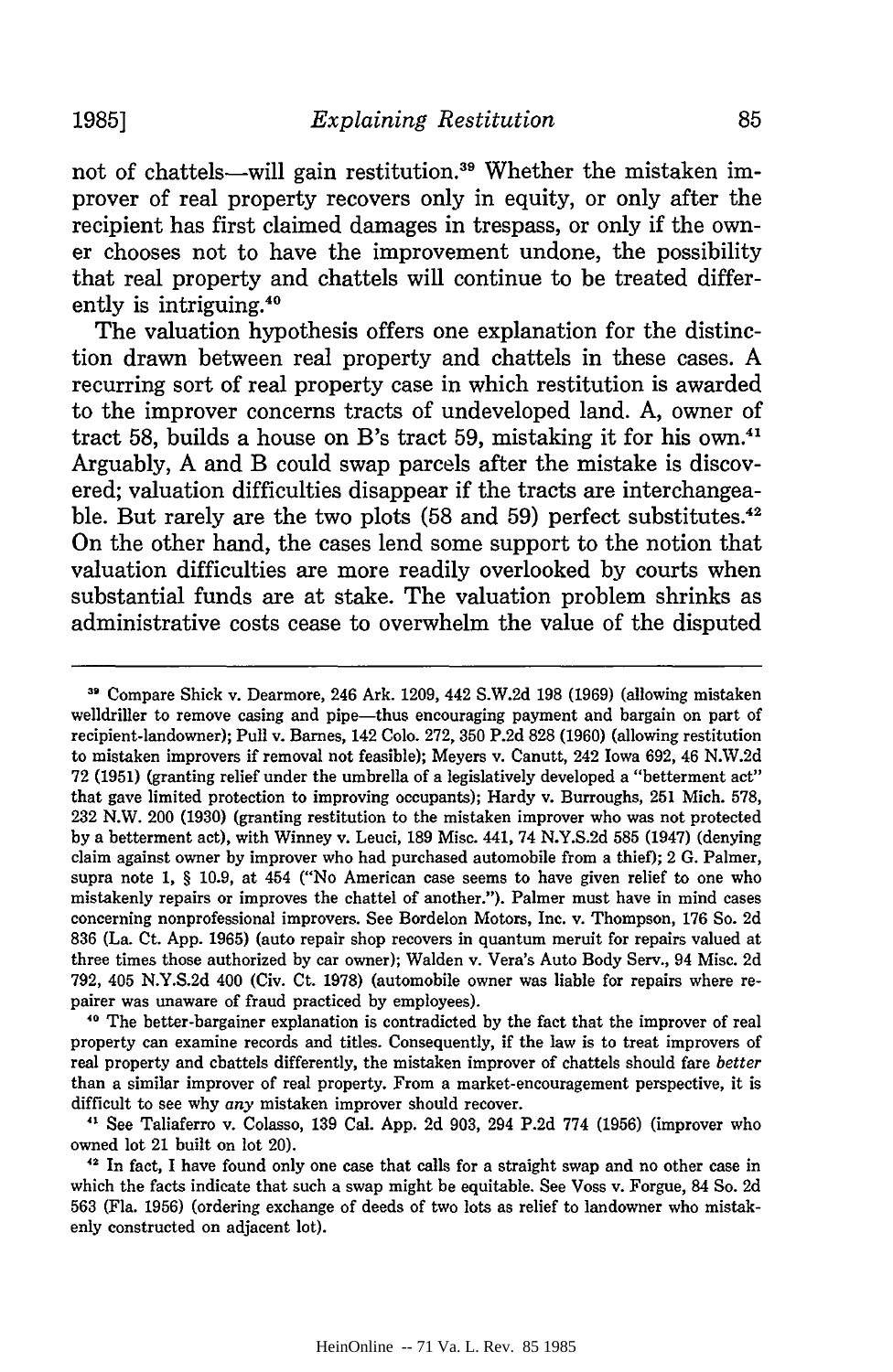nonbargained benefit. In the real property cases courts are more inclined to intervene when an entire structure has been misplaced than when a building has been misplaced by only a few inches.<sup>43</sup> Conversely, a mistaken improver of chattels—such as a stereo repair shop that confuses the requests of two customers and replaces old fuses and repairs damaged cabinetry when asked only to do the former-does not excite judicial intervention because the value at stake is generally much less than in real property cases. And, interestingly, most of the (albeit rare) cases in which restitution has been granted to mistaken improvers of chattels involve very expensive repairs.<sup>44</sup>

The grant of restitution in the real property improvement cases may also be explained by the wealth-dependency thesis. When intervening on behalf of the mistaken improver, courts occasionally offer the recipient the choice of paying for the improvement or selling the improved property to the nonbargaining provider at a price equal to the unimproved property's value.45 It is difficult to imagine a clearer implicit adoption of the wealth dependency idea. The recipient can either accept the benefit or return to his previous position. When the market for unimproved goods works well and inexpensively such a restitution-or-sell remedy is elegant. B, the recipient of an unwanted structure, can sell tract 59 to A at its unimproved price and then commit the proceeds from this sale to another unimproved tract. The wealth-dependency problem is solved only if such substitution is possible. Although real property is normally regarded as unique, where A can plausibly err it is reasonable to guess that the tracts are not unique but are close enough substitutes to permit the solution of both the valuation and wealth-dependency problems.

**<sup>13</sup>**See Cautley v. Morgan, 51 W. Va. 304, 41 **S.E.** 201 (1902) (emphasizing "cost" of only six inches of ground in denying relief to plaintiff who had misplaced boundary wall). But where the improver oversteps a boundary so that someone else seeks recovery from the improver, courts will take a few inches quite seriously-as they must to prevent frequent "mistakes" of this sort. Magnolia Constr. Co. v. McQuillan, 94 N.J. Eq. 736, 121 A. 734 (1923); North v. Bunn, 128 N.C. 196, 38 S.E. 814 (1901).

<sup>14</sup>See Walden v. Vera's Auto Body Serv., 94 Misc. 2d 792, 405 N.Y.S.2d 400 (Civ. Ct. 1978) (mechanic awarded \$3,758 for repairs to car); De Groff v. Carhart, 97 Okla. 145, 223 P. **180** (1924) (\$1055 automobile repair charges); Greenwood v. Bennet, 3 W.L.R. 691 (Can. C.A. 1972) (improvements doubled value of vehicle). But see Bordelon Motors, Inc. v. Thompson, 176 So. 2d 836 (La. Ct. App. 1965) (recovery of \$207 for repairs to automobile).

**<sup>-</sup>'** See, e.g., Somerville v. Jacobs, 153 W. Va. 613, 170 S.E.2d 805 (1969) (mistaken improver entitled to receive the value of benefit bestowed or to purchase the improvement and the underlying land by paying only the value of the land).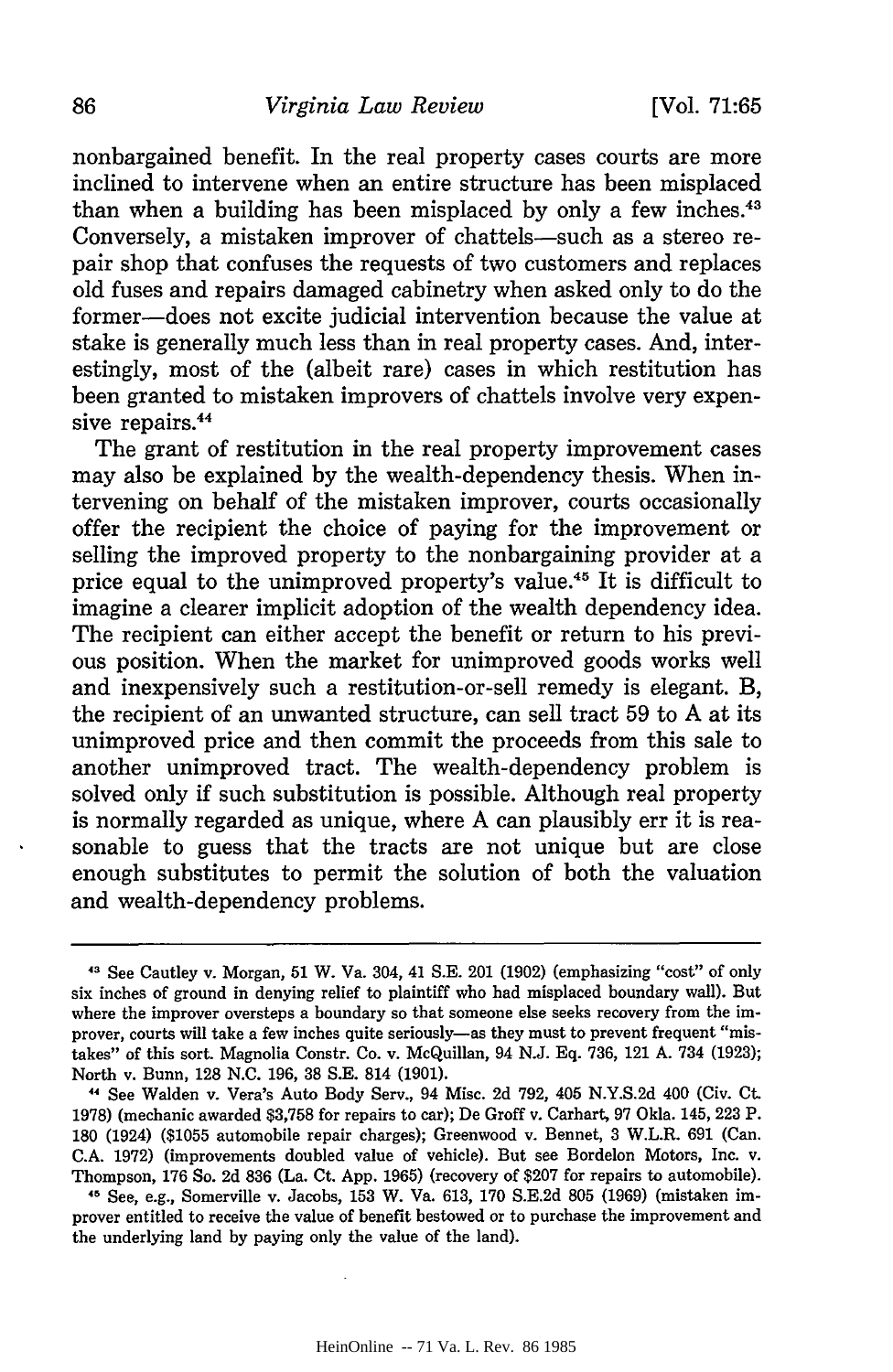**1985]**

These theses do not explain, however, why the restitution-or-sell remedy is not available in cases concerning mistaken improvements of chattels. Consider the mistaken repair of the stereo cabinet. There are two distinct reasons why the restitution-or-sell remedy would be unsatisfactory. First, the remedy might generate a moral hazard: potential improvers may make more "mistakes" if they expect to be satisfied with the compensation determined by the courts. The corresponding danger for real property improvements of considerable value is much less. Only rarely can a nonbargaining improver of real property plausibly claim to have made a mistake. Owners are more often present when work begins on their real property than when repairs are made to their chattels. Moreover, written agreements-or at least agreements stipulating the location of work-are of relatively lower cost for real property, in that the improvements are of greater magnitude. So it is not surprising that professional improvers rarely seek restitution after mistaken work on real property.

A second reason that restitution-or-sell is unavailable for mistaken improvers of chattels is that unimproved substitutes are hard to find. The customer whose stereo is excessively repaired is unlikely to find a stereo with comparably damaged cabinetry in which to plow the proceeds from a restitution-or-sell remedy. The absence of such substitutes makes the valuation task inherent in the restitution-or-sell remedy more difficult. It is no accident that the exceptional cases in which the mistaken improver of chattels is granted restitution involve motor vehicles where the used market is quite active and enough funds may be at stake to overwhelm any remaining valuation concerns.<sup>46</sup>

# *3. Unpaid Subcontractors*

Unpaid subcontractors are nonbargaining providers in the sense that they have bargained not with the ultimate recipient of their work effort but with an intermediary who later refuses to pay for their labor. The problem arises most frequently in two settings. In one the subcontractor looks beyond the general contractor (who has not paid the sub) to the owner of the improved property, who

**<sup>&</sup>quot;** See 2 **G.** Palmer, supra note **1,** § **10.9,** at 454-55; cases cited supra note 44.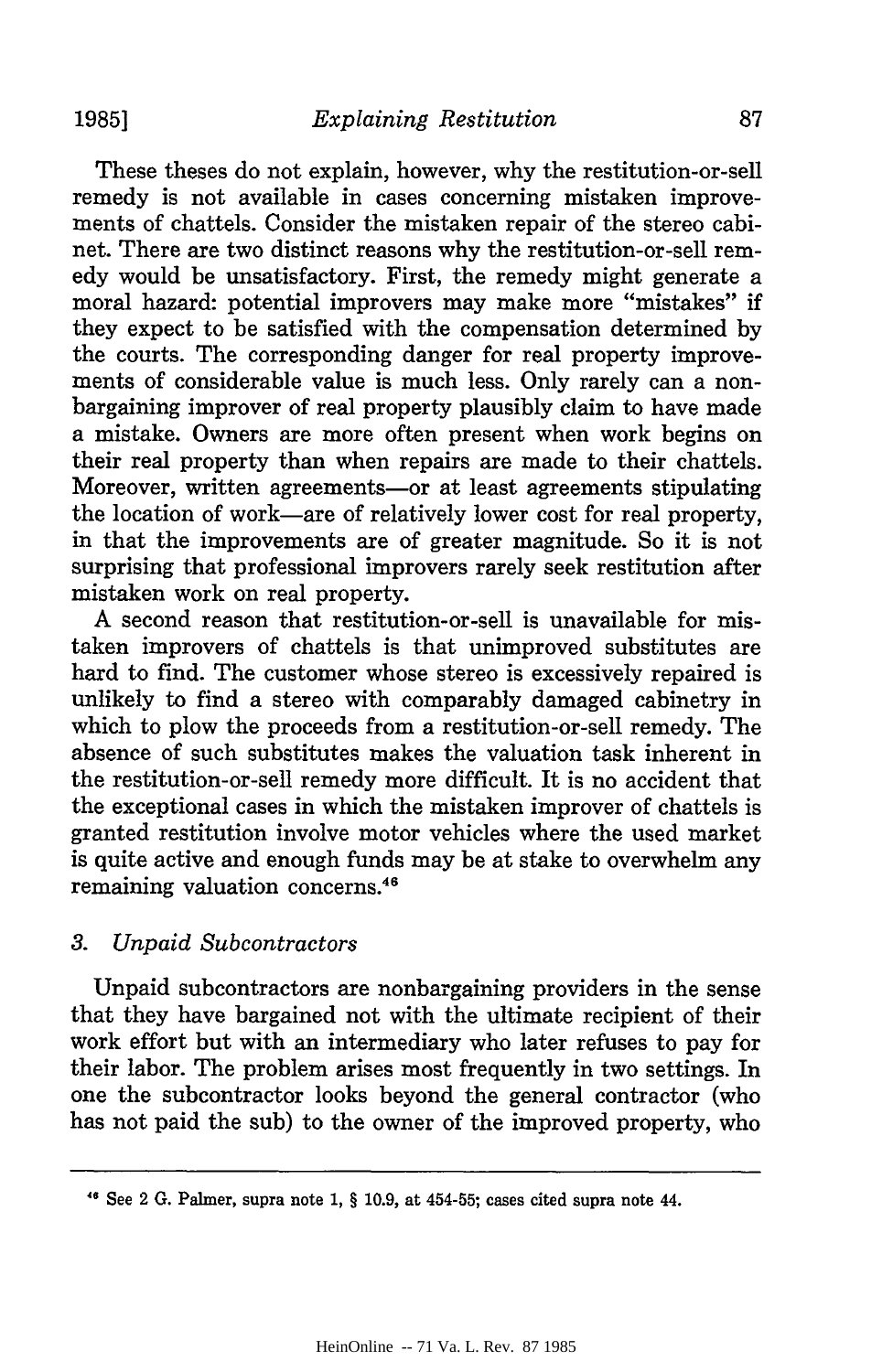is pleased with the work carried out. In the other setting the sub has been disappointed by the tenant or other occupant who ordered the improvement and, again, looks to the owner for restitution. Without legislative intervention the unpaid provider will generally be denied restitution in both settings, even if the owner has not yet paid the general contractor the entire contractual amount and even if the owner approves of the provider's work.<sup>47</sup>

At first glance, neither market encouragement nor wealth dependency explains the denial of restitution. That the provider was denied restitution despite being selected in the market contradicts the market-encouragement notion. And although the wealth-dependency notion explains an owner's freedom from liability when his tenant has ordered the improvement, it does not explain the cases in which the owner employs the general contractor and has thus revealed his preferences and his valuation of these preferences.<sup>48</sup>

If one focuses on pre-contract credit checking, however, the efficiency of the common-law rule begins to appear somewhat plausible-albeit in a way that sets apart the analysis of these unpaid performers from that of other restitution claimants. The commonlaw rule denying restitution places credit risks on subcontractors. The rule thus not only encourages credit checking of general contractors by subcontractors, but also causes subcontractors to incorporate risk premiums in their arrangements with general contractors. If the law were to grant restitution and turn nonbargaining owners into project insurers, subcontractors would presumably lower this premium.

A credit-oriented legal rule is familiar to observers of corporate law. The doctrine of limited liability and the strength of the corporate veil, especially in the face of claims by creditors who had contracted with a debtor corporation and later tried to reach the as-

**<sup>17</sup>** See Alexander v. Alabama W.R.R., 179 Ala. 480, 60 So. **295** (1912); see generally Dawson, supra note 1, at 1445-50 (analyzing the barriers to a restitution recovery for gains to a third party from performance of a contract in states without a mechanics' lien statute).

<sup>&</sup>lt;sup>48</sup> Note that the prior contractual arrangement between the provider and the general contractor or tenant provides a useful benchmark for valuation, assuming that the latter's disappearance from the scene is unexpected. In addition, because it is not obvious whether owners or subcontractors are better risk bearers or better monitors of intermediaries, the better-bargainer approach appears unhelpful.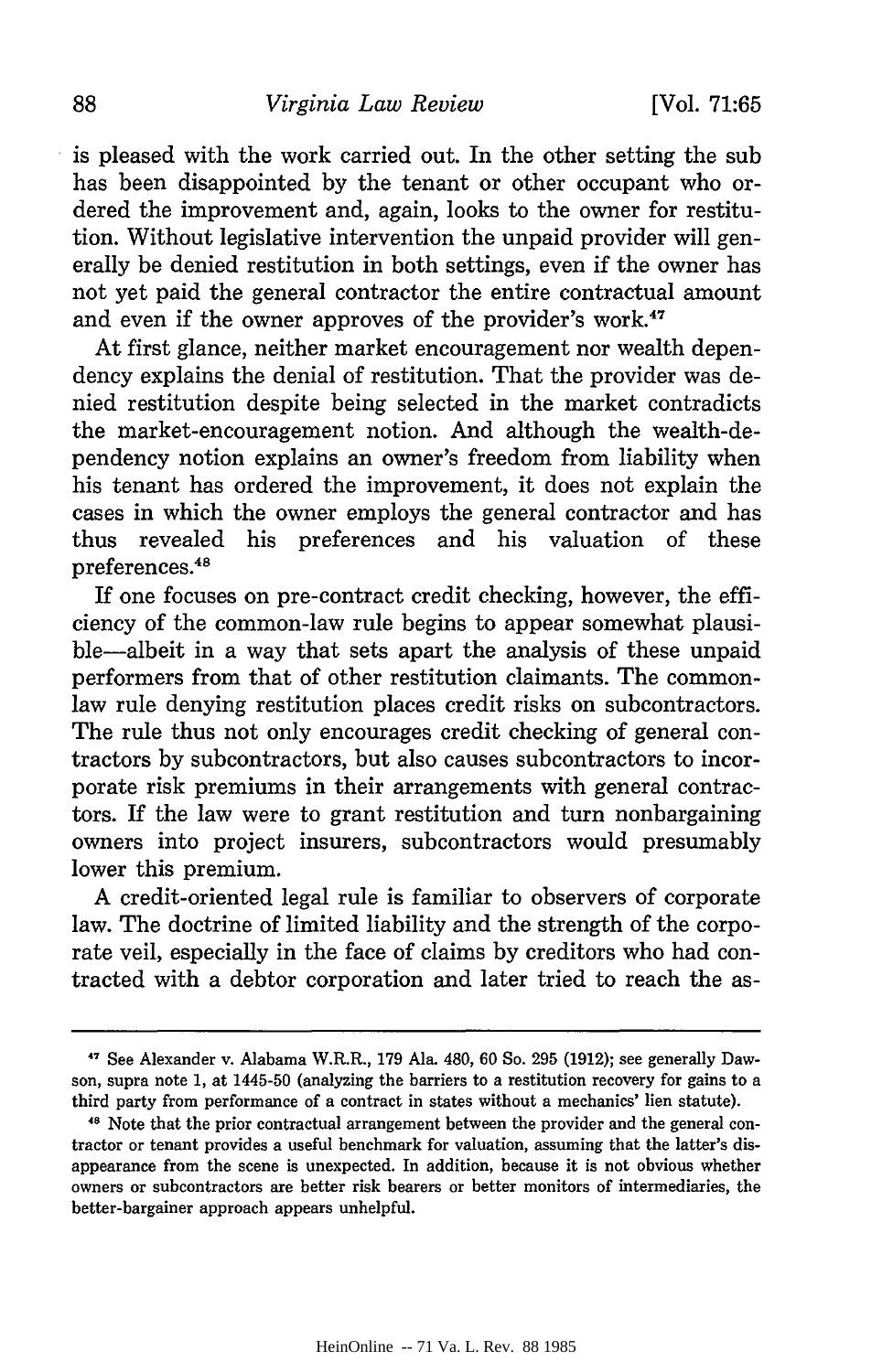sets of shareholders,<sup>49</sup> resemble the law's protection of the enriched owner from unpaid subcontractor's claims. The rule of limited liability has no behavioral effect where there are no transaction costs; parties bargain with the rule in mind. The lesser the net worth of a separately incorporated enterprise, the higher the risk premiums that suppliers and other creditors will demand (through interest rates, prices, or other compensation), unless they are given assurances that extend outside the incorporated entity. In the real world, however, the rule does affect the information requirements of potential creditors. The supplier that deals with a local subsidiary of a multinational conglomerate, with assets and serious liabilities in many industries and locations, will save substantial search costs (reflected in the risk premium charged the debtor-subsidiary) if the subsidiary is separately incorporated and the rule of limited liability is robust. Similarly, the denial of restitution by the noncontracting owner to the unpaid subcontractor limits the amount of information relevant to the subcontractor's original bargain. The denial of restitution to unpaid subcontractors thus may decrease search costs. Parties that wish to shift risks (and increase searches) can do so on their own by arranging for a performance bond or by including the owner in the original contract-much as creditors of corporations may arrange for personal guarantees by the shareholders of the debtor.<sup>50</sup>

None of this discussion is meant to imply that the denial of restitution in these settings is necessarily economically efficient. Subcontracts may be so small and numerous that credit searching is impractical. The discrete risks may be undesirable yet difficult to diversify. Moreover, despite its concern with efficiency, society may as a distributional matter prefer subcontractors to uninformed other creditors of the general contractor or the occupant. Either or both of these factors is surely behind mechanics' lien

**<sup>&#</sup>x27;9** See Posner, The Rights of Creditors of Affiliated Corporations, 43 **U.** Chi. L. Rev. 499 (1976).

**<sup>50</sup>** If the law knew how most parties would choose to allocate the risk, then an "off-therack" rule would save transaction costs. But among contractors, owners, and subcontractors no one category would predominate as risk bearer. The best result may well be to deny restitution to the subcontractor and hope that the parties will bargain on their own for the right set of guarantees and prices. It would be more difficult for them to bargain around a rule that granted restitution, just as it is easier for a small debtor corporation and its creditors to bargain for liability beyond the corporate veil than it is for a large corporation and its creditors to bargain for liability that is narrower than the corporation's bounds.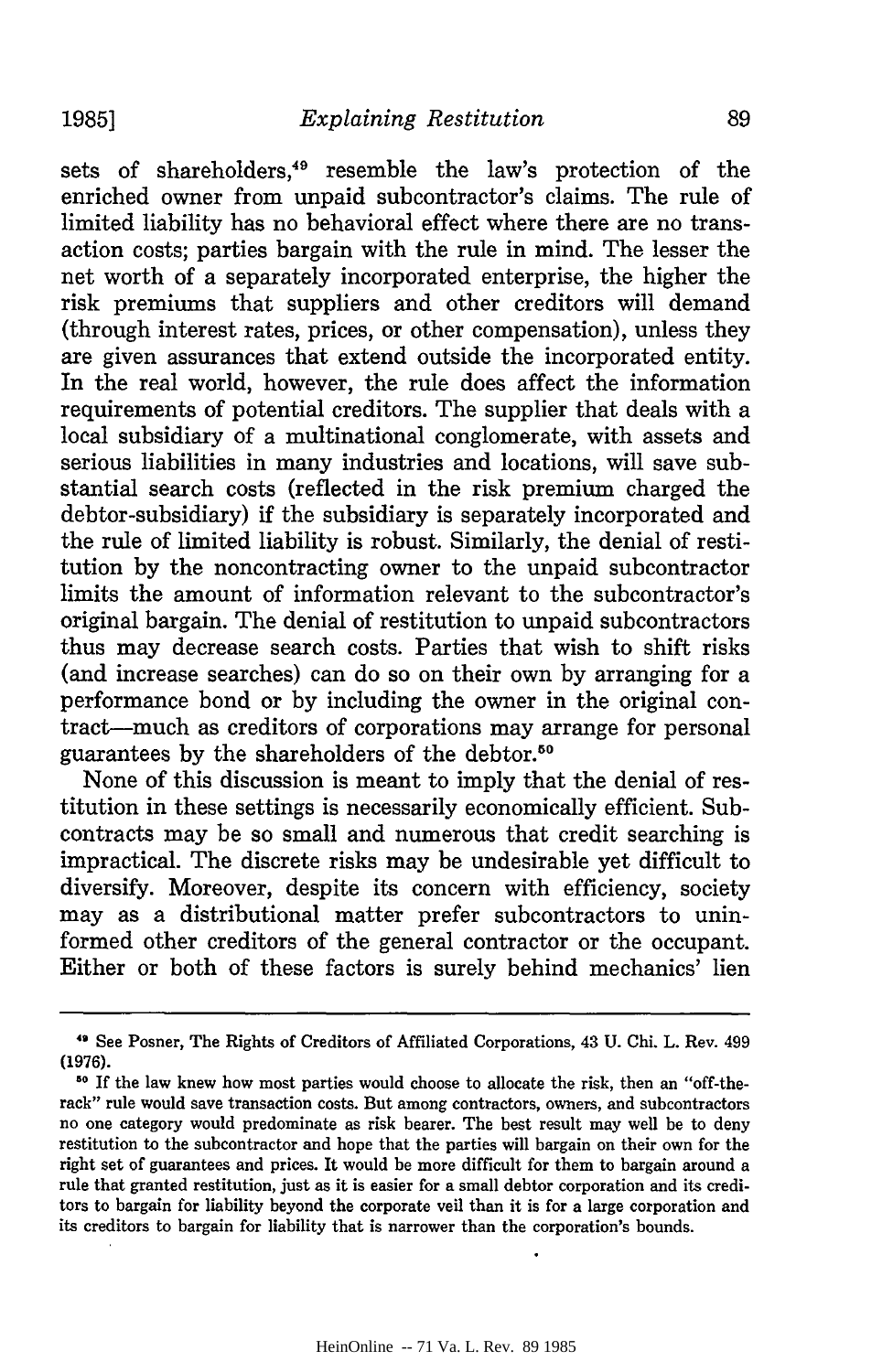statutes that turn an owner's property, to which the subcontractors contribute, into a security device that insures the general contractor's promises.

These statutory restitution schemes may profitably be sifted through the familiar perspectives on restitution. Consider three characteristics of mechanics' lien statutes. First, most such statutes provide security for the price due on each subcontract, even if the aggregate amount exceeds the price agreed to by the owner.<sup>51</sup> Second, very few empower the provider to look beyond the value of the property to the owner's personal fortune.52 Third, virtually none appears to allow recovery by a provider who contracted directly with a nonowner occupant from an owner who neither knew of the work nor required that it be done.<sup>53</sup>

The first of these rules strikingly supports the valuation perspective and contradicts the wealth-dependency idea. Were the providers' claims limited by the extent of the owner's express consent, courts would be forced to divide up the primary contract price among the various providers when the sum of these providers' fees exceeded the single contract price. The rule dispensing with this limitation allows courts to rely on the presumed arms' length negotiations between the general contractor and the providers, but does so at the cost of introducing a wealth-dependency problem for owners, who might be forced to pay more than they wished for an improvement.

Curiously enough, the second and third rules appear to alleviate this wealth-dependency problem. The ceiling on restitution formed by the value of the property worked on limits any wealth-depen-

**<sup>51</sup>**See Dawson, supra note 1, at 1452 & n.128 (discussing majority and minority rules). The owner who really fears forced consumption can insure by demanding that the general contractor be bonded by a surety, who will step into the general contractor's shoes and complete the contract. The surety's victory through subrogation over previously perfected secured parties, which is somewhat of a puzzle in commercial law, can thus be understood as part of a package comprised of considerations regarding wealth-dependency problems and mechanics' lien acts. For a description of the conflict between secured parties and sureties, see **A.** Schwartz **&** R. Scott, Commercial Transactions **697-704 (1982).**

<sup>12</sup> See Note, Mechanics' Liens and Surety Bonds in the Building Trades, **68** Yale **L.J. 138,** 141-42, 145 n.37 **(1958)** (lien is just that and does not extend beyond "secured" property except in a few states).

**<sup>53</sup>**See id. at **157.** Even if the general contractor has been employed **by** the owner (as contrasted to a tenant without authority), some statutes require claimants to be "subcontractors," as contrasted to mere suppliers, and look to a claimant's degree of privity with the owner to make such determination. See id. at 147-48.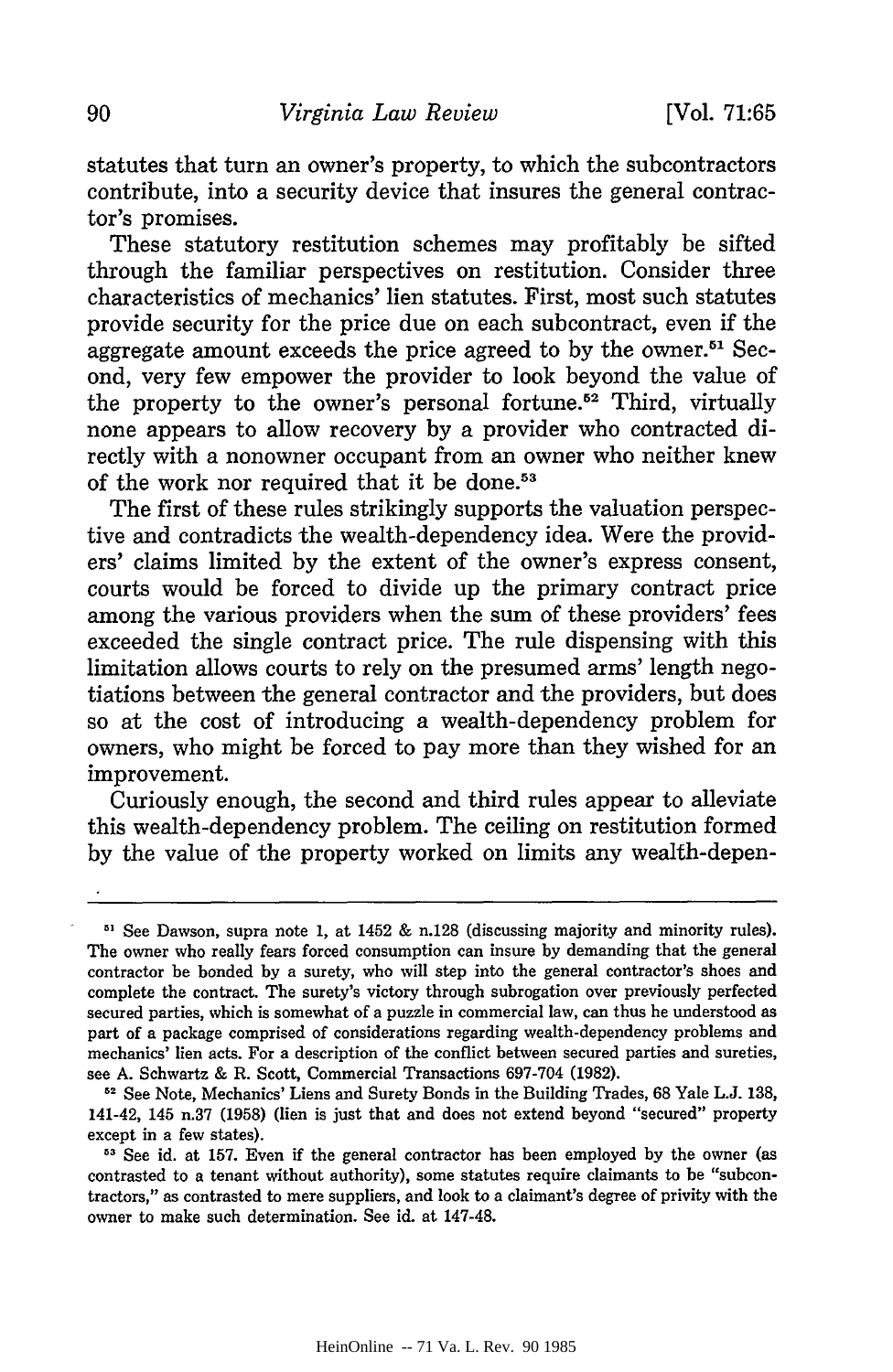dency problem and, more interestingly, may be an informal means of identifying recipients wealthy enough to minimize or escape wealth-dependency difficulties.<sup>54</sup> Similarly, the third rule alleviates the wealth-dependency problem because although there is no guarantee that the recipient-owner wanted the improvement at the higher aggregate price, at least there is evidence that the owner wanted this improvement at *some* price. These rules, which absolve the owner of liability when ignorant of the project and set a ceiling on restitution, also lessen the moral hazard of providers' colluding with tenants or even with general contractors.<sup>55</sup>

On the other hand, imagine a public project, such as a bridge, contracted for by a governmental unit that is careful about its budgetary outlays. If the general contractor agrees to excessive contracts with subcontractors or colludes with them, then the second rule described in the text is all that stands between the subcontractors and most of the government's assets. Here the property worked on is the land on which the bridge is built; it offers very little to the disappointed subcontractors. This result is sensible from a wealth-dependency perspective because there is every reason to think that governments would not have bargained for an improvement more expensive than that explicitly agreed upon. Their "wealth" is of a different sort and they often operate close to budgetary limits. The providers can protect themselves by requiring a payment bond, and the government can call for a performance bond that will insure against any surprises. Indeed, it appears that mechanics' lien statutes, sureties, and the rules of interaction between surety interests and security interests under Article 9 of the Uniform Commercial Code offer the tools necessary for parties to structure any sort of risk-allocation that they desire.

<sup>55</sup> An intermediary who is certain that the owner, who will be liable under the mechanics' lien act, will be unable to bring him to court may be tempted to collude with subcontractors in the hope of receiving side payments in return for setting high prices in the subcontracts.

Note that the readiness with which restitution is granted for improvements that the recipient was compelled to acquire (by statute, for example) is easily described by the wealthdependency explanation. See, e.g., George L. Schnader, Jr., Inc. v. Cole Bldg. Co., 236 Md. 17, 202 A.2d 326 (1964), discussed infra text accompanying note 80; see also Wade, supra note 2, at 1195-97 (restitution may be available where recipient's duty under law or contract is fulfilled **by** an appropriate person). Like it or not, the recipient cannot claim that the consumption was unnecessarily forced. The other explanations do poorly. There remain valuation difficulties in reimbursement, the provider could easily have initiated a bargain, and competition in the market for efficient provision of the required good or service is hardly encouraged by a first-come-first-employed rule.

**<sup>11</sup>** It is useful to contrast two illustrations. First, imagine a handsome residence, worth \$300,000. Its owners contract for an \$80,000 addition, and the general contractor disappears after subcontracting \$130,000 worth of work. Under the rules described in the text, the subcontractors will probably be able to recover because their claims do not reach the ceiling of \$300,000. The expensive residence is presumably what the statutes mean by the "property" worked on and indicates to the courts that the owners are persons of means. Although the wealthy do not wish to consume everything because they too have wealth-dependency problems, it is more probable that they want the improvement at issue.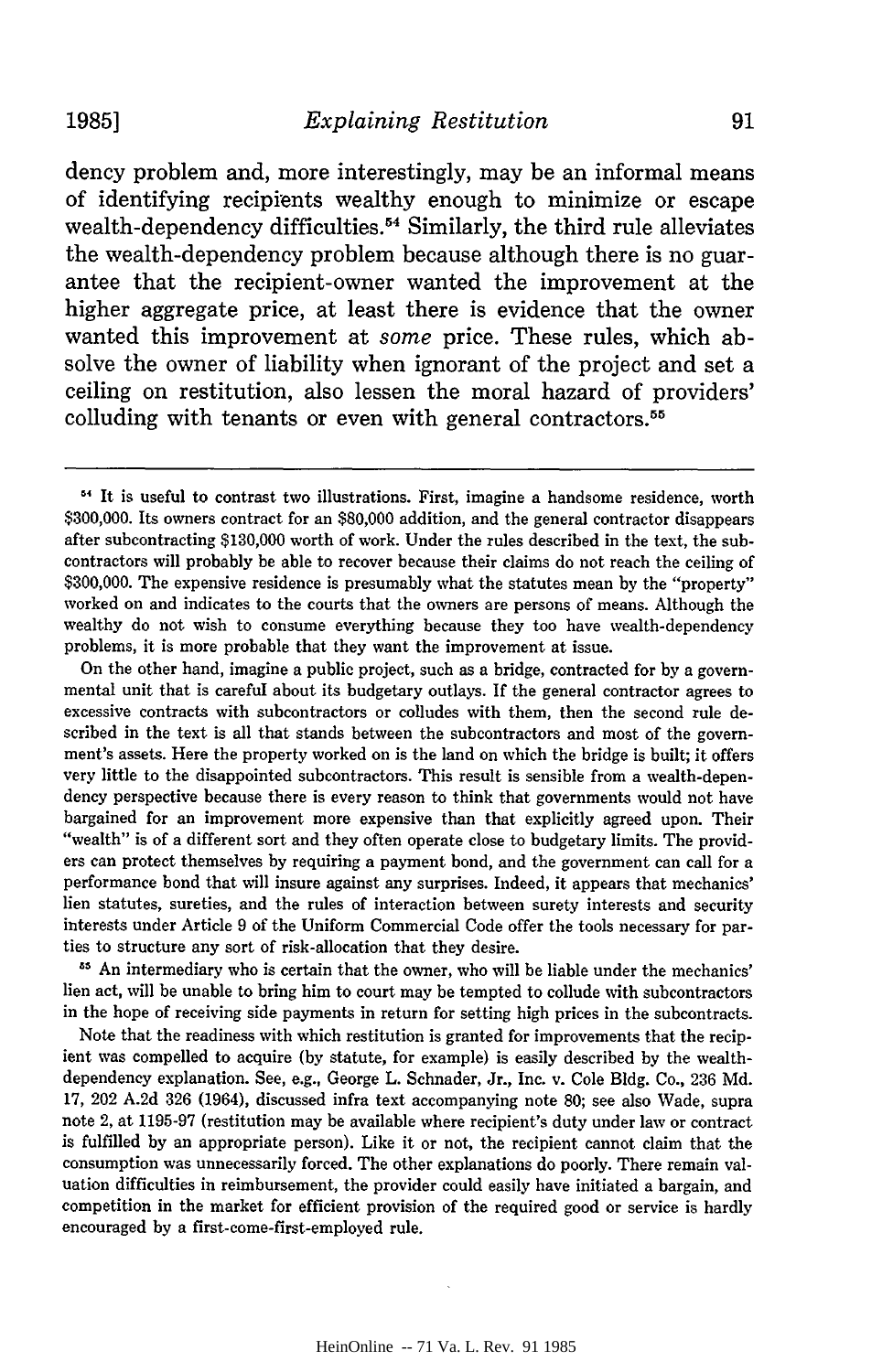#### *Virginia Law Review* [Vol. 71:65

# *B. Mistaken Payors*

The mistaken overpayor of a monetary debt is generally afforded restitution.<sup>56</sup> The analysis is straightforward. There is no marketencouragement issue because it is hard to imagine that some drawers of checks are more efficient than others; there is no wealthdependency problem so long as the illusion of wealth did not change the recipient's consumption or tastes.<sup>57</sup> Courts' inquiries regarding the extent to which mistaken recipients have "changed position" indicate sensitivity to the wealth-dependency problem.<sup>58</sup>

Another mistaken provider is the insurer that pays out the proceeds of a policy for a mistaken claim 59 or to the wrong party. The insurer is regularly entitled to restitution. Indeed, a court's usual sympathy for payees who have "changed position" (suffered wealth-dependency problems) is likely to be overcome by the realization that if insurers were denied restitution they would delay their payouts until they were certain of the relevant facts, creating numerous wealth-dependency difficulties for beneficiaries.<sup>60</sup> Thus,

**<sup>57</sup>**See supra text accompanying notes 27-28. There is also no valuation problem because the mistake is already in a familiar currency and interest is generally not sought.

**'s** See 3 G. Palmer, supra note 1, § 16.8(e), at 523-27. I an indebted to Jack Beatson for drawing my attention to this doctrine.

The better-bargainer explanation is perhaps less useful here than are the other perspectives. The question of whether payors or payees could be best induced by the rule of law to avoid these losses is a difficult one. Payees typically enjoy economies of scale but payors often control the facts. In the typical consumer credit case, for example, the payee-business can afford computerized recordkeeping, but the payor-consumer is more likely to recall the transaction. In any event, I regard the better-bargainer explanation as relatively unhelpful because the other explanations are better able to predict the assignment of liabilities and windfalls.

<sup>59</sup> The insurer (and possibly the insured) may be mistaken as to the occurrence of a loss, the scope of coverage, the payment of premiums, or the very existence of a contract.

**"** See Phoenix Indem. Co. v. Steiden Stores, Inc., 267 S.W.2d 733, 735 (Ky. 1954); see generally 3 **G.** Palmer, supra note 1, §§ 14.10-.14 (discussing mistake as to the scope or coverage of insurance contracts and erroneous computation of paid up or extended insurance). Although a fair number of cases deny restitution, these often involve facts indicating that the insurer's payout incorporated a discount for the possibility that a mistake might be discovered. See, e.g., Great Am. Ins. Co. v. Weyl, 94 F.2d 31 (3d Cir. 1938) (denying restitution where mistake discovered after six years and agreement called for return of payment if mistake discovered within one year).

**<sup>56</sup>** See supra note 23 and accompanying text. Restitution is also afforded when the payment is not so much mistaken as conservative-that is, when one party has paid another's obligation in order to head off some undesirable outcome, such as foreclosure. See Dawson, supra note 1, at 1437-40 (discussing cases involving payments by junior mortgagees, partial owners, lessees, spouses, and potential heirs). These cases are discussed further infra text accompanying notes 79-80.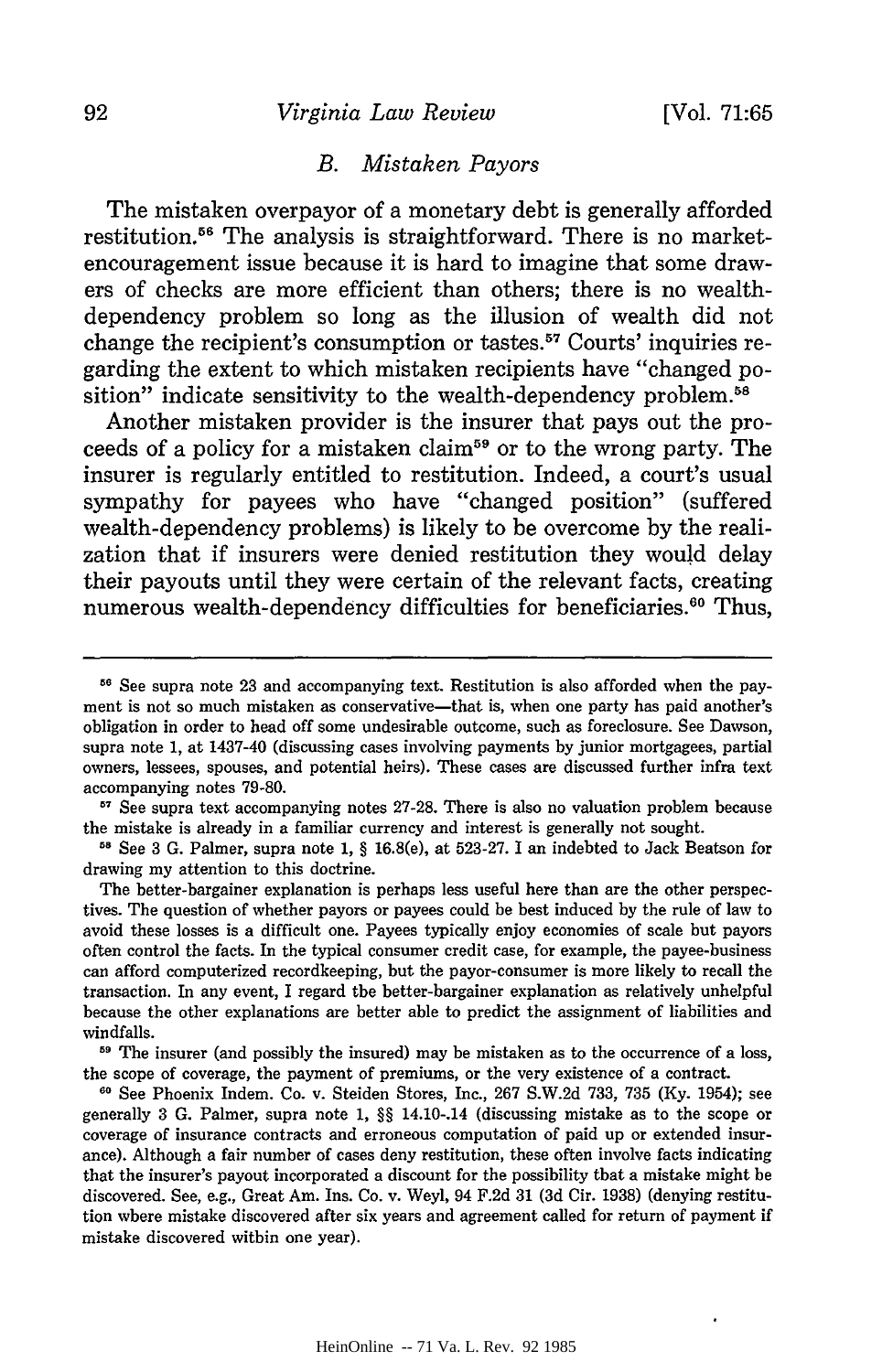these mistaken payments are easily viewed in the same ways as are

other mistaken provisions.<sup>61</sup> The curious exception to this rule is that restitution is generally denied to the mistaken taxpayer.<sup>62</sup> In some cases the mistaken taxpayer has provided the fisc with a windfall, as by paying a tax that was illegally enacted.<sup>63</sup> In other settings the mistaken payment benefits not the fisc but another citizen who truly owed the tax.<sup>64</sup>

A less familiar but more interesting sort of mistake concerns premiums paid for a void insurance policy. Consider, for example, the sort of case that confronts beginning students of contracts: a fire insurance claim is denied because the destroyed goods were kept in a vault that did not meet the standards specified in the relevant policy. Litigation by the disappointed insured is often unsuccessful. See, e.g., Hammond v. Niagara Fire Ins. Co., 92 Kan. 851, 142 P. 936 (1914) (denying recovery for fire loss because insured failed to keep and produce books as agreed). But will recovery by the insured of past premiums be allowed? Here is a contract that has failed to provide coverage for all the years that both parties thought it in effect. Indeed, in some cases paid-in premiums plus interest may exceed the immediate claim, so that the plaintiff-insured ought to prefer an interpretation of the insurance contract that denies his present claim if such denial is accompanied by a grant of restitution for the useless premiums. Such restitution will normally not be granted by the courts where the insurance was partially effective. See, e.g., Buehler Corp. v. Home Ins. Co., **358** F. Supp. 15 (S.D. Ind. 1973), aff'd, 495 F.2d 1211 (7th Cir. 1974) (restitution denied for back premiums, although one insured building was not covered for lack of sprinkler system). This rule can be viewed as sensible within the valuation perspective: the insured has received protection against so many other potential losses that it would be difficult to determine the fraction of the premium that was useless.

It is interesting to note that by contrast, restitution for paid-in premiums is granted when the entire policy turns out to have been useless-as when the policyholder is deemed not to have had an insurable interest. Restitution is also granted for life insurance policies. In these cases only one risk is at issue and courts consequently are not called on to allocate premiums among covered and uncovered losses. See, e.g., Holland v. Pyramid Life Ins. Co., 199 F.2d 926, 928 (5th Cir. 1952).

Finally, note that these legal rules may simply not matter in a perfect market. The typical insured is indifferent between a rule requiring the return of premiums and one denying restitution for these mistaken premiums so long as the insured's errors are accidental, inasmuch as the latter rule will lead to slightly lower premiums overall.

<sup>62</sup> Restitution is more often denied the more widespread the mistake, as when the statute itself is invalid. See cases cited infra note **63.**

**<sup>13</sup>**See New York Pub. Interest Research Group, Inc. v. Steingut, 40 N.Y.2d 250, 353 N.E.2d 558, 386 N.Y.S.2d 646 (1976); see generally Field, The Recovery of Illegal and Unconstitutional Taxes, 45 Harv. L. Rev. 501 (1932) (explaining methods that a taxpayer may use to prevent the collection of an illegally enacted tax or to recover the tax if he has already paid it); Pannam, The Recovery of Unconstitutional Taxes in Australia and the United States, 42 Tex. L. Rev. 777 (1964) (discussing the rule in Australia and the United States that taxes collected under an unconstitutional statute are generally not recoverable).

**"** See, e.g., Stone v. White, 301 U.S. 532 (1937); McMillan v. O'Brien, 219 Cal. 775, 29

<sup>&</sup>lt;sup>61</sup> Of course, the valuation, better-bargainer, and market-encouragement explanations also describe the results in these cases.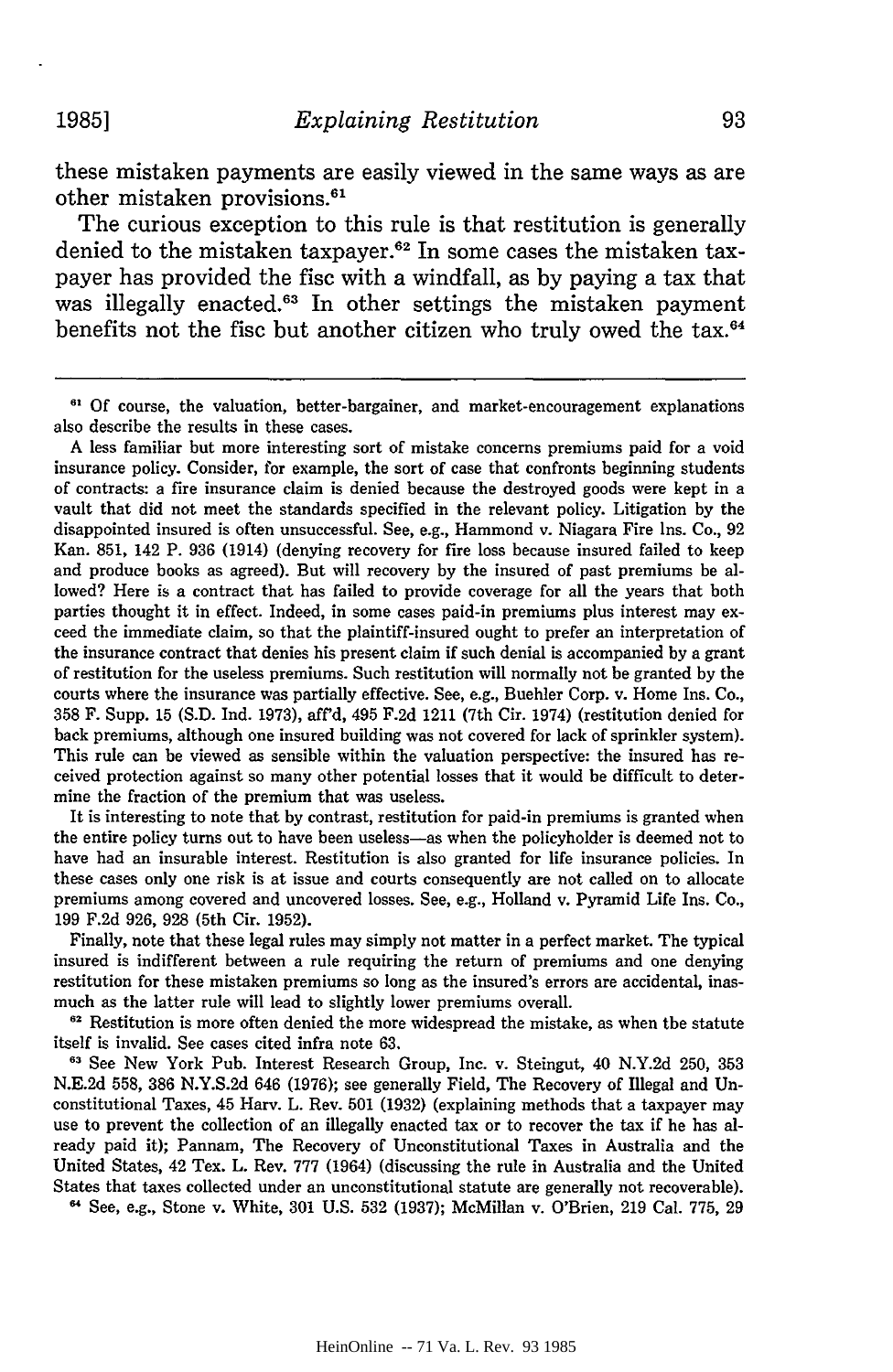÷

In either case both the wealth-dependency and market-encouragement perspectives suggest restitution-yet restitution is frequently denied.65 As we have seen, the common-law rule of sovereign immunity and the better-bargainer theory that arguably underlies it may explain this result.<sup>66</sup>

Despite case law in their favor, many taxing institutions voluntarily refund overpayments or grant credits for unlegislated revenues.<sup>67</sup> Moreover, if taxing authorities did not do so, there would no doubt be substantial political pressure for statutory relief. Thus, it is fair to characterize actual practice as fitting the wealthdependency explanation. Small governmental units, which are least able to predict the total risk of mistaken receipts and therefore most likely to have wealth-dependency problems if forced to return payments, are precisely those that will use the common-law rule that favors them.<sup>68</sup> Larger units with no such wealth-dependency problem may instead be expected to ignore the option allowed them under the law and agree to return mistaken payments. Note, finally, that the rule adopted by small governmental units

**<sup>65</sup>**The valuation explanation also incorrectly suggests the grant of restitution. One might retreat to the better-bargainer explanation, asserting that each citizen can keep track of obligations to the state more easily than the state can monitor many responsibilities. This argument is misconceived, however, inasmuch as the explanation is ultimately one of comparative cost avoidance. The state is almost certainly a better pooler of risks than any individual even if we assume away the state's economies of scale in detecting mistakes. It is by no means clear what sort of bargain would be struck in the absence of transaction costs.

**60** See supra text accompanying notes 23-24.

**<sup>67</sup>**See 3 G. Palmer, supra note 1, § 14.20, at 250; sources cited supra note 63; see also I.R.C. § 6402 (1984) (Secretary may credit overpayments against tax liabilities and shall refund the balance to the overpayor).

**'s I** have not found a single income, estate, or property tax case involving a state (as opposed to a city or county). Mistaken payments to states are at least as likely as such payments are to smaller units; larger governmental units probably simply return the money as a regular practice. Readers familiar with the area will note that I have avoided discussion of state and local sales taxes. There is indeed a fair amount of litigation in which, after B has turned over sales tax revenues to the state that B collected from **A, A** realizes that the tax was not owed and unsuccessfully seeks to recover from the state. These cases may be governed **by** predictable transaction-cost calculations, inasmuch as sales taxes are more difficult than most to monitor and **A** can easily discover its own liability. Alternatively, the law may be nervous that **A** will be able to recover that which B never remitted to the state.

**P.2d 183** (1934). Professor Palmer supports the rule but unfortunately does not distinguish the equities at stake from those present in other cases of mistaken payments. See 3 **G.** Palmer, supra note 1, § 14.19. Palmer notes that providers are more likely to win when seeking to recover from enriched taxpayers than from enriched governmental units. It is conceivable that this judicial treatment simply matches the practical reality, described in the text, that many governments voluntarily refund mistaken tax payments.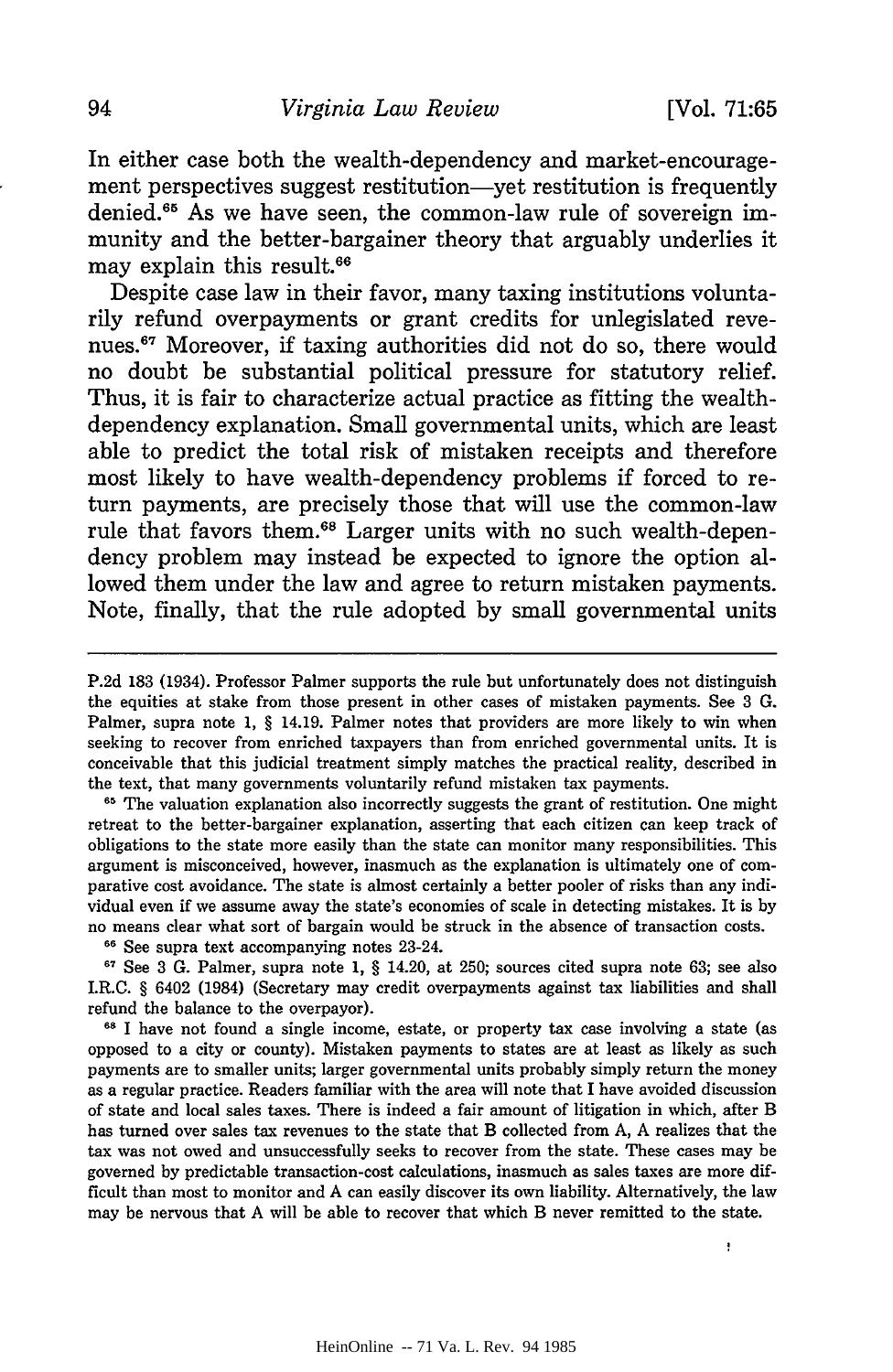may not matter much. Because the retention of overpayments will eventually result in a lower overall tax rate, voting taxpayers are probably indifferent between a rule granting restitution and one denying it. The rule chosen may matter even less in the context of taxation than it usually does in bargaining situations, because even small governmental units may find it sensible to return mistaken payments. To withhold restitution would encourage potential taxpayers (like insurers) to withhold payments until they are virtually certain of liability.

In sum, most mistaken provisions of money, as contrasted to provisions of improvements and services, are restored in restitution-as one would expect after considering the suggested perspectives. The restitution of mistaken money payments involves no valuation or market-encouragement problems. Mistakenly paid money least often involves wealth dependency and valuation problems; nonbargained services most often involve such difficulties. Nonbargained improvements to property sometimes present wealth-dependency and valuation problems, but sometimes are easily monetized. In general, then, we can expect-and indeed find-the mistaken provider of money to be more successful in restitution than the mistaken improver of property, who is in turn more successful than the mistaken provider of services.

# *C. Attorney-Creators of Common Funds*

Anyone unfamiliar with this area of the law is apt to be shocked by judicial creation of "missing bargains" to compensate lawyers. Imagine A, B, and C, children of deceased T, who will share equally in the estate after a sizeable bequest to F. C employs lawyer L to argue that the bequest to F had been greatly enlarged in a codicil written after T became incompetent. If L is successful, he will almost surely be able to charge A and B, who have passively gained by reason of L's efforts.<sup>69</sup> The law appears to imagine a missing bargain, forcing a class action on nonbargainers. L is especially apt to recover when he can point to a "common fund"-that is, a clear pool of monetary benefits---that he has generated.<sup>70</sup> In-

**<sup>69</sup>** See Central R.R. & Banking Co. v. Pettus, 113 U.S. 116 (1885) (lawyers who successfully represented a group of creditors collected fees from other creditors who benefited from the suit); see also cases cited in Dawson, supra note 9, at 1615 n.55.

**<sup>7</sup>o** See 2 G. Palmer, supra note 1, § 10.8; Dawson, supra note 9, at 1601-12.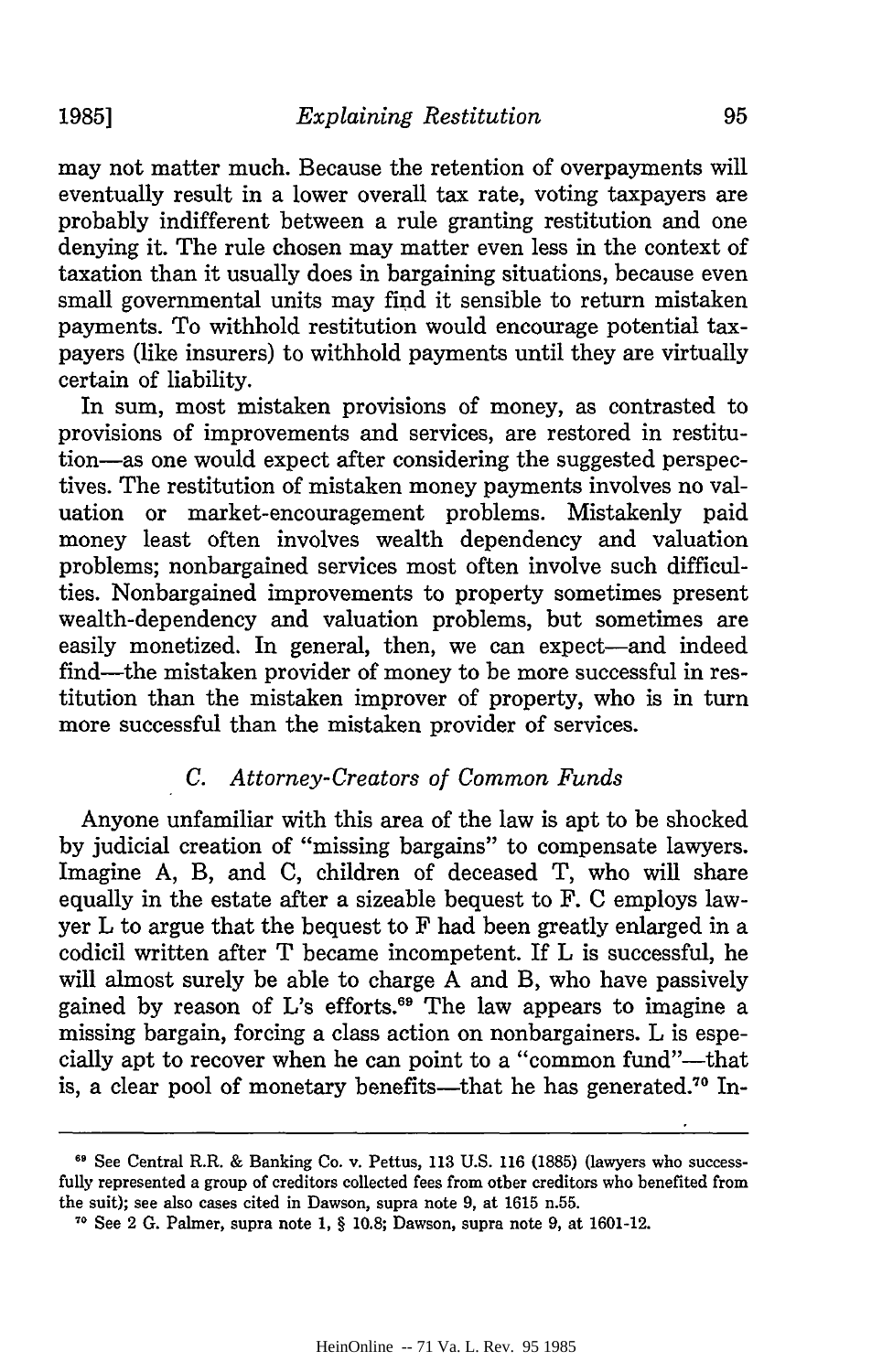asmuch as the heirs may have been unable to bargain as much because of holdout problems as because of communication costs, it is perhaps less surprising that the lawyer who creates a common fund may even collect from recipients who specifically rejected the lawyer's services or, perhaps, who held out in order to enjoy them gratis.71 By contrast, the law does not normally offer intellectual property rights to lawyers who develop novel arguments and establish precedents that are used by later "recipients." Restitution for such benefits would clearly be denied.<sup>72</sup>

I have chosen the fund-providing lawyer's successful claim as the central illustration of this section because it comes as a surprise to most readers. Similar success is enjoyed by a provider who hires a lawyer and then seeks contribution from peers, or "class" members who benefited from the lawyer's services.<sup>73</sup> The similarity of these two claims (one by a lawyer and the other by an employer of a lawyer) may make the first seem less startling to a Coasian reader. After all, if L and his client, C, know that the legal rule will require nonbargaining recipients A and B to pay restitution to L, then L will agree to work for C at a lower-than-usual fee. This point may make the cases seem more sensible and may diminish the suspicion that recovery in this area is simply indicative of judges' professional empathy for lawyers. But the likely effect of the rule on L's explicit fee structure should not obscure the noteworthy interventionist posture of courts faced with the nonbargained provision of legal services. The occasional reconstruction of a missing bargain in a way that spreads the expense and, no doubt, encourages the provision of legal services is unlike the treatment afforded other nonbargained benefits. The law's intervention here is in striking contrast to its posture toward the nonbargaining purifier of the neighborhood ground water and, in fact, closely resembles its approach to nonbargained harms.

To the extent that courts look for "funds" rather than for less

**<sup>7&#</sup>x27;** See Dawson, supra note 9, at 1646 n.161 (citing cases).

**<sup>72</sup>**See id. at 1610; see also discussion infra note 74 (noting possibility that such arguments might be independently discovered later and that contributions of any one precedent to legal victory might be uncertain).

**<sup>73</sup>**See Sprague v. Ticonic Nat'l Bank, 307 U.S. 161 (1939); Trustees v. Greenough, 105 U.S. 527 (1881); see also Dawson, supra note 9, at 1606 n.25 (citing cases). Dawson suggests that the rule granting restitution to lawyers derived from the cases granting restitution to their clients for creating a common fund. Id. at 1602-03.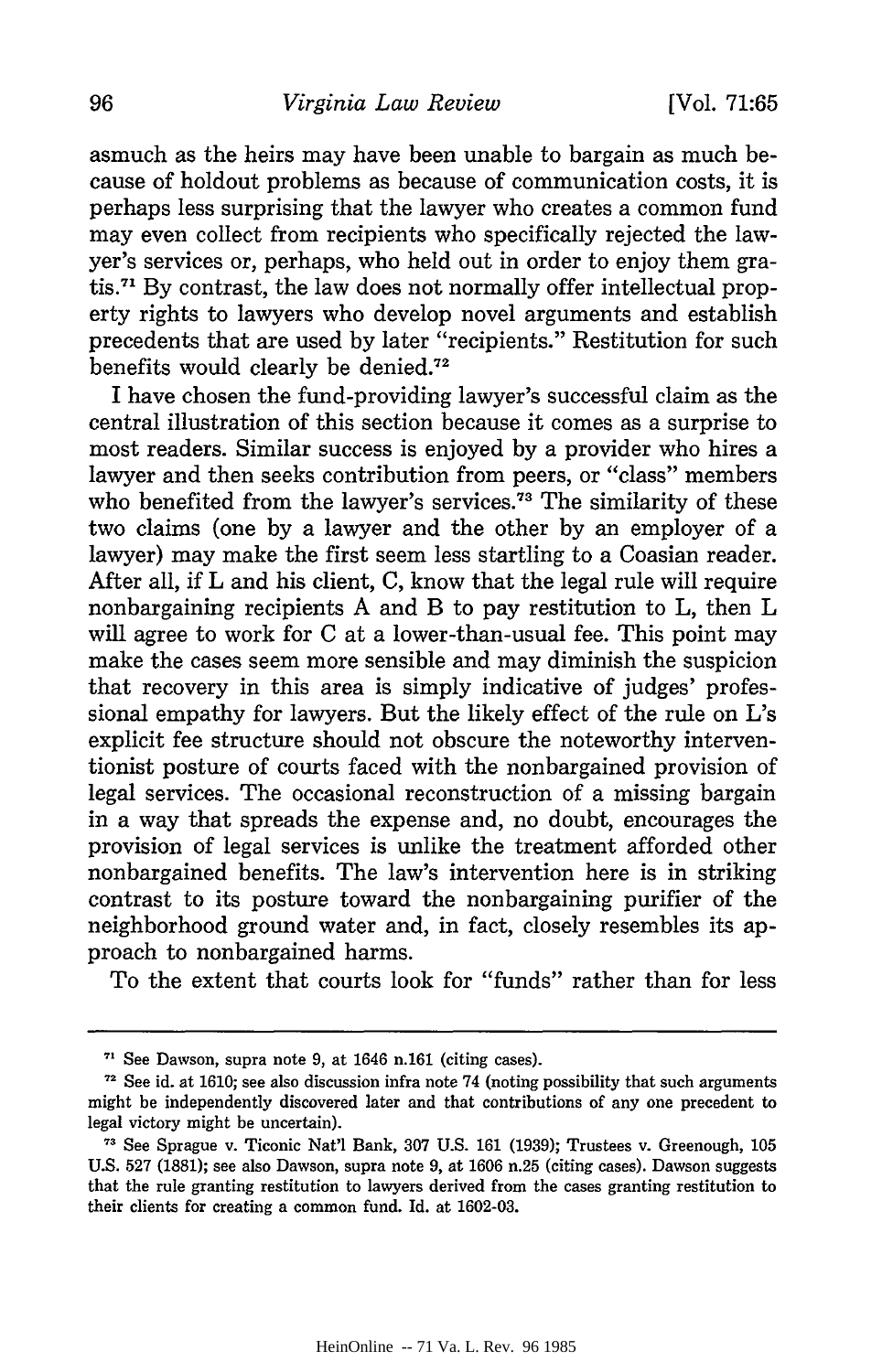tangible benefits created by nonbargaining lawyers, the wealth-dependency explanation is dramatically successful. Landowners may well budget their wealth in ways that preclude their enjoyment of purified ground water supplied at a fee, but beneficiaries who are provided with a supplementary inheritance-in monetary form-can hardly claim that they would be better off without the bonanza that remains after a fee to the provider is subtracted. The "common fund" doctrine is thus as close as we come to an explicit adoption of the wealth-dependency notion.<sup>74</sup>

In reality, however, this "success" of the wealth-dependency perspective is dated. In much nonbargained "public interest" litigation of the last twenty-five years—including derivative suits, taxpayer suits, civil rights suits, and assorted class actions-restitution has been extracted from freeriders even when the benefit provided was not reducible to money. 75 Recipients are accordingly compelled to buy legal services much as tortfeasors are forced to "buy" the right to impose harms. Indeed, little now re-

The valuation explanation of restitution is more attractive in understanding the success of the nonbargaining provider-lawyer. Valuation difficulties may be overcome by judges' expertise, real or imagined, in valuing the provision and indeed the advisability of lawyers' services. Judges are accustomed to calculating and reviewing legal fees in a variety of settings, including bankruptcy litigation, derivative suits, and a broad range of class actions. Indeed, it would be surprising if judges were suddenly disinclined to second-guess lawyers' fees, given that judges are ready to second-guess their fellow guild members' substantive decisions in some contexts. See, e.g., Zapata Corp. v. Maldonado, 430 A.2d 779 (Del. 1981) (modifying business judgment rule and second-guessing corporate managers when corporation's decision involves litigation strategy). In any event, the particular expertise that judges may have in valuing the work of lawyers is compatible with the judicial inclination to provide restitution for the nonbargaining lawyer-provider.

One might wonder why courts do not go further and intervene on behalf of lawyer-providers whose clever arguments are copied or simply cited by other advocates. One possibility is that restitution for use of legal arguments is inappropriate because these ideas could have been developed independently. Evaluating the proximate contribution of one lawyer's argument to another lawyer's success would also be difficult. See infra text accompanying notes 111, 113.

<sup>75</sup> See Dawson, Lawyers and Involuntary Clients in Public Interest Litigation, 88 Harv. L. Rev. 849 (1975).

**<sup>7&#</sup>x27;** The better-bargainer explanation is either misleading or unhelpful in describing this area of restitution. Nonbargaining recipients such as A and B are unlikely to be better initiators of a bargain than the lawyer, just as scattered recipient neighbors are unlikely to be better bargainers than W who purifies the community's ground water. One might insist that holdout problems and other transaction costs are more serious (or, perhaps, are taken more seriously) in the context of legal services. But inasmuch as freeriding tendencies among recipients vary greatly from case to case, such insistence depletes the better-bargainer perspective of its descriptive power.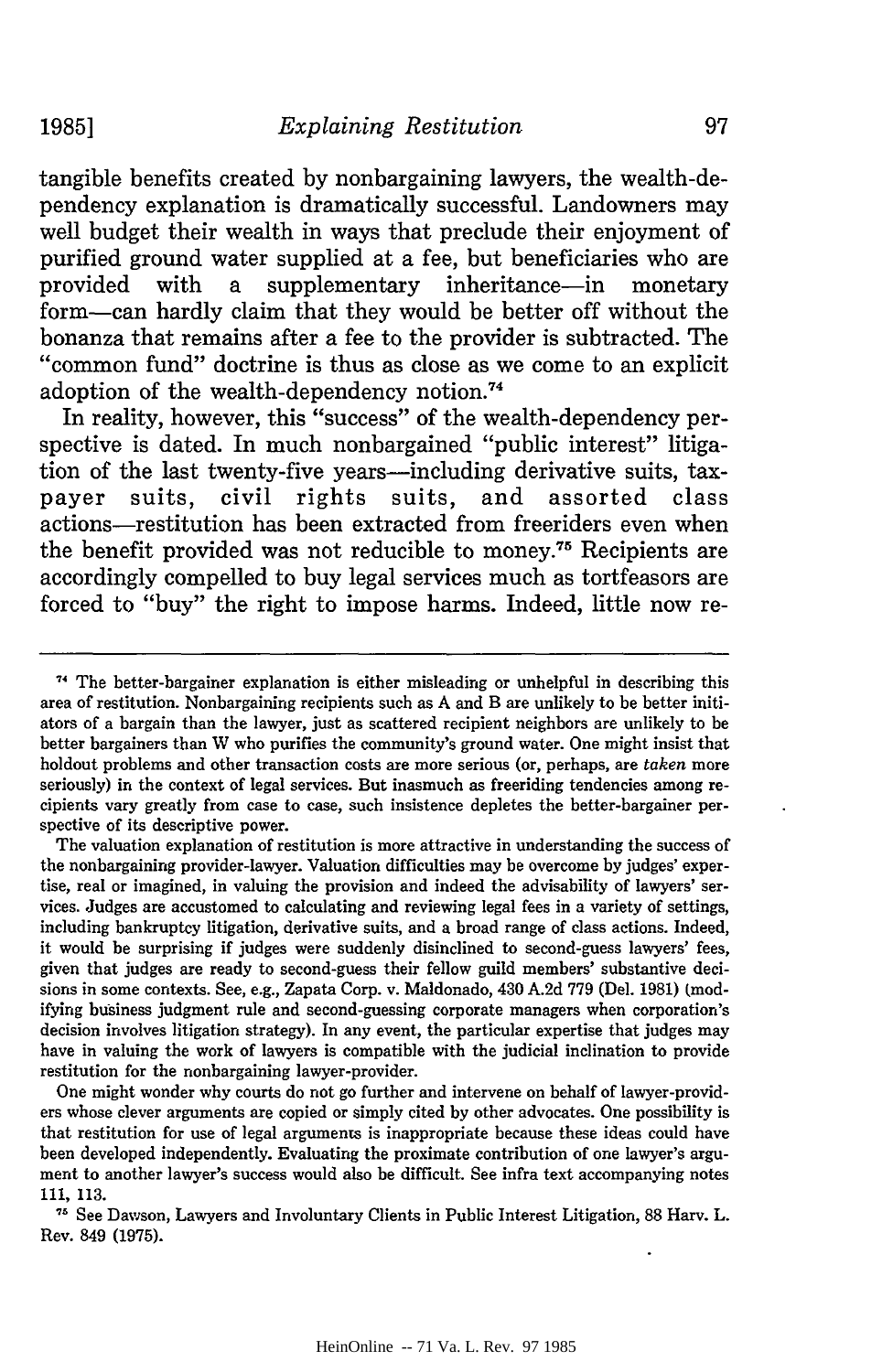mains of the harms-benefits asymmetry in this area. The wealthdependency notion is no longer very useful in describing recoveries by or for nonbargaining lawyers unless one shifts to the plausible but trivial view that judges see legal services-like medical services and funeral expenses-as necessities and not as mere consumption possibilities. Of course, this suggestion may simply be another way of saying that judges afford special treatment to their fellow guild members.

The market-encouragement perspective is also interesting but decreasingly useful. C's employment of lawyer L may be taken as a sufficient use of the market. C has already looked for the best and least expensive provider, so restitution from A and B prevents their freeriding on the arrangement between C and L but does not bypass the market for legal services. The market-encouragement explanation thus provides a useful insight into all those cases where some reasonably careful "shopper" contracted for the provider's services. Arguably, if courts expect lawyers to take solicitation and champerty rules seriously, the influence of a careful shopper can always be presumed, so that the market is sufficiently encouraged in this area. Of course, to the extent that modern "public interest" litigation is initiated by aggressive lawyers who seek plaintiffs rather than await them, the market-encouragement explanation also loses its vitality.

The wealth-dependency and market-encouragement explanations thus have limited utility in describing current law in this area. At best, one might insist that at some point in the past both perspectives were quite useful. But whether because of judicial favoritism, a conception of legal services as necessities, or the sheer seductiveness of the common-fund doctrine, courts expanded the restitution remedy far beyond its original borders.

Once one realizes nonbargaining lawyers' special good fortune in restitution law, it becomes clear that here the efficient magnitude of restitution is a more subtle question than it is in many other contexts. Physicians can recover every time they labor on behalf of a nonbargaining recipient, $76$  but lawyers generally recover only if they win their cases. In deciding whether to take a case they must discount the fees recoverable by the probability of success. Thus, lawyers will be discouraged from providing legal services if restitu-

**<sup>71</sup>**See cases cited supra note **8** (physicians in emergency situations).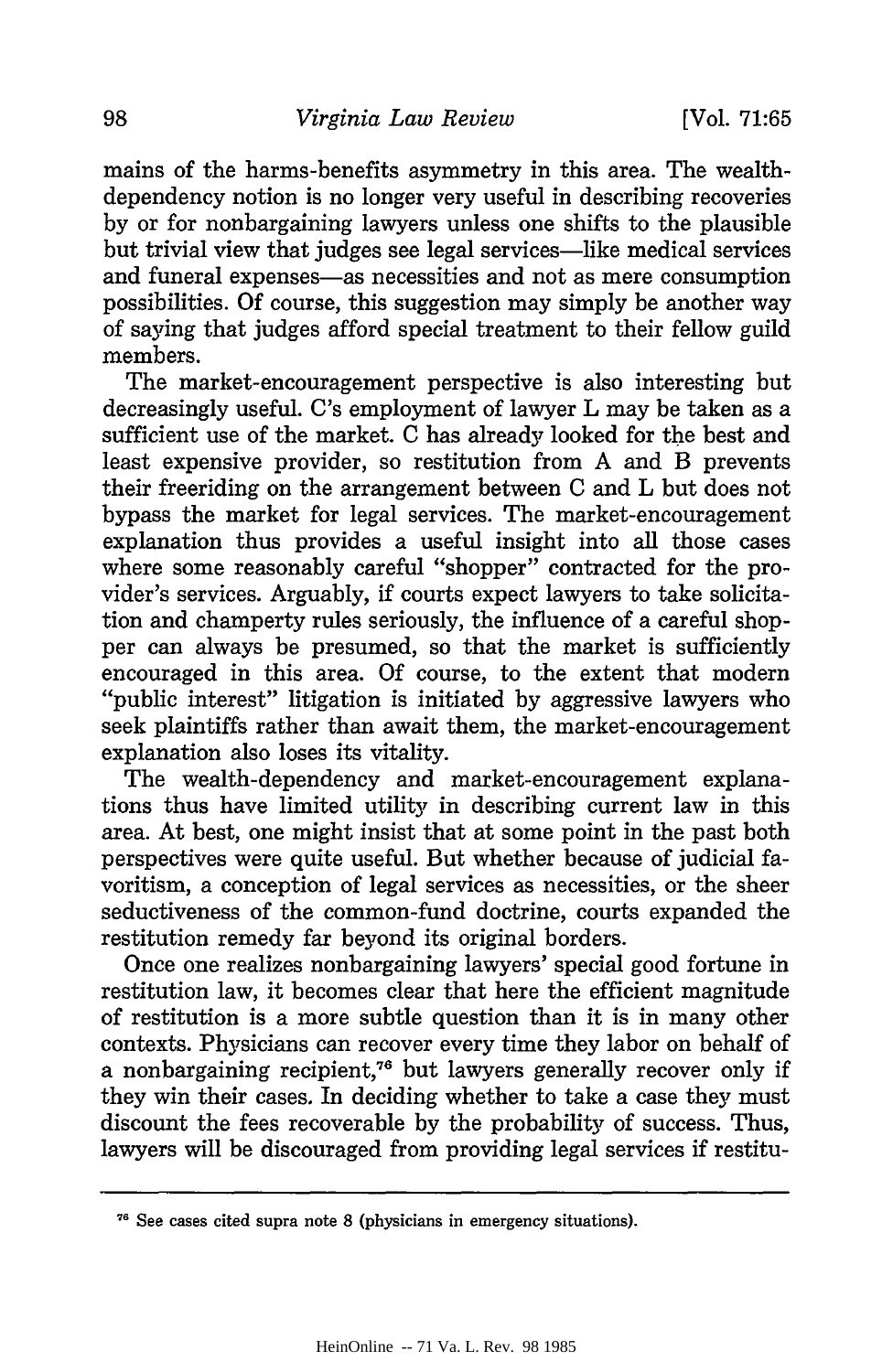**19851**

tion is afforded only for winners' expenses and normal fees. **A** variety of instruments are available to encourage the "right" amount of legal services and to overcome the freerider problem among beneficiaries. First, courts could deny restitution to losers but give an extra reward or a multiplier to winners, so that lawyers assessing public interest cases prospectively would still be induced to litigate these matters. Second, courts could dispense with the requirement that a benefit be provided and simply reward both winning and losing lawyers for having provided the "necessity" of legal services, much as physicians are granted restitution for emergency medical services whether or not the patient recovers. Third, courts could do both: grant generous legal fees to winners and erode the benefit requirement so that many losers recover as well. This third route appears to be the one that courts have travelled.<sup>77</sup> The weakening of the common-fund requirement and the obsolescence of the wealth-dependency and market-encouragement explanations may not have been inevitable, but once judges considered the vitality of the incentive system and overcame strong feelings against restitution for nonbargained benefits, it became fairly certain that a mixed, even chaotic, system such as the one now in place would emerge.

<sup>&</sup>lt;sup>77</sup> On the granting of generous fees to winners, see In re Osofsky, 50 F.2d 925 (S.D.N.Y. **1931)** ("generous allowance" to attorney who successfully increased bankruptcy estate); Dawson, supra note **75,** at **876** (noting increased 'use of percentage-of-benefit formula in determination of fee awards). On the erosion of the benefit requirement, see Angoff v. Goldfine, **270 F.2d 185** (1st Cir. **1959)** (looking back to a benefit obtained **by** a prior mandamus proceeding brought in state court); Fletcher v. **A.J.** Indus., **266** Cal. **App. 2d 313,** 324, **72** Cal. Rptr. 146, **153 (1968)** (results of the action were to "maintain the health of the corporation and raise the standards of 'fiduciary relationships and of other economic behavior' **")** (quoting Bosch v. Meeker Coop. Light **&** Power Ass'n, **257** Minn. **362, 365, 101 N.W.2d** 423, 426 **(1960));** Bosch v. Meeker Coop. Light **&** Power Ass'n, **257** Minn. **362, 366, 101 N.W.2d** 423, 426 **(1960)** (finding a "wholesome effect" on management to be a benefit); In re Atwood's Trust, **227** Minn. 495, **35 N.W.2d 736** (1949) (benefit of resolving uncertainty surrounding trust); Monroe v. Winn, **19** Wash. **2d** 462, 142 **P.2d** 1022 (1943) (benefit found despite loss of suit to remove trustees, because their confirmation aided settlor's purpose and because suit clarified administrative questions regarding future management of the trust); see also 2 **G.** Palmer, supra note **1, § 10.8,** at 433 (noting that some cases abandon any requirement of economic benefit); Dawson, supra note **75,** at **865-66** (same).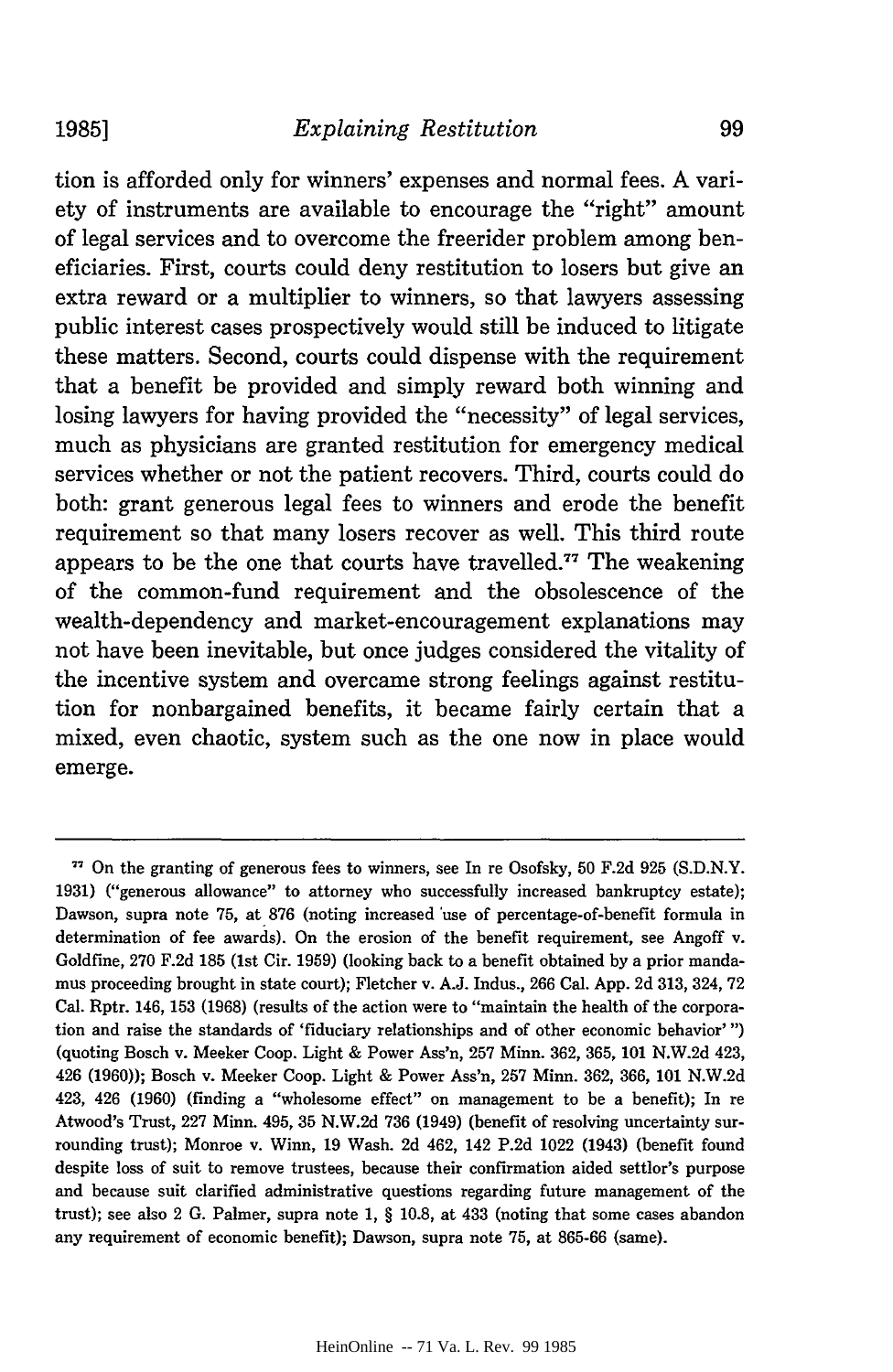## *D. Substitute Performers, Part Performers, and Volunteers*

#### *1. Substitute Performers*

The substitute performer, who fulfills someone else's duty, ordinarily receives restitution.<sup>78</sup> Often the substitution is with respect to a financial obligation: a cotenant may pay more than his share of taxes, for example.<sup>79</sup> Such cases are easily explained through three perspectives: valuation (money is easy to value); wealth dependency (money is an indisputable benefit); and market encouragement (no one is better than anyone else at paying money).

In some cases the substitution is in the provision of services. Such cases are less common than those dealing with substitute payments of monetary obligations and are, of course, more interesting grist for this article. For these cases the market-encouragement explanation is strikingly successful. In one interesting case a county had contracted with provider A, who failed to perform; B, who had an interest in the work's completion, paid the county to do the work. B eventually received restitution in the form of a subrogation claim against **A.<sup>80</sup>**B avoided creating a market encouragement problem by not doing the work himself. But even where the substitute provider performs rather than puts the task out to bid or uses a provider already selected in the marketplace, the circumstances may be such that it is difficult to imagine a better provider. Consider, for example, the parent who fulfills the school board's obligation of transporting children to school.<sup>81</sup> The parent is likely to be a careful and well-located provider, so that restitution is fitting. Although the market is "thinned," the effect is in favor of, rather than at the expense of, an efficient provider.

Analytically, the market-encouragement explanation can be pushed further. If a noncontractual provider is unsure ex ante of his ability to collect in restitution, presumably he will take care not to be inefficient when deciding whether to do the task himself and

**<sup>11</sup>**See Restatement (Second) of Restitution § **3** (Tent. Draft No. **1,** 1983). The restitution may be in the form of contribution or subrogation, but this article continues to suppress the details of recovery.

**<sup>7&#</sup>x27;** See Dawson, supra note 1, at 1437-42.

**<sup>80</sup>** George L. Schnader, Jr., Inc. v. Cole Bldg. Co., 236 Md. 17, 202 A.2d 326 (1964).

**<sup>81</sup>** For cases granting restitution, see Sommers v. Putnam County Bd. of Educ., 113 Ohio St. 177, 148 N.E. 682 (1925); Rysdam v. School Dist. No. 67, 154 Or. 347, 58 P.2d 614 (1936). But'see Bruggeman v. Independent School Dist. No. 4, 227 Iowa 661, 289 N.W. 5 (1939).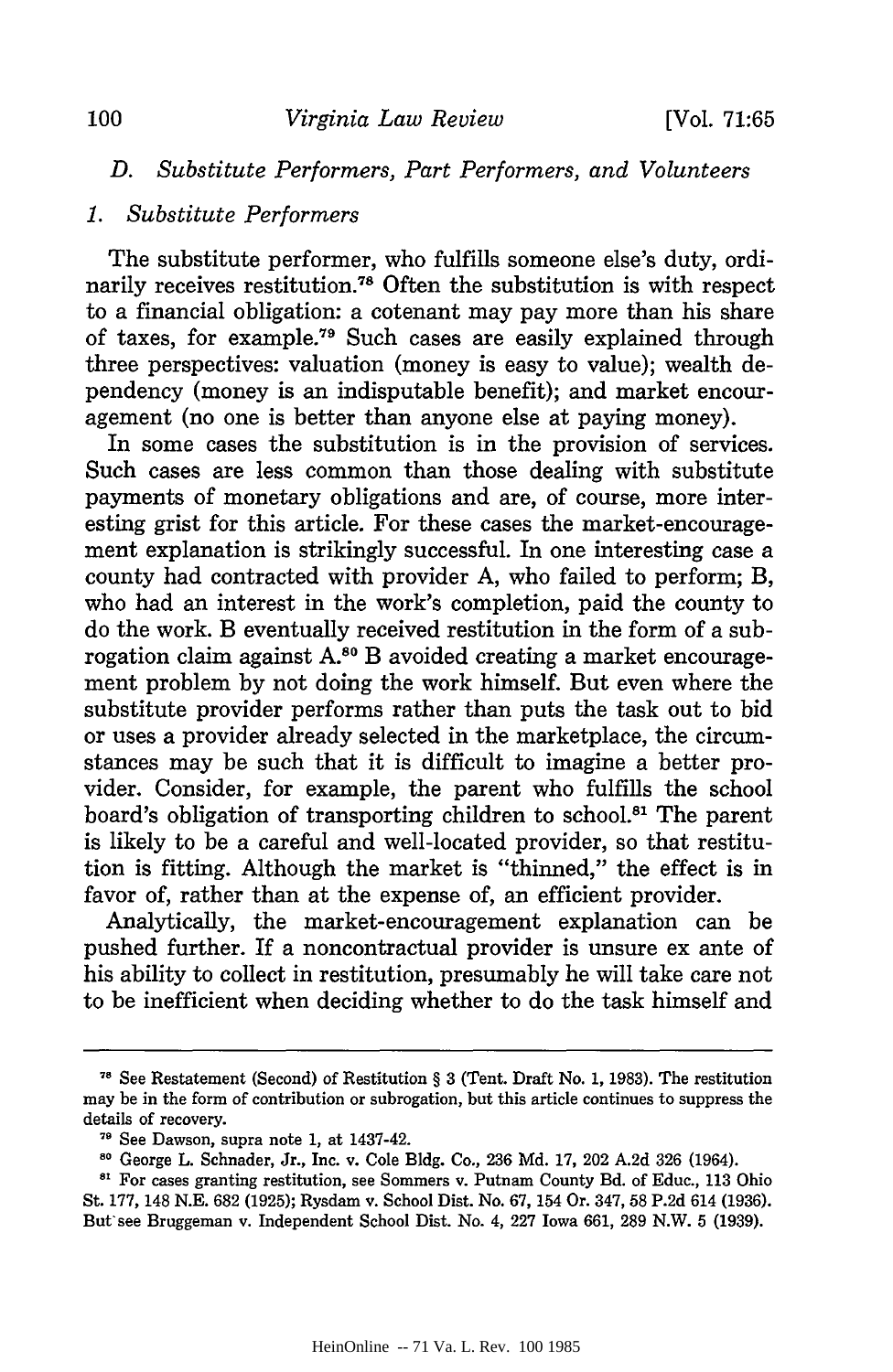when choosing someone else to do it. Not every parent who fills in for the school bus driver expects to gain restitution. An ambiguous rule may therefore encourage the market ex ante nearly as well as a rule denying restitution would do. Occasional cases granting restitution to efficient substitute providers therefore do not terribly discourage efficient markets and do not denigrate the market-encouragement thesis.

Some may question the explanatory power of the market-encouragement idea on the basis of an assumption that substitute providers who seek restitution are a self-selected set, more aggressive than most and therefore not intent on choosing the most efficient provider because they were unafraid ex ante of being denied restitution. This prediction is not supported by the case law. Often the substitute provider who gains restitution is a fairly obvious substitute. For example, the landowner who constructs a road to halt trespassing may recover from the county highway department; the relative who arranges a burial recovers from the decedent's estate. These providers are likely either to be comparatively efficient or to have become involved merely by chance. It is unlikely that these providers are aggressive, calculating intermeddlers.

In contrast, the law ordinarily denies restitution to substitute providers who self-select. In one example, the losers of a contest for control of a corporation continued to manage the business while litigating their ouster. They then sought-and were denied-restitution for their managerial services supplied during this interim period.<sup>82</sup> The denial of restitution ratified the stockholders' judgment that these providers were inefficient. The marketencouragement perspective thus explains both the grant and the denial of restitution in substitute-provider cases. Restitution is most certain when the substitute provider appears efficient and unlikely to have self-selected; restitution is unavailable when the market has sought to *discourage* the party claiming restitution.<sup>83</sup>

#### **1985]**

**<sup>82</sup>**Saltz Bros. v. Saltz, 122 F.2d 79 (D.C. Cir. 1941); cf. Perlmutter v. Timely Toys, Inc., **8** A.D.2d 834, **190** N.Y.S.2d 107 (1959) (denying recovery for services supplied by a holdover tenant in the period between time sued for eviction and final eviction).

**<sup>83</sup>**It may appear that the valuation perspective also describes these substitute provider cases. After all, preexisting arrangements (including pricing agreements) between the recipients and nonperformers may solve the valuation problems that are normally present in cases involving nonbargained benefits. Even when the substitute provider performs only a portion of the original task, the case may already be in court for the purpose of evaluating the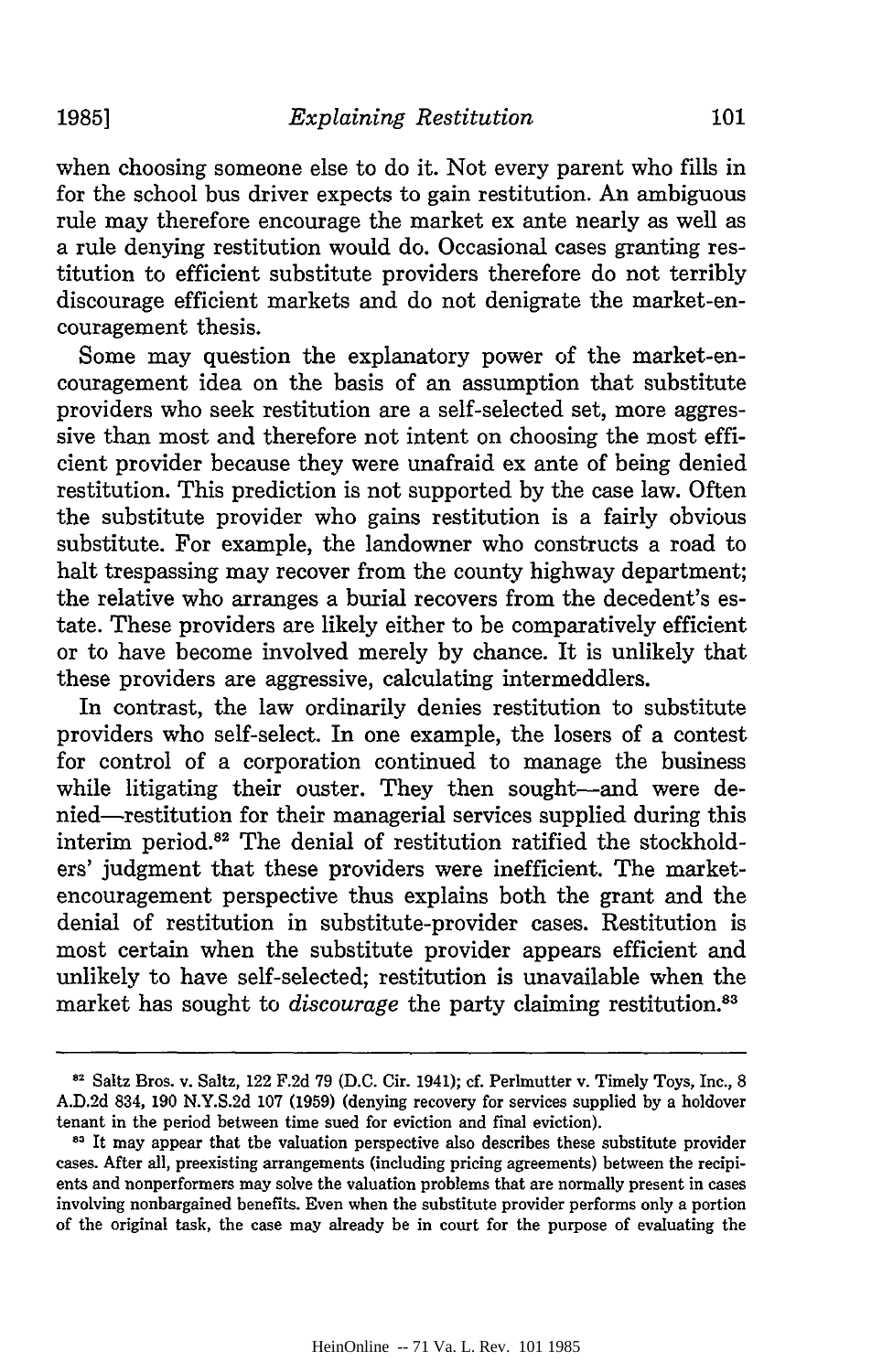# *2. Rescuers and Other Volunteers*

Viewed out of context, the common law's disinclination to reward most rescuers—and its equal reluctance to punish failure to rescue<sup>84</sup>—seems inexplicable and perhaps unfortunate in a private law system that can otherwise be said to regulate social obligations. The rescuer who seeks to recover expenses after risking life and property creates only a minor valuation problem, comes on the scene too late to interfere with any bargaining, presents no wealthdependency problem inasmuch as rich and poor alike would normally choose to be rescued, and does not create a market-encouragement issue because the victim can hardly call in a more efficient rescuer. The law's refusal to reward rescuers thus appears no more or less puzzling in the shadow of restitution than it does in the familiar framework of tort, contract, and criminal law.

Two familiar avenues of escape from this anomaly are available. First, one can adopt certain behavioral assumptions and suggest that many socially useful rescuers will materialize if they know that they will be glorified as heroes, whereas many potential rescuers would be discouraged even from strolling on beaches if they

But the valuation perspective is much less useful than may first appear, for if it describes the trees it does so at the expense of the forest. Why not always expect restitution to be granted when there is a preexisting contract? If A contracts to tend to B's lawn and C intervenes and does the job, there is no valuation problem (assuming that A and B agreed on a price), yet C does not recover. There is little point in suggesting that the analysis recognize a "free choice" theme that, added to the valuation perspective, might explain the denial of restitution to C. All substitute providers interfere with "free choice," and many other nonbargaining providers, including some lawyers and mistaken improvers, gain restitution despite interfering with the free choices of recipients.

**<sup>84</sup>**See Woozley, A Duty to Rescue: Some Thoughts on Criminal Liability, 69 Va. L. Rev. 1273 (1983) (explaining society's general disinclination to impose criminal sanctions for the failure to rescue). But see Minn. Stat. Ann. § 604.05 (West Supp. 1984) (making it an offense to fail to give aid in an emergency, if aid can be rendered without danger to giver or others); Vt. Stat. Ann. tit. 12, § 519 (1973) (person who, without danger or peril to himself or others, can render aid to a person he knows to be exposed to "grave physical harm" must do so).

contribution and claim of the nonperformer. Alternatively, the nonperformer and recipient may have agreed on the former's contribution. Either way, calculating the value of the substitute's provision should be relatively simple. Moreover, this perspective may be extended to explain the denial of restitution in cases where the market sought to discourage the provider, such as the case in which holdover corporate managers sought restitution for management services provided in the holdover period. See Saltz Bros. v. Saltz, 122 F.2d 79 (D.C. Cir. 1941), discussed supra text accompanying note 82. In these circumstances there is no market value for the substitute provisions simply because there is no market for them.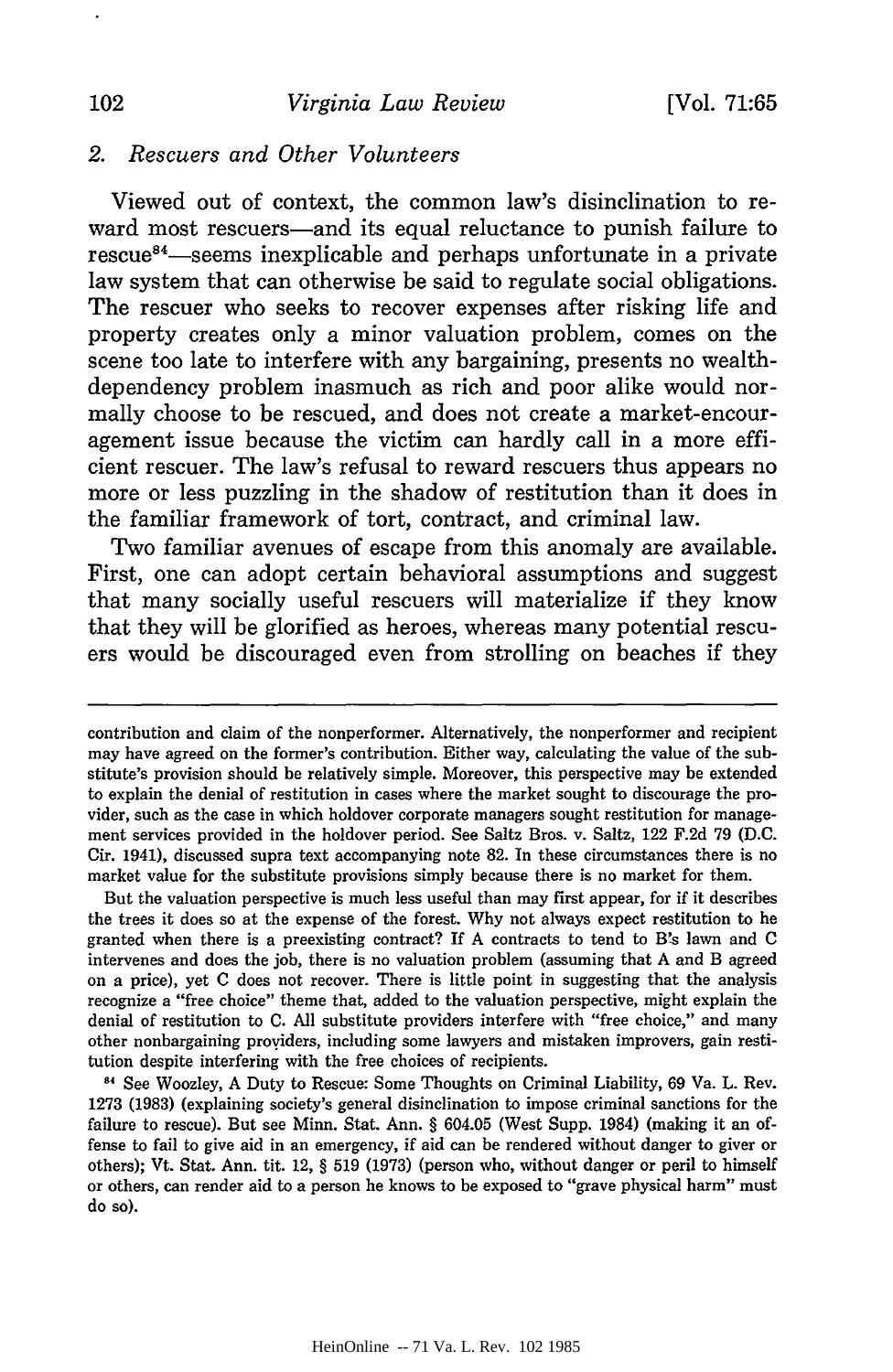feared liability for nonrescue.<sup>85</sup> Note that the ability of salvors at sea to recover later for their nonbargained efforts is consistent with this assumption.<sup>86</sup> Because glory-seeking passers-by are unlikely on the high seas, the positive inducement of restitution will not discourage those who seek glory rather than reward. Second, one may explain that the law's treatment of volunteers reflects a moral consensus, real or wishful, that extremely good and bad deeds are unlikely to be influenced **by** or simply should not be regulated **by** economic incentives. In any event, the ability 'of rescuers and other volunteers to gain restitution may be described less as a blow to the descriptive power of the themes in this article (and indeed to familiar behavioral views of the common law) and more as deriving from independent principles or behavior peculiar to rescuers.

**My** own view, to be developed more fully in a separate essay, sets rescuers apart from other providers on different grounds. The law's reluctance to assign tort liability for failure to rescue may be caused **by** the presence, in the typical case, of numerous potential rescuers. Arguably, the law does not wish to encourage the confusion created **by** many heroic attempts when only one is needed. Moreover, the law wants to discourage potential rescuers from delaying rescue in the expectation that someone else will do the **job.** Indeed, those unusual cases that impose a duty to rescue often concern defendants with unique rather than coextensive tragedyavoiding potential.<sup>87</sup> The existence of multiple potential rescuers

**<sup>&</sup>quot;** See Landes **&** Posner, Salvors, Finders, Good Samaritans, and Other Rescuers: An Economic Study of Law and Altruism, **7 J. Legal Stud. 83 (1978).**<br><sup>86</sup> See G. Gilmore & C. Black, The Law of Admiralty § 8-1 to -14 (2d ed. 1975). In admi-

ralty salvors of property not acting under a preexisting duty are entitled to a salvage award. Life salvors, however, receive an award only if there is salvaged property from which such an award can be made. Life salvors are given awards in cases where property is also saved because absent such incentives they might choose to salvage property rather than save lives. See id. **§ 8-1,** at **532.** When no property is salvaged, however, the incentive to render aid may be sufficient without an award: the value of the saved life will so greatly exceed the costs of rendering aid that altruism will make a monetary incentive unnecessary. See Landes **&** Posner, supra note **85,** at 104-05. In contrast, property salvage may be expensive, and without the assurance of an award salvors might not perform an economically efficient level of salvage. Yet salvage awards are not limited to quantum meruit recovery, id. at **101,** for as is the case with lawyers, salvors only recover if they are successful, and must receive more than the costs incurred in a particular rescue to be compensated for unsuccessful rescue attempts.

**<sup>87</sup>**See, e.g., Kline v. **1500** Mass. Ave. Apartment Corp., 439 **F.2d 477 (D.C.** Cir. **1970)** (finding landlord liable for assault **by** intruder in unguarded hallway); Tarasoff v. Regents of the Univ. of Cal., **17** Cal. **3d** 425, **551 P.2d** 334, **131** Cal. Rptr. 14 **(1976)** (psychiatrist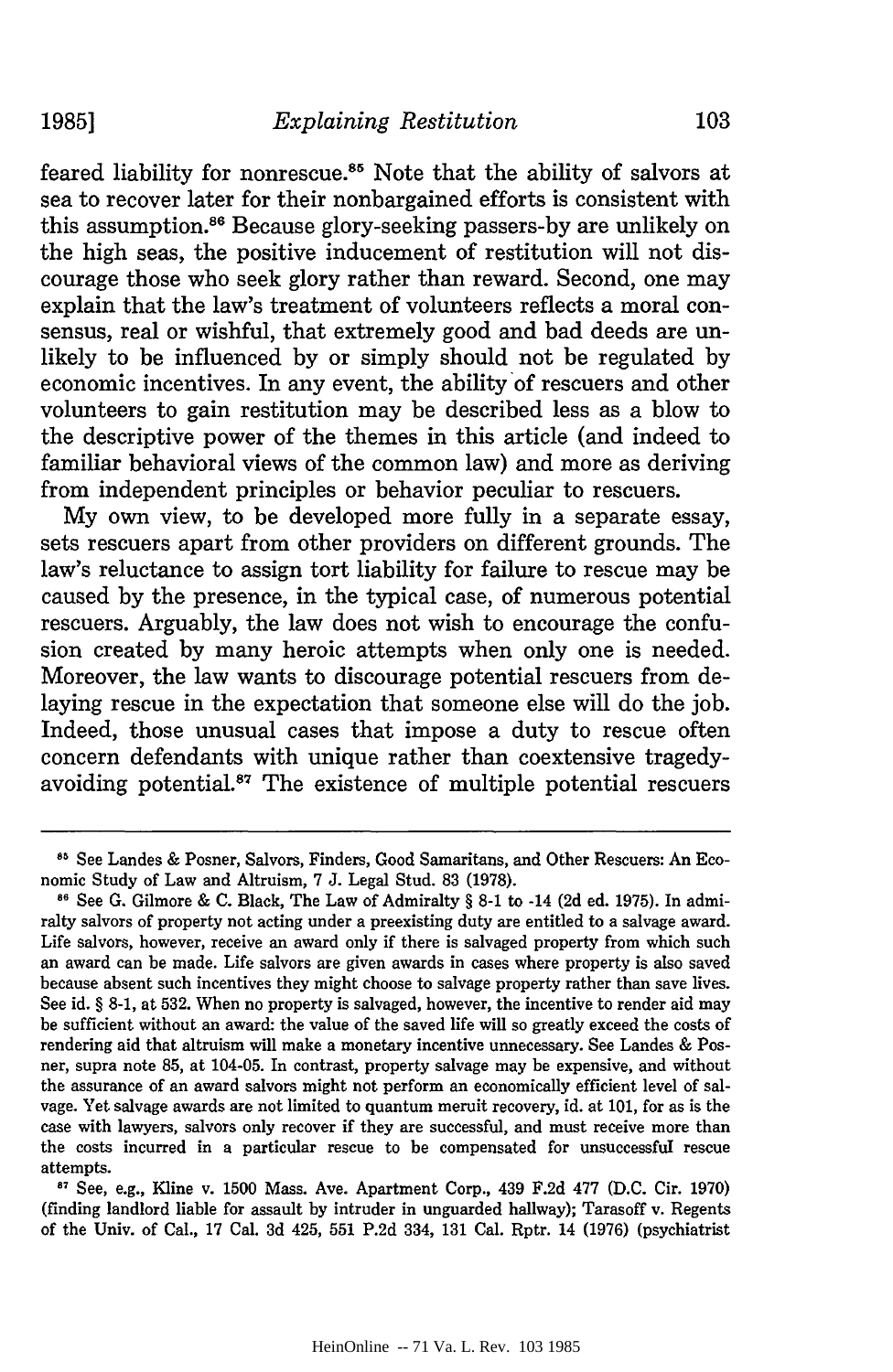makes it difficult to design a comparative negligence rule that does not encourage potential rescuers to flee the scene in an effort to avoid negligence liability, and it may be difficult to prove causation of non-rescue if such a rule were established. These concerns may underlie tort law's normal absolution of nonrescuers. It is a small additional step to argue that the denial of liability for nonrescue is well matched by the denial of restitution for rescue.<sup>88</sup>

Conversely, when liability for nonrescue is imposed by law or by professional ethics, as it is upon physicians encountering medical emergencies, then restitution for rescue may be granted as well. The ability of doctors to recover for their services (even when the patient dies) is predictable without an appeal to the valuation, wealth-dependency, and market-encouragement perspectives.<sup>89</sup> Only rarely will many physicians be at the scene of an accident; thus, the imposition of liability for failure to rescue does not cause over- or underdeterrence. This tangential suggestion explaining the law's general failure to award restitution to rescuers is simply another means of arguing that the law's treatment of volunteers derives from independent considerations.

## *3. Part and Substantial Performers*

Restitution plays an important role in sorting out the aftereffects of uncompleted contracts. When, for instance, a contractor agrees to complete a structure by a specified date but fails to do so, three types of judicially imposed results may follow. First, a court may find that although the contractor did not comply strictly with the contractual terms, it "substantially performed," so that recovery under the contract is allowed, less some amount that rep-

liable for failure to warn third party of patient's intent to murder her); see also 33 U.S.C. §§ 367-368 (1982) (in collisions between vessels at sea the master of each vessel has duty to render aid to the other vessel); Woozley, supra note 84, at-1290-91 (selective enforcement is one problem with criminal liability for duty to rescue: the existence of multiple potential rescuers may make it unfair to impose duty on any particular individual).

**<sup>88</sup>** Again, admiralty law departs from this general rule. When there is a duty to rescue no award for salvage can be claimed; salvage awards are only given in cases where the salvor could not have been held civilly or criminally liable for a failure to rescue. See G. Gilmore & C. Black, supra note 86, § 8-2, at 535.

**<sup>89</sup>** Landes and Posner explain restitution for the physician on the basis of the ease of valuation, given that equivalent services are sold in the market, and the higher opportunity cost of affluent physicians, who may be less likely to stop and help without payment. Landes & Posner, supra note 85, at 110.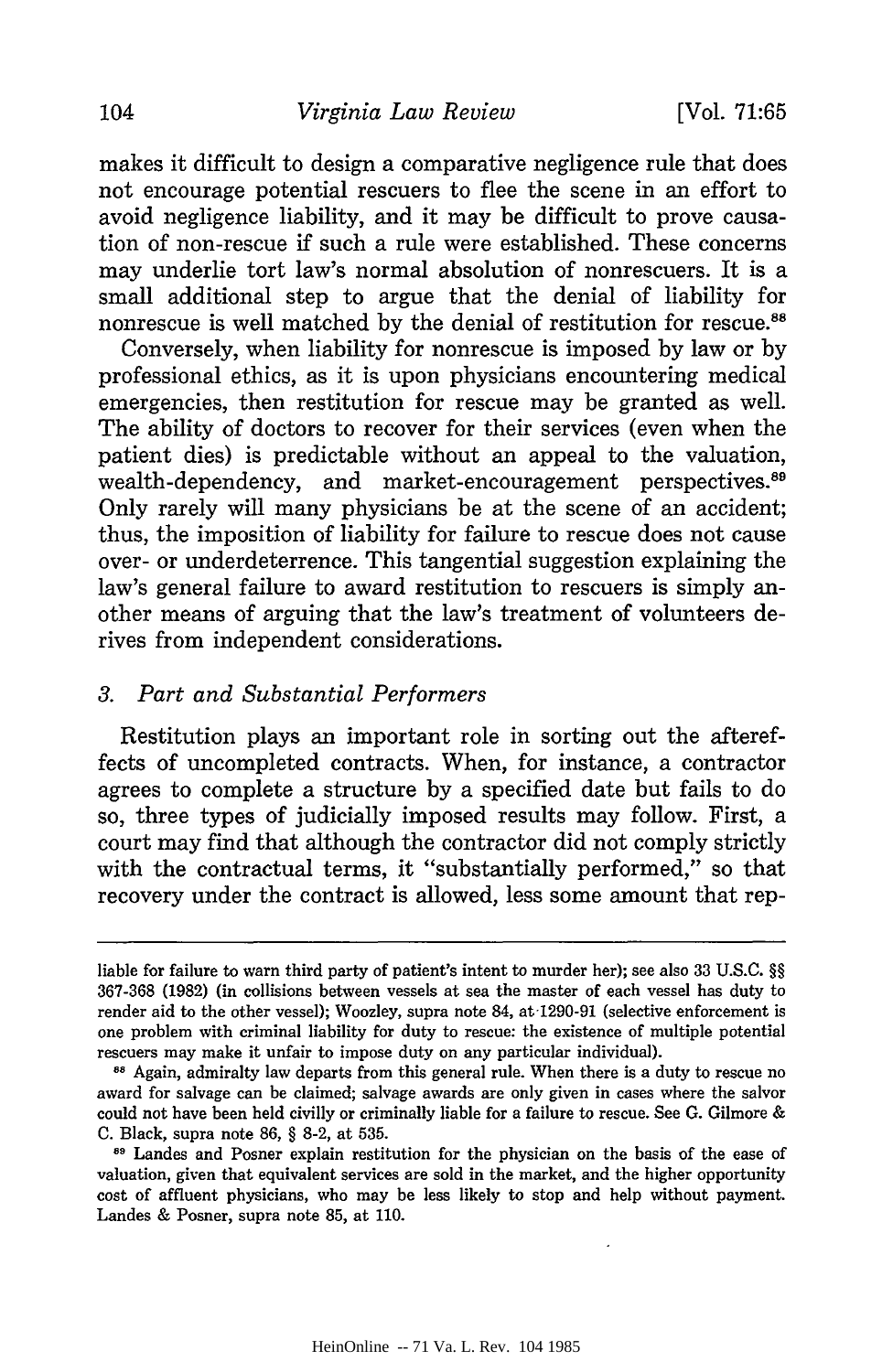ment, or quantum meruit.

**19851**

resents the buyer's cost of completion or loss in value.<sup>90</sup> Second, a court may simply characterize the contractor's performance as a "wilful" breach and deny recovery despite the partial completion of the project.91 Third, a court may adopt a compromise position, allowing recovery for the value of the work done, for the contractor's costs, or for the lesser of cost and value.<sup>92</sup> Because many projects will be valued at more than the sum of their labor and raw components, the first and third results are not equivalent. It is the third and most common position that is reached through the doctrinal tools revealed in the language of restitution, unjust enrich-

I will argue that independent considerations again account for courts' selection from among these alternatives. Before describing these considerations, it is worthwhile to discuss why the perspectives on restitution offered in this article fail to explain this outcome. The valuation perspective is unhelpful. Courts concerned with their ability to value parts of contracts would have adopted an all-or-nothing rule: the contract is either fulfilled or breached.<sup>93</sup> A simplistic least-cost-avoider framework is also of little help as a predictive tool in the present era. The subcontractor's failure to complete performance has generally been caused by increased opportunity costs or changes in the costs of supplies. Renegotiation could spare breach. As with all one-on-one bargaining situations, however, it is difficult even in concrete cases to know which party needs more encouragement to renegotiate or to mitigate. It is

<sup>&</sup>lt;sup>90</sup> The classic American case is Jacob & Youngs, Inc. v. Kent, 230 N.Y. 239, 129 N.E. 889 (1921) (use of wrong pipe in construction of a home entitles owner to recovery for difference in value, which would be nominal). See generally E. Farnsworth, Contracts § 8.12, at 590-93 (1982) (discussing the doctrine of substantial performance).

**<sup>11</sup>** See, e.g., Glazer v. Schwartz, 276 Mass. 54, 57, 176 N.E. 613, 614 (1931) ("where the default is wilful there can be no recovery"). Such a result would be rare today. Cf. U.C.C. § 2-601 (1978) (buyer's rights on improper delivery); Priest, Breach and Remedy for the Tender of Nonconforming Goods under the Uniform Commercial Code: An Economic Approach, 91 Harv. L. Rev. 960 (1978) (suggesting that courts have interpreted nonconforming tender provisions of U.C.C. in a manner consistent with cost minimization).

**<sup>92</sup>** See, e.g., Britton v. Turner, 6 N.H. 481 (1834) (enriched party obliged to pay reasonable worth of services received when breaching party left work two months before promised); see generally E. Farnsworth, supra note 90, § 8.14 (contrasting *Britton* with the traditional view denying restitution to the party in breach).

<sup>&</sup>lt;sup>93</sup> The law may have in fact passed through an all-or-nothing phase, and thus the valuation perspective is a useful resource for historians. See E. Farnsworth, supra note 90, § 8.14, at 600-03.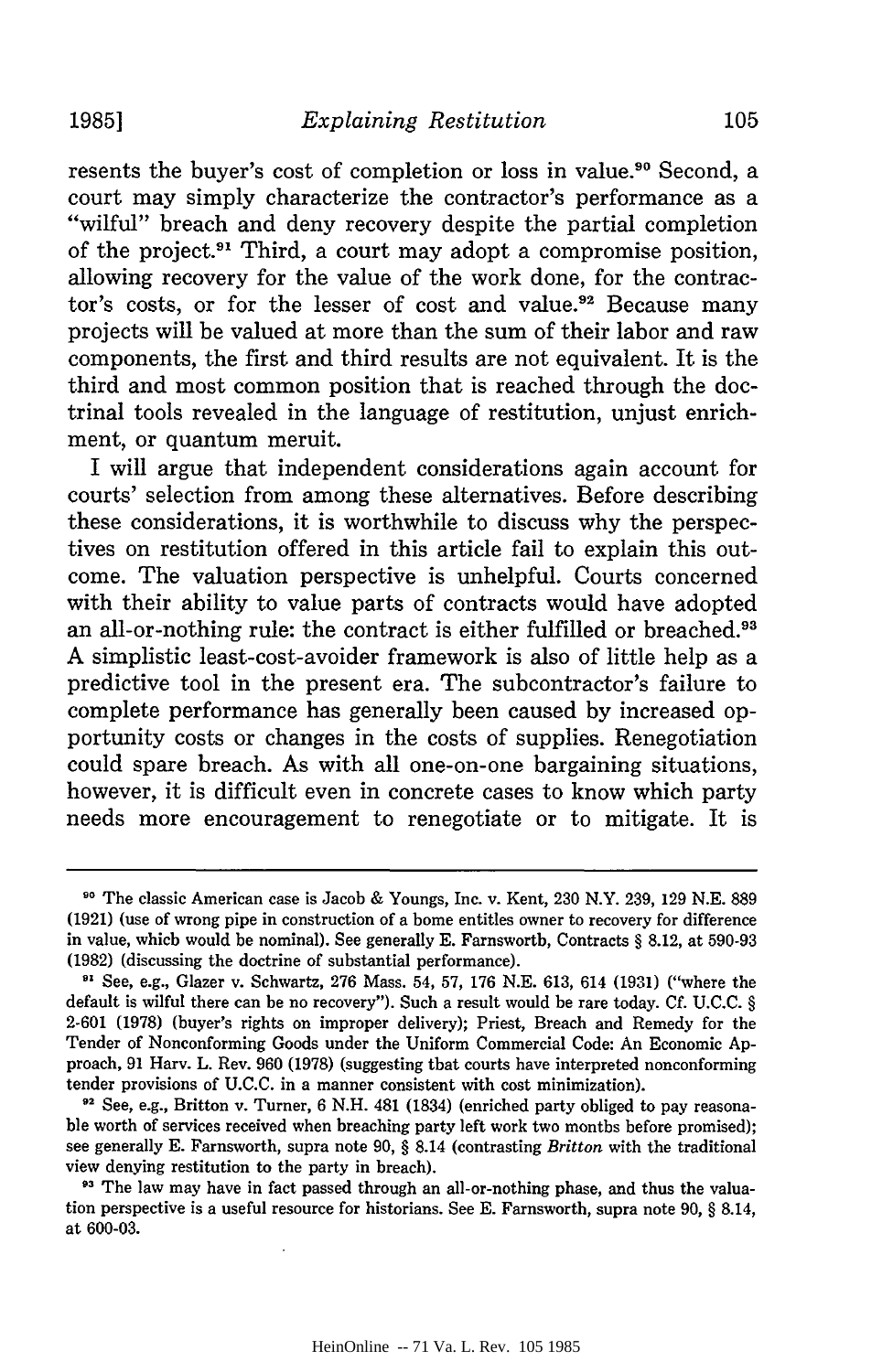pointless to insist that the recipient is always the better bargainer, on the grounds that he has both unrevealed preferences and the ability to find another provider to complete the project, because the subperformer almost certainly enjoys a comparative advantage in completing the project. The subperformer's advantage means that the law could promote efficiency if it always required the payment of damages for noncompletion, as long as the parties have specified in advance any idiosyncratic features of the project. The law would thus ensure that the subcontractor efficiently allocates elsewhere the resources that were to be devoted to performance. Given that the law sometimes gives quantum meruit (no value added) or even no recovery to the subperformer, a least-costavoider perspective is either unhelpful or insufficient as a descriptive tool.<sup>94</sup>

The wealth-dependency notion is unreliable in this context because it fails to distinguish cases that award restitution to subperformers from those that do not. If the project cannot be completed in a way that keeps the total cost at or below the original contract price-a reasonable assumption in light of the subperformer's noncompletion-a wealth dependency problem exists. A person who will pay x dollars for y would not necessarily pay  $\frac{3}{4}x$ for *3y.* Hence, those cases that allow partial recovery to the subperformer cannot be characterized as presenting no wealth-dependency problem.

The market-encouragement perspective is also either misleading or unhelpful. The disappointed recipient has of course already chosen the subperformer from the pool of available providers, so the

**<sup>&</sup>quot;** Cost minimization surely influences the decisions, but ex ante one would be hard pressed to predict the outcomes of these cases with a least-cost-avoider approach. On the other hand, the better-bargainer explanation may point precisely to the problem at hand even as it offers little in the way of broad predictive power. At one level the better-bargainer explanation is unsatisfactory because the one-on-one bargain between the breacher and the recipient varies so much across settings and markets. What is generally at stake is a renegotiation motivated by increased opportunity costs or changes in the costs of supplies. Presumably the law needs to be fine-tuned—ex ante where it counts—to discourage opportunistic behavior and to encourage one or the other party to renegotiate or otherwise mitigate. See generally Goetz & Scott, The Mitigation Principle: Toward a General Theory of Contractual Obligation, 69 Va. L. Rev. 967 (1983) (discussing problems of encouraging joint cost minimization and emphasizing the inadequacy of a general rule when substitute markets are imperfect). The discussion in the text thus does not deny that cost minimization is an influence in these subperformer decisions. Instead, the discussion stresses an "independent consideration," also in the least-cost-avoider family, that may be at stake in these cases.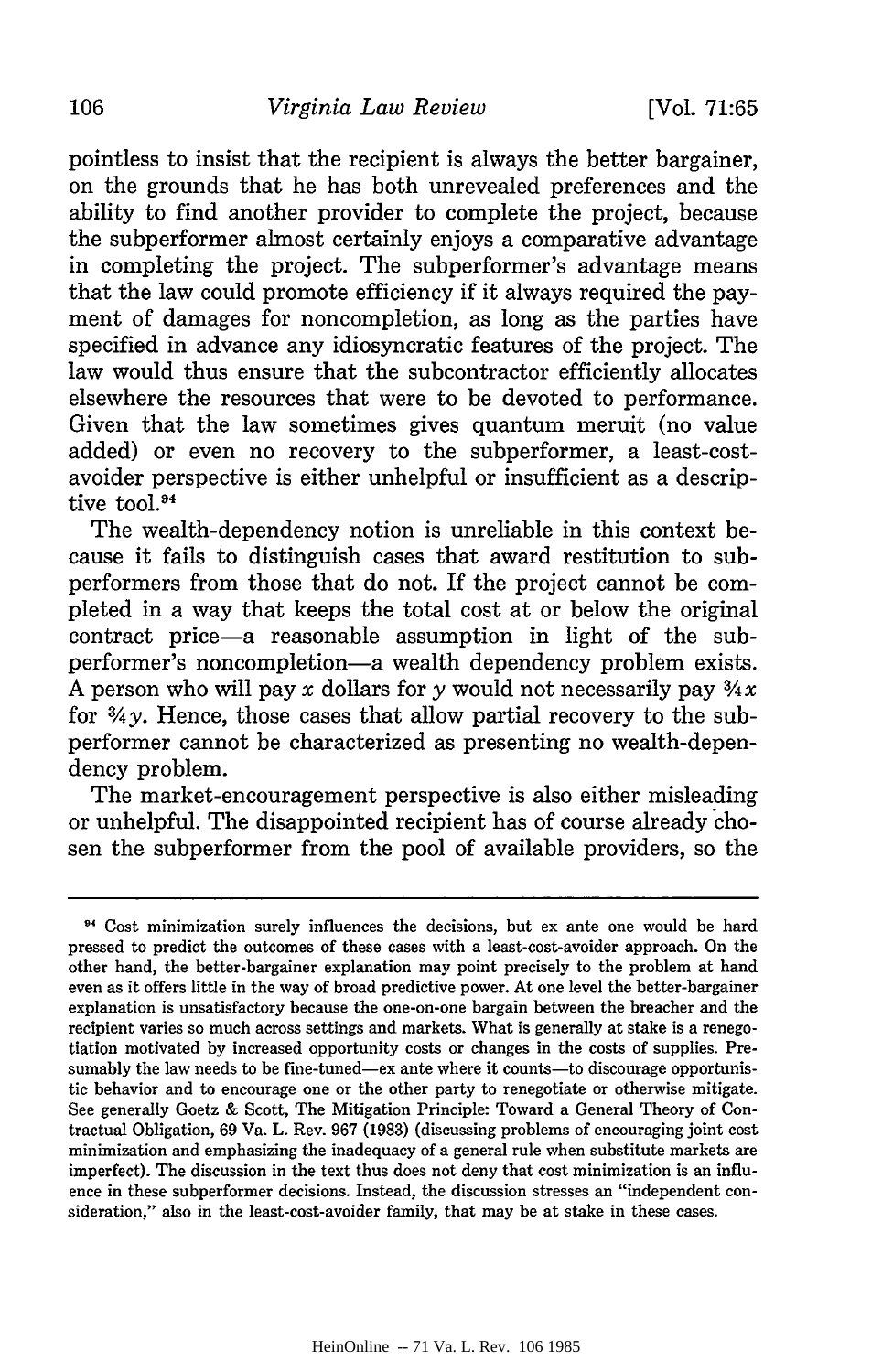grant of restitution would not discourage the market. In rare cases the recipient could insist that the provider was chosen precisely for his talents relevant to the uncompleted portion of the project. Because it is difficult to determine when that is really the case, the market encouragement notion may best be regarded as unhelpful rather than misleading. Readers familiar with contract law may note that the judiciary's taste for divisibility, or severability, $95$  accompanied by restitution for the subperformer through apportionment of the original contract, is not nearly as supportive of the market-encouragement notion as it is of the valuation theme. One can be the preferred provider of a package of three tasks and yet not be the first-choice provider of any one or two of the three tasks.

The independent consideration that overwhelms other perspectives in understanding these subperformance cases is the possibility that parties who have bargained may have sought to establish an incentive scheme that reflects and supports their needs and goals. Contractual terms, especially prices, may offer incentives that serve much the same purpose as penalty clauses without incurring nearly the same risk of judicial disapproval. Imagine an employer B who seeks an employee to accompany him on a long trip and is willing to pay \$1000 for the job. B fears that the employee will leave when the task is three-quarters completed because of boredom, unexpected opportunities, or even a premeditated plan to seize another opportunity. B would have difficulty specifically enforcing a contract for personal services. B could contract for a \$400 payment from the employee should the latter leave early, but given the judicial hostility toward penalties B worries that he will be unable to demonstrate that the \$400 is reasonable compensation for his assuming the risk of hiring someone else to complete the task at a difficult time or in a difficult location.<sup>96</sup> B's

**<sup>&</sup>quot;** See, e.g., Carrig v. Gilbert-Varker Corp., 314 Mass. 351, 50 N.E.2d 59 (1943) (building contractor recovers for 20 houses completed despite refusal to build 15 others agreed on); see generally E. Farnsworth, supra note 90, § 8.13 (discussing doctrine of divisibility).

**<sup>&</sup>quot;6** See 1 G. Palmer, supra note 1, § 5.12. In general, deposits can be viewed as option purchases. Upon receiving a deposit, the seller will generally stop looking for another buyer and will incur other costs. Of course, ex post the seller may profit from the buyer's withdrawal, perhaps because a second buyer materializes and pays even more. Fortunately, at least some courts have little trouble finding the first buyer's deposit nonrefundable. See, e.g., Quillen v. Kelley, 216 Md. 396, 140 A.2d 517 (1958).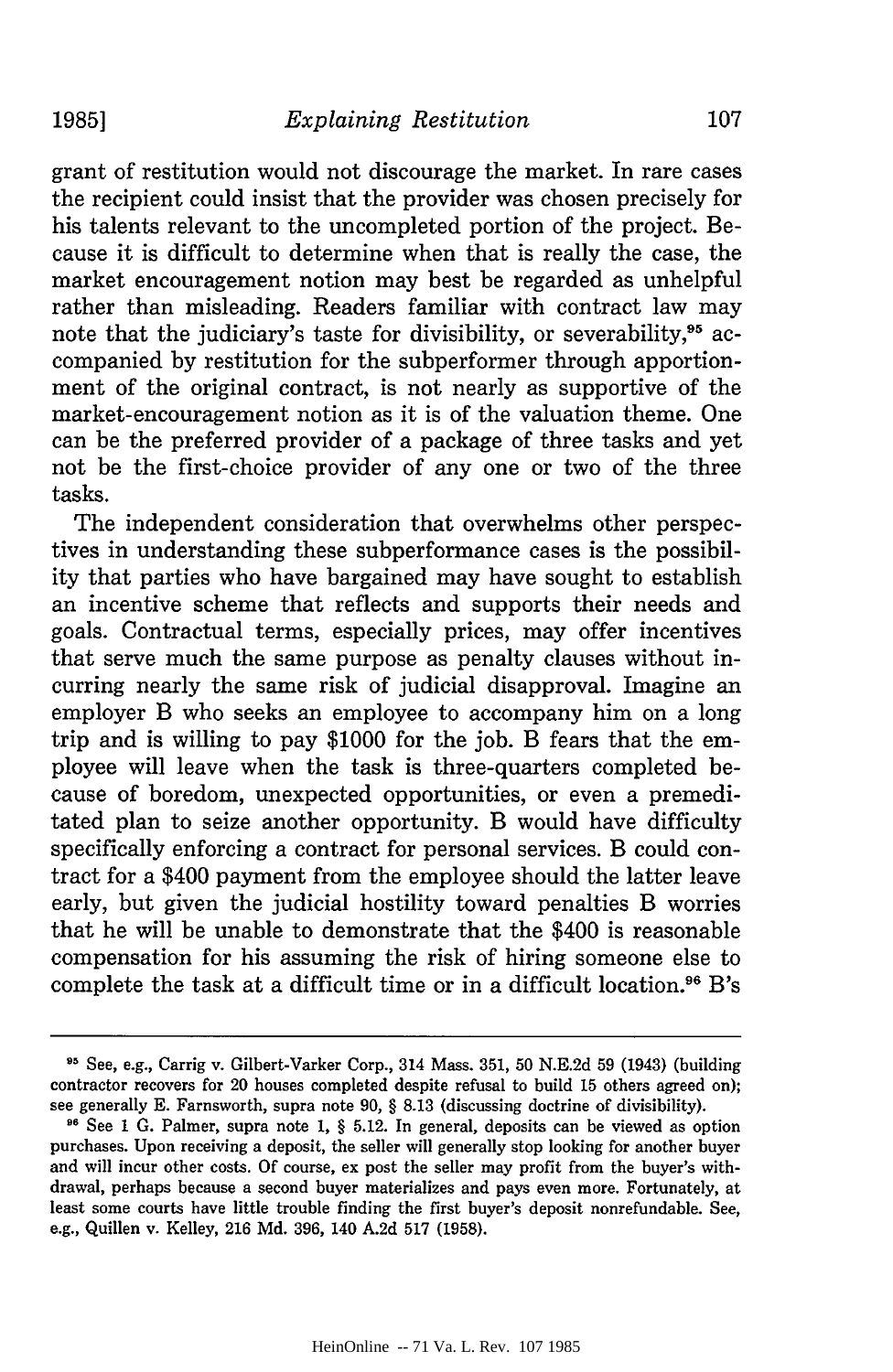ends (which ex ante are often shared by the potential employee) can also be achieved by a positive incentive scheme: B may pay higher weekly wages at the end of the trip than at the beginning, or B may even pay all wages at the end if B's costs to complete are very high. I do not mean to suggest that an employer who so fashions compensation is never exploiting inexperienced bargainers. But there may be good reasons for end-loaded pay arrangements, and the utility of these arrangements would be ruined by a court's insisting on pro-rata restitution for the employee's pre-breach efforts. Courts may not be able to distinguish exploitation from valid incentive systems. But a sympathetic court may support the parties' drafting decisions (especially if the court is not called on to reverse explicitly the inherited hostility toward penalty clauses) by denying restitution or quantum meruit recovery. In any event, the likelihood that at least some of the cases denying restitution may be explained as an end-run around the hostility to penalty clauses muddies the area so much that it cannot be regarded as a testing ground for the perspectives on restitution considered throughout this article.<sup>97</sup>

<sup>&</sup>lt;sup>97</sup> One might wonder whether a correlation exists between a jurisdiction's treatment of penalty clauses and its attitude toward restitution for the subperformer. Unfortunately, the sample of conveniently focused cases is insufficiently large to show any correlation. Similarly, the law's treatment of money deposits put down by subperformers or nonperformers is not clear enough to serve as an important proving ground for the various visions of restitution. Generally speaking, a defaulting purchaser will be entitled to a return of a deposit when a concerned court views the forfeit of such deposit as a penalty that exceeds the seller's reasonable expenses. The Uniform Commercial Code establishes a presumption that contracts calling for the forfeiture of small deposits are reasonable. **U.C.C.** § 2-718 (1978) (unless seller establishes damages, a defaulting buyer is entitled to a refund of money paid in excess of 20% percent of total contract price or \$500, whichever is smaller).

Again, the area is so laced with concern for unconscionable behavior that it is difficult to extract any strong currents on the subject of restitution for nonbargained benefits. Indeed, it often appears that courts identify penalties inappropriately, by measuring deposits not against the ex ante risk of nonsale but rather against the ex post reality of resale, where the seller's lost interest may be the only apparent loss. See, e.g., Silverman v. Alcoa Plaza Assocs., 37 A.D.2d 166, 323 N.Y.S.2d 39 (1971) (creating law in favor of defaulting purchasers while stressing vendor's ability to resell property at same price). In any event, the possibility that payment schedules reflect the law's hostility toward penalties is sufficient to characterize this area as overwhelmed by a consideration other than any of the four perspectives on restitution pursued in this article.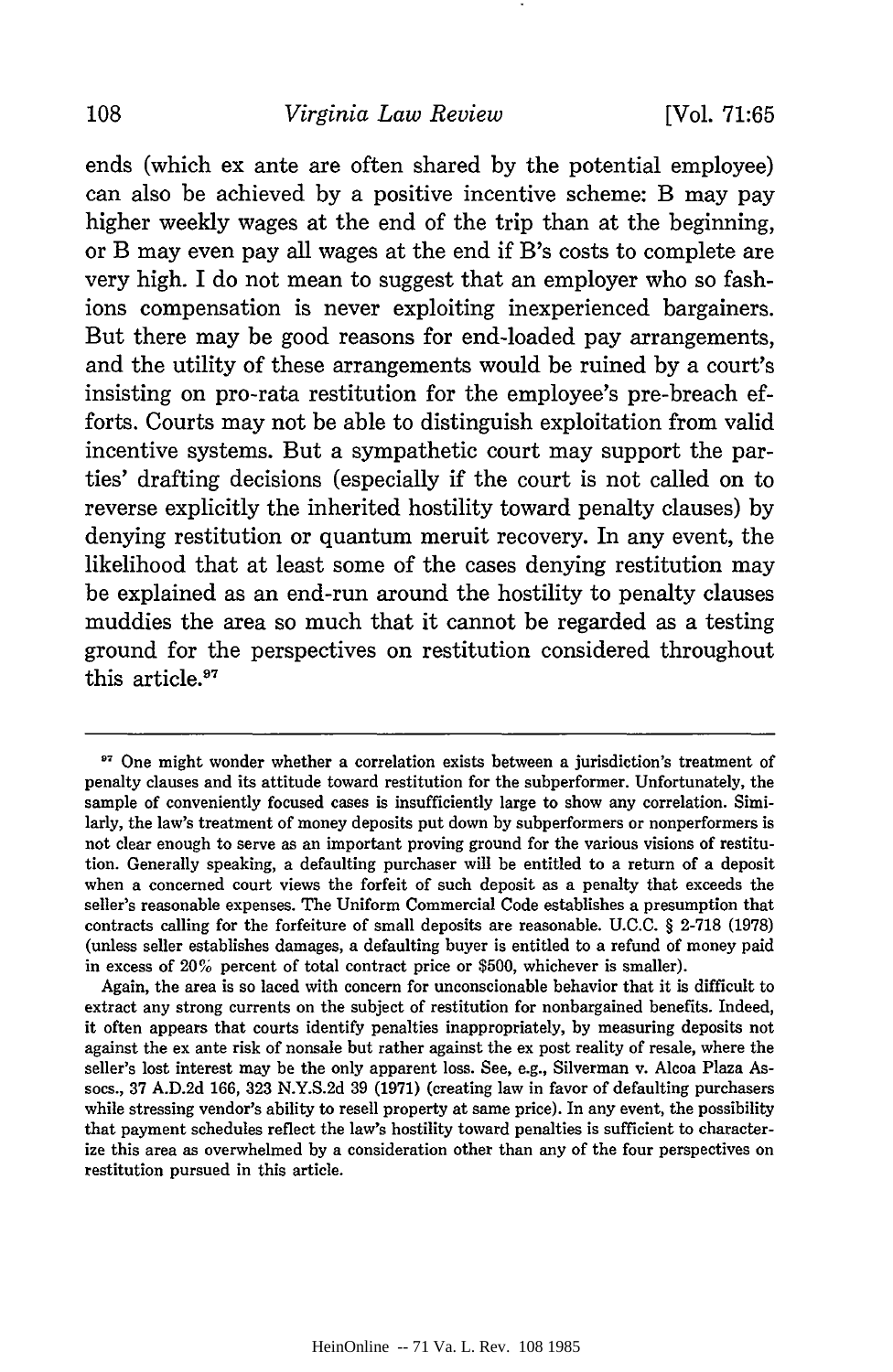# *E. Profit-Seeking Recipients*

The fact that restitution is often denied to the nonbargaining provider of benefits to a profit-seeking enterprise appears to weaken the the wealth-dependency and market-encouragement perspectives. Suppose that a customer provides a manufacturer with a profitable idea. Because it is difficult to know which party should be encouraged to press for an ex ante agreement, the better-bargainer viewpoint is unhelpful in explaining the denial of restitution in this setting. Neither party could have bargained for an outcome that they did not expect. Nor does the valuation perspective explain the denial of restitution, if we imagine that the provider asks only for his readily measured expenses or for a customary commission. It initially appears fruitless to turn to the wealthdependency notion. After all, why should a manufacturer or other profit-seeking enterprise ever be thought likely, ex ante, to reject a profitable provision? Although persons may choose some consumption items over others because each consumption decision reduces the funds available for other items, profit-seeking enterprises by definition welcome all profitable provisions and can even borrow against the future income from the provisions to pay the provider. The market-encouragement notion also seems to contraindicate the denial of restitution. When a provider supplies a profit-seeking enterprise with a profitable addition that the enterprise was unaware of, the enterprise could not have searched the market for a more efficient provider.<sup>98</sup> How can we then explain the law's frequent disinclination to grant restitution to the nonbargaining provider to a profit-seeking enterprise?

# *1. Nonbargained Referrals*

Consider first one type of case that forms a substantial subset of the cases in which a nonbargaining provider to a profit-seeking enterprise is denied restitution. Imagine that provider P, without any urging by recipient R, unexpectedly meets travelers at an airport and with some effort convinces them to accept his transportation

**1985]**

<sup>&</sup>lt;sup>98</sup> When, for example, a nonbargaining provider drills for land owned by oil company E, the denial of restitution is explained because E might have found a better driller if left to develop the oil on its own. But when E is given an idea that it did not know to exploit on its own, there is no market encouragement problem.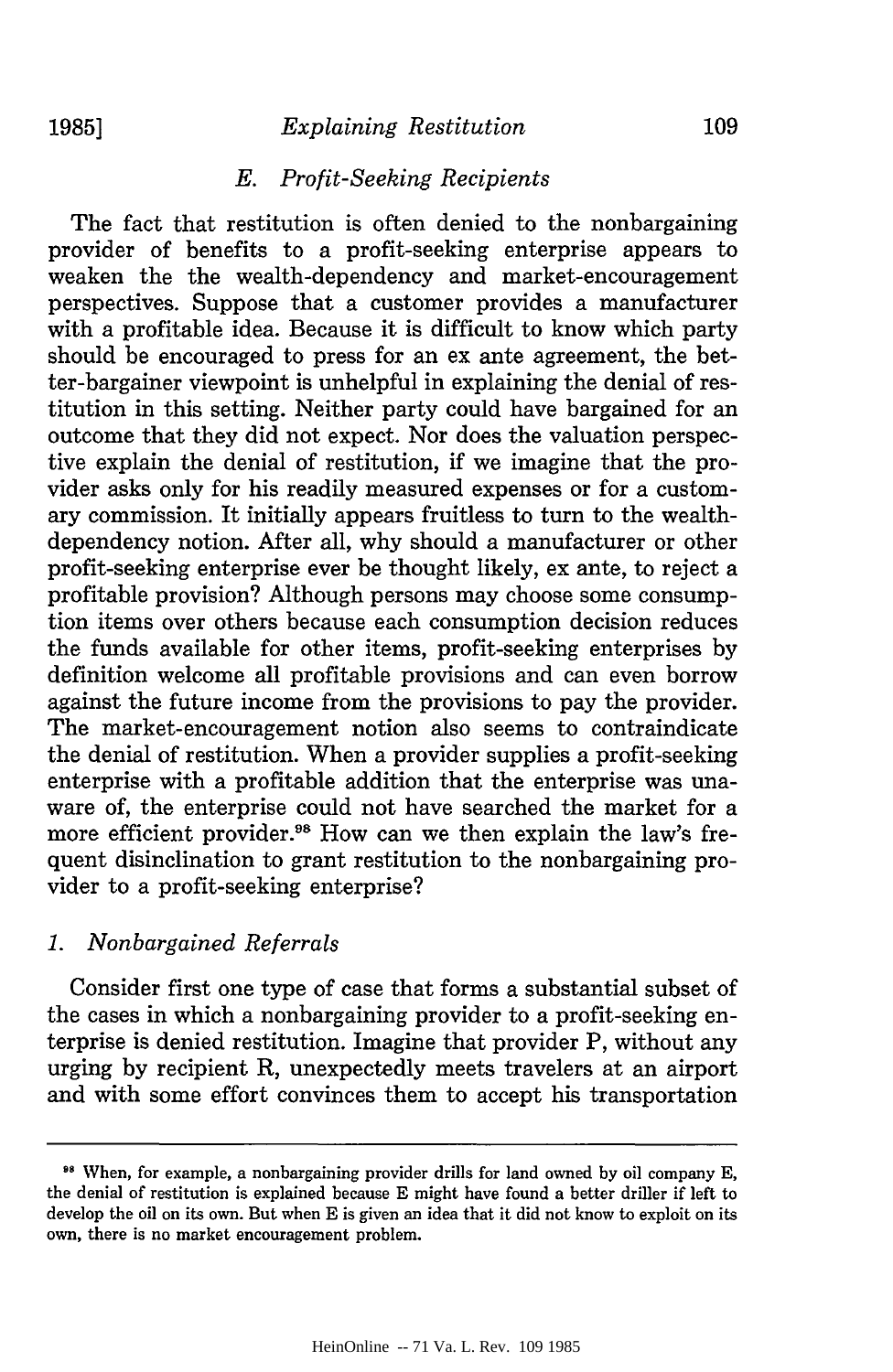and recommendation that they register at Hotel R. R is experiencing slack demand and can service additional customers with little extra cost. Although the valuation thesis is only of secondary concern to our analysis, we may make the denial of restitution in this case even more puzzling by imagining that P asks only for a customary commission or his expenses. R refuses to pay either; P sues in restitution and is unsuccessful.

The denial of restitution in this setting seems to weaken the wealth-dependency thesis in that we know that R would ordinarily pay for this service and will be left with a net profit after paying P. One independent consideration explaining the denial of restitution may be that the law resists creating an agency relationship between R and P, because R would then be held responsible for any wrongs committed by P. I prefer not to follow this route for three reasons. First, in many contexts, including the one hypothesized above, R so often pays agents whom it barely knows that it is unconvincing to argue that R would not consent ex ante to profitable relationships with strangers. Second, the courts could easily suppress the doctrine of respondeat superior while extending restitution. Third, this argument assumes the harms-benefits asymmetry by positing that the law will impose liability for harms but be unwilling to manufacture missing bargains where benefits are concerned.

Another independent consideration better explains the denial of restitution to self-appointed referral agents such as P: the fact that P may harm another enterprise to benefit R. Suppose that P encourages customers to patronize business R1 by slandering business R2. Here we seem to have a striking example of the harmsbenefit asymmetry, for P will be denied restitution from R1 even though R2 can collect from P without proof of actual damage.<sup>99</sup> If P were granted restitution for the referral service that benefits R1, P would seek recovery every time he rendered such service. On the other hand, R2 will only rarely learn that P has defamed R2, for word must get back to R2 from customers that P has approached. In short, unless punitive damages are available to R2 (and they are for good reason unavailable<sup>100</sup>), opportunistic intermeddlers will try to reallocate customers from R2 to R1, knowing that restitution

<sup>&</sup>lt;sup>99</sup> See supra note 22 and accompanying text (damages given for defamation of business).

**<sup>100</sup>** Such punitive damages could conceivably chill speech.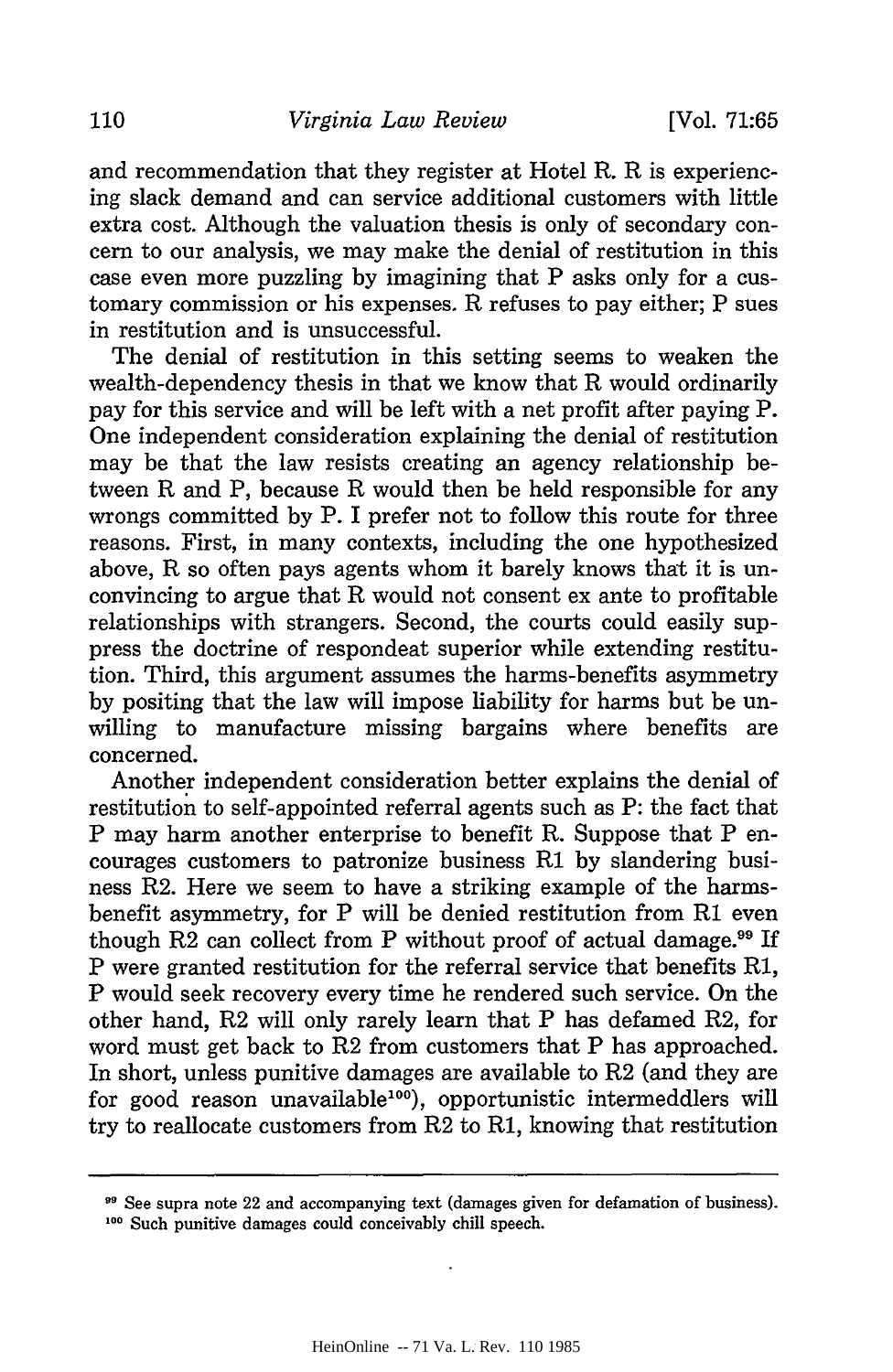**19851**

from R1 will greatly exceed defamation payments to R2. The enforcement asymmetry in these situations forces the harms-benefits asymmetry on the law. The law's denial of restitution for nonbargained referrals is thus sensible and in no way vitiates the wealthdependency or market-encouragement perspectives.

# *2. Provision of Goods or Physical Services to Profit Seekers*

The wealth-dependency notion survives the law's denial of restitution to providers of clients to profit-seeking recipients, where the grant of restitution would encourage opportunists to take advantage of the enforcement asymmetry described above. But the wealth-dependency notion cannot survive the denial of restitution where there is no such enforcement asymmetry. Where provisions are in the form of goods or labor the provider cannot pass on his costs without risking detection and prosecution. For example, whereas P can refer customers to R1 simply by defaming R2, P cannot easily provide a structure for R1 by secretly removing one from R2. Where P's provisions of goods or labor neither suggest the danger of P's profiting from an enforcement problem nor create valuation or wealth-dependency problems, the denial of restitution may be explained by the market-encouragement perspective.

Consider, for example, *Ulmer v. Farnsworth*,<sup>101</sup> where plaintiff's pumping of water from his own quarry unavoidably drained water from defendant's neighboring quarry and made it productive. Plaintiff was denied restitution for the benefit conferred even though there appears to have been no wealth-dependency problem.<sup>102</sup> The case may be neatly explained on the basis of market encouragement: Ulmer may have been far from Farnsworth's first

**<sup>10 80</sup>** Me. 500, 15 A. 65 (1888).

**<sup>102</sup>** The case is discussed in the text because it is a classic. Its specific analysis is complicated by two facts that go unmentioned by the restitution commentators. First, plaintiff's and defendant's quarries were separated by yet another quarry. We are not told whether the provider was able to extract payment from the middle quarry, although it is possible that the middle quarry was deeper than plaintiff's so that water from it would not have entirely drained to plaintiffs pumps. Thus, there may have been reason for the court to assume that the defendant was not simply holding out for a free ride. Moreover, there was apparently a wonderful local custom under which quarry owners such as the defendant paid drainers (providers) a "commission" for lime extracted as a result of the nonbargained drainage. The decision thus really stands for a judicial unwillingess to enforce local business customs-a posture that may be defensible only under the market-encouragement perspective.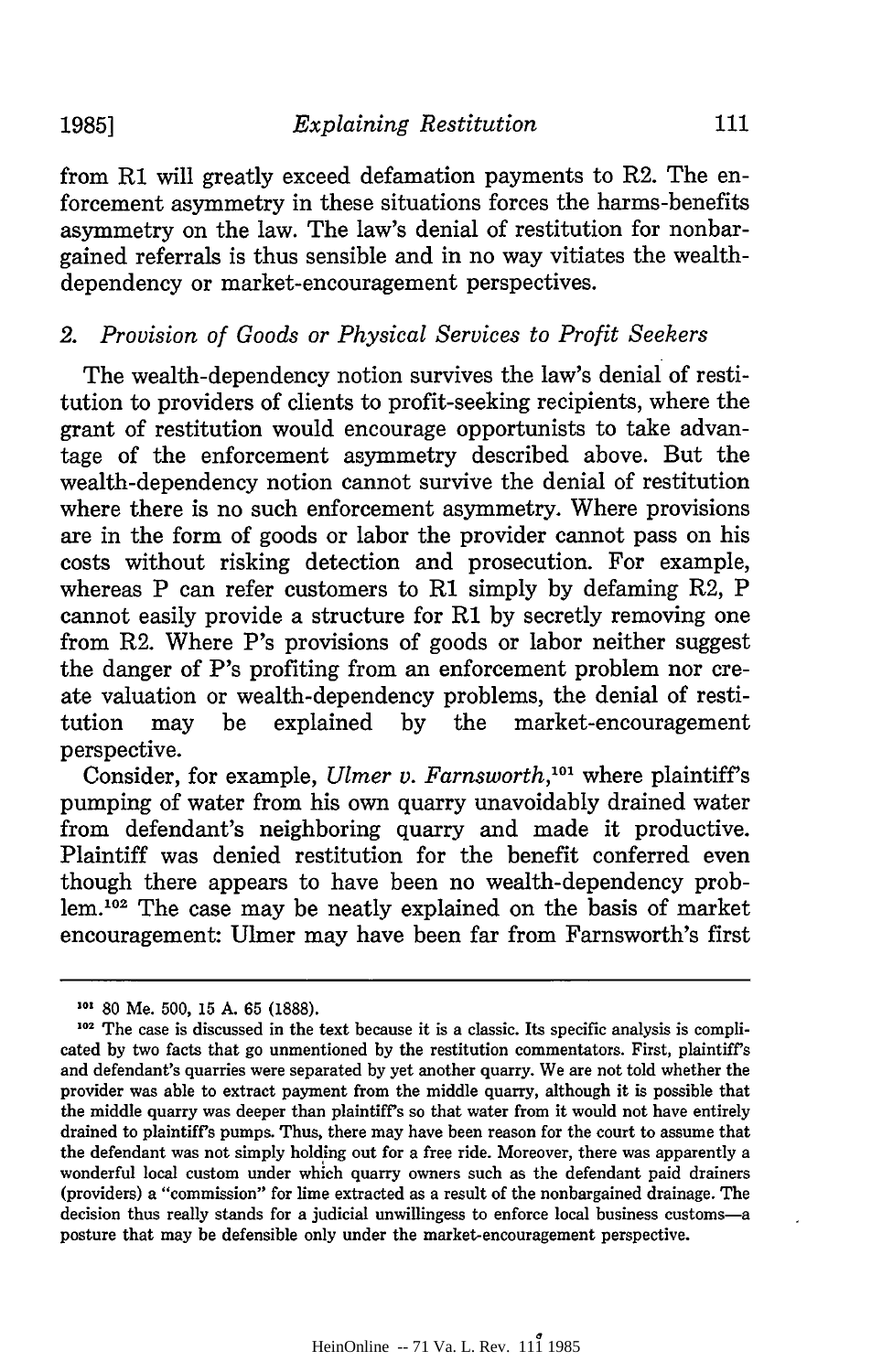choice as a provider. A grant of restitution would encourage selfselection rather than market-selection of providers. Indeed, this may be true of most cases of benefits in the form of goods or physical labor. Whereas referrals are welcome *additions* to a profitseeker's business, the draining of a quarry or the provision of other goods or services is best viewed as a *substitute* for similar bargained-for provisions. The denial of restitution to the nonbargaining providers of such substitutes is thus sensible and predictable under the market-encouragement perspective.

If the preceding point is convincing, the denial of restitution for providers to profit-seeking enterprises does not generally conflict with the major argument of this article. Where the provision is likely to be a substitute for something the recipient would or could have done either on his own or through the marketplace, the market-encouragement perspective explains the denial of restitution. And if the nonbargained provision is a referral service—which is often by nature not a substitute but an addition to the profitseeker's business—then the denial of restitution is often explained by the enforcement asymmetry described earlier.<sup>103</sup>

A word of caution is in order with regard to the utility of the market-encouragement perspective in situations such as that in *Ulmer.* Had the court granted restitution, this article could explain the result on the basis of the familiar notion that courts will create bargains that parties were unable to make because of high transaction costs or freerider problems. Where neighbors seek to alleviate floodwater or groundwater problems, there is every reason to worry that a neighbor will seek to freeride on the efforts of others. Legal intervention is appropriate in just such settings; the parties themselves could be expected, ex ante, to welcome such judicial intervention much as they expect it from tort law. In short, in *Ulmer* it is as likely that both parties wanted the draining work done and that one hoped to freeride as it is likely that the passive recipient disagreed with his neighbor's choice of a provider. As a predictive tool, then, the thesis advanced in this essay is not very useful for cases such as *Ulmer:* the "missing bargain" and "market encouragement" notions are pitted against one another, so that decisions for and against restitution are equally plausible. Of course, if the decisions were all consistent, one or the other notion would be

**<sup>103</sup>**See supra **pp. 110-11.**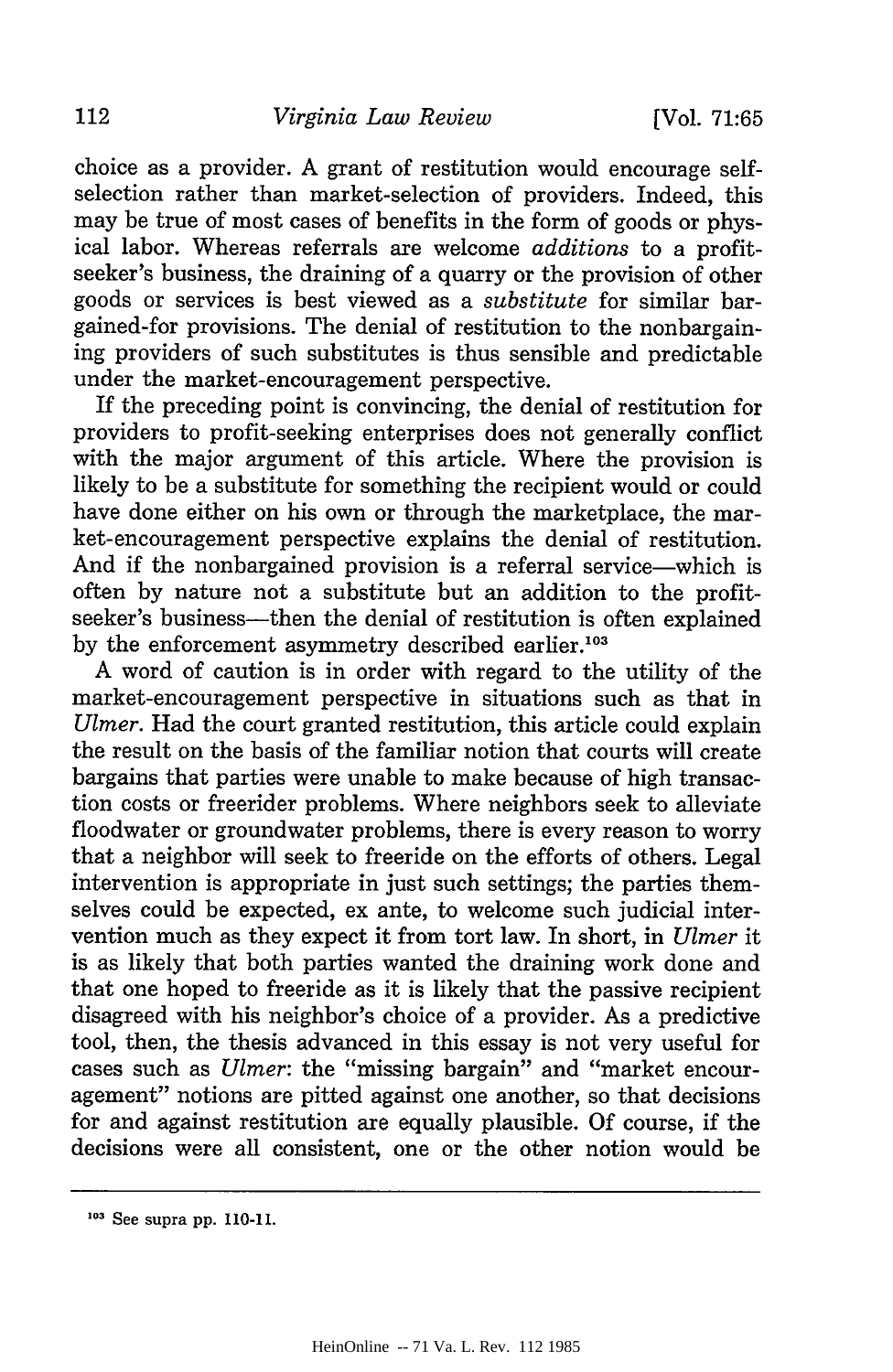more descriptively powerful. Note, however, the twist that where the legal rule is in doubt or where the parties expect the courts to deny restitution, the argument for restitution becomes quite strong. If Ulmer does not expect reimbursement,<sup>104</sup> the market-encouragement problem is diminished because he has as much interest as anyone in finding the most efficient provider.

# *3. Submission of Ideas*

We are left, then, with cases in which the recipient is a profitseeker (so that there is no wealth-dependency problem); in which there is no danger of the provider's opportunism (no enforcement asymmetry); and in which the provision is not an item or service that substitutes for provisions chosen in the marketplace (no market-encouragement problem). For the most part, this set of requirements describes cases in which the provider offers a novel idea to the recipient. There is no wealth-dependency problem where a nonbargaining provider supplies a profitable idea because by hypothesis the recipient enjoys a net profit even after the courtdetermined provider's fee is subtracted from gross profits. Restitition also does not create a market-encouragement problem. As long as the idea is novel, there is no competitive market to which the recipient might turn. Except in the rare instances where they stumble across the same innovation or problem at the same time, producers of fresh ideas do not appear to compete with one another.<sup>105</sup> Moreoever, ideas are additions to rather than substitutes for the recipient's store of provisions: receiving one idea will not normally preclude the recipient's choosing to receive another. In short, the case for restitution-be it normative or descriptive-seems strongest when the benefit is an idea and when the recipient is a profit-seeking enterprise, because in these circumstances neither the market-encouragement nor the wealth-dependency problem is likely to arise.

Indeed, the provider who submits an idea to a profit-seeking en-

**<sup>&#</sup>x27;04** The statement in the text is of hypothetical and analytic interest only, given that local custom must have given Ulmer more than faint hope. See supra note 102.

**<sup>105</sup>**There is, of course, a valuation problem in granting restitution to the provider of an idea, inasmuch as the submitter's fee must be set **by** courts rather than **by** markets. Because the law often recreates missing bargains despite substantial valuation difficulties, it seems appropriate, once again, to discount this problem.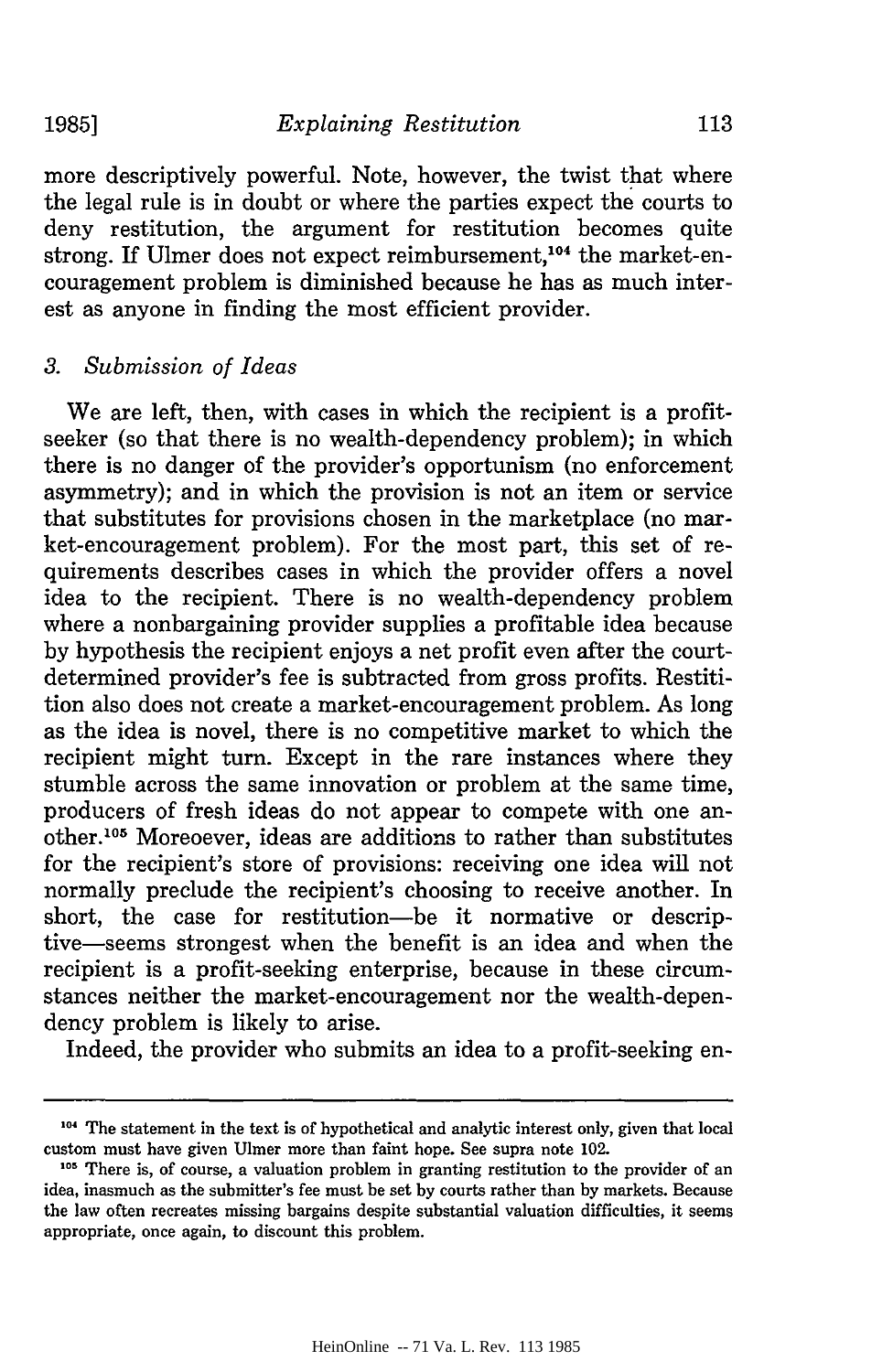terprise *is* more likely to recover than are most other nonbargaining providers. Courts granting restitution sometimes describe the recipient as having impliedly contracted to pay the provider by accepting the submission. 106 In *Liggett & Meyers Tobacco Co. v. Meyer*,<sup>107</sup> for example, the provider recovered for his submission of an idea for billboard advertising. The recipient had not responded to the provider's letter containing the idea and a request for compensation, but the court reasoned that the subsequent use of the idea in print advertising constituted acceptance of the offer. Similarly, in *Nash v. Alaska Airlines<sup>108</sup>* plaintiff suggested an insignia and asked for payment if his idea were used. Plaintiff recovered the value of his services after the defendant used plaintiff's idea in fashioning its advertising.

These cases become explicable upon consideration of the sorts of offers by providers and responses by nonbargaining recipients that are likely to be made. If restitution were regularly granted to the provider of an idea to a profit-seeking enterprise, resources might be wasted by recipients' dodging ideas tossed their way. Such behavior apparently occurs: some businesses send brochures to all idea-submitters, announcing, for example, that a special office in the firm awaits the submitter's agreement to waive any claim to compensation (or to waive compensation beyond some specified level or formula) before the office will consider the merits of the submission.<sup>109</sup>

**Why** would profit-seeking firms dodge profitable ideas? These firms may actually be quite willing to receive and pay for new ideas, but they prefer contractual arrangements to avoid court-determined fee structures, litigation costs (which could, of course, be

**<sup>106</sup>** See generally **E.** Kitch **&** H. Perlnan, Legal Regulation of the Competitive Process 474-76 **(2d** ed. **1979)** (discussing the protection of ideas disclosed in situations where the disclosing person might reasonably expect compensation if the idea is used).

**<sup>107</sup>101 Ind. App.** 420, 194 **N.E. 206 (1935).**

**<sup>108</sup>** 94 F. Supp. 428 **(S.D.N.Y. 1950).**

**<sup>109</sup> S.** Lieberstein, Who Owns What Is In Your Head? 242-48 **(1979),** reproduces a portion of a Gillette Company pamphlet that discourages submitters of nonpatented ideas **by** ex- plaining that "[ijf we were to consider all ideas sent to us **...** we would run certain obvious risks," id. at 245, and **by** specifically declining to review inherently unpatentable ideas, including suggestions for advertising, new product uses, and new products. Id. at 245. "[O]ur only advantage [in reviewing such submissions] would be in the early use of an idea before our competitors might adopt **it....** [We] could at best attain only a short-lived competitive advantage at the risk of misunderstanding and even legal claims." Id.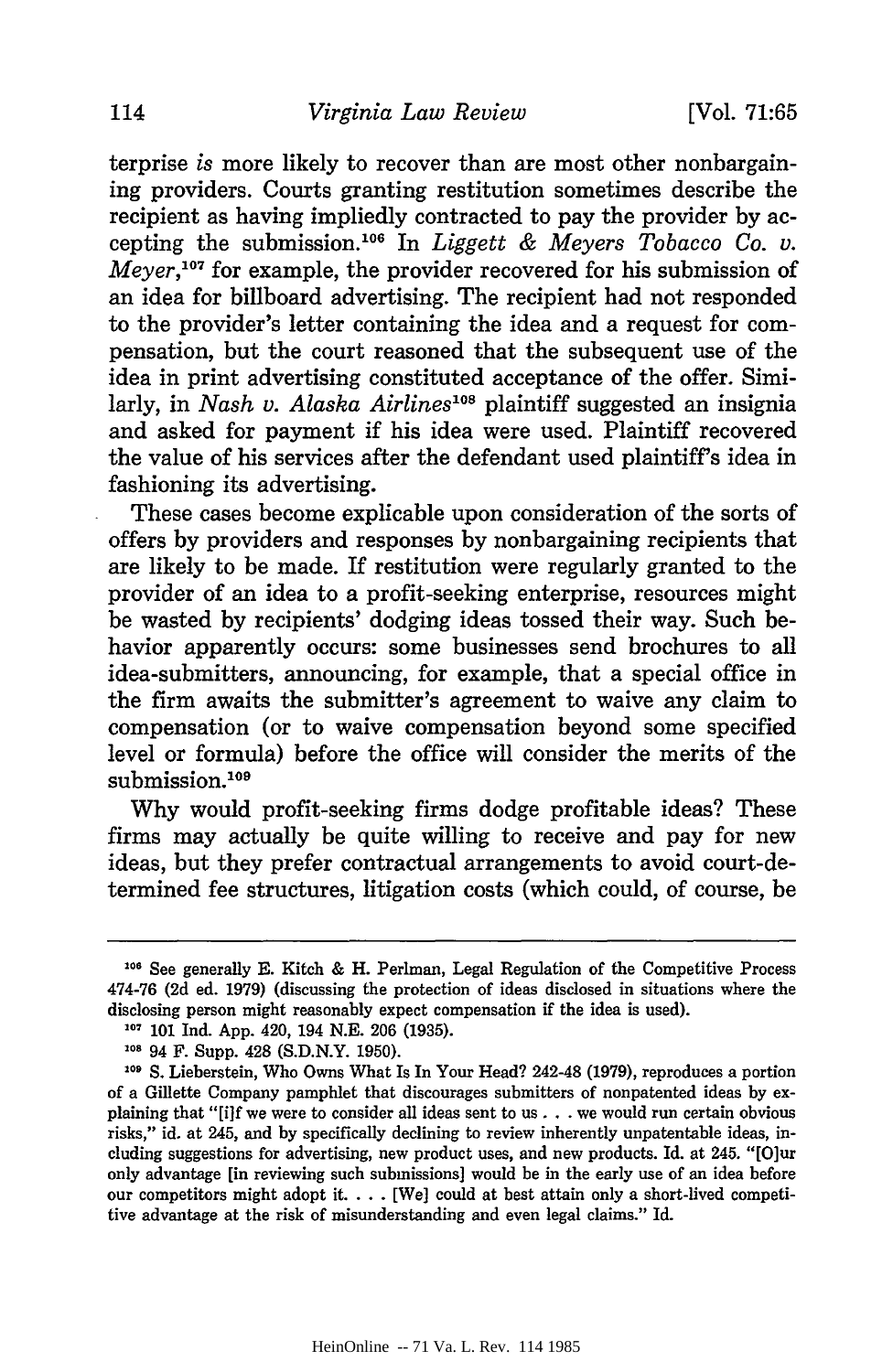sensibly assigned to the loser of the lawsuit), and settlement strategies of providers who are aware of the first two considerations. The "right" legal rule thus depends on whether these costs exceed the costs of soliciting ideas and of making explicit arrangements with strangers. Firms may also wish to dodge ideas that may turn out to be identical or similar to ideas that the firm would generate on its own, fearing that courts may not appropriately discount the restitution award by this possibility. It is possible, however, that courts would recognize the treacherousness of the discounting process as well as the jury's assumed tendency to award complete recovery, and may prefer to deny recovery altogether.

It will not do to insist that restitution be denied on the basis of the costs of the dodging exercise, however, because these costs may be offset by the benefit to firms that desire outside submissions. If restitution were regularly denied to nonbargaining submitters, then enterprises desiring submissions from strangers would have to expend resources in search of providers and their ideas. Moreover, because substantial obstacles stand in the way of contractual arrangements, denial of restitution will not necessarily succeed in encouraging parties to contract among themselves. If restitution is unavailable, submitters will not want to disclose their ideas until they have obtained promises, 110 and recipients will not want to make promises until they have examined the ideas. To avoid this stalemate, one might expect the law to provide restitution for the nonbargaining submitter where the submission is novel. A novel idea is unlikely to be developed independently by the recipient and also unlikely to be a substitute for something known to the recipient. Restitution would thus fulfill the market-encouragement hypothesis. One would further expect the law to deny restitution where the submitter knows the recipient or is otherwise able to contract with him.

Because the novelty of ideas is normally debatable, it is difficult

**1985]**

**<sup>110</sup>** In Bristol v. Equitable Life Assurance Soc'y, **132** N.Y. 264, **30 N.E. 506 (1892),** a provider was denied restitution on the ground that the provider lost his property interest in the idea upon disclosing it to the company. Although the case is a fair example of the language used **by** courts when reaching a result unfavorable to the nonbargaining provider, it is probably best explained as reflecting the court's sense that the provider's idea was obvious, and indeed was based on "a common sense plan of advertising," id. at **267, 30 N.E.2d** at **507, so** that the defendant would have developed the idea on its own in a short time. See infra text accompanying note **111.**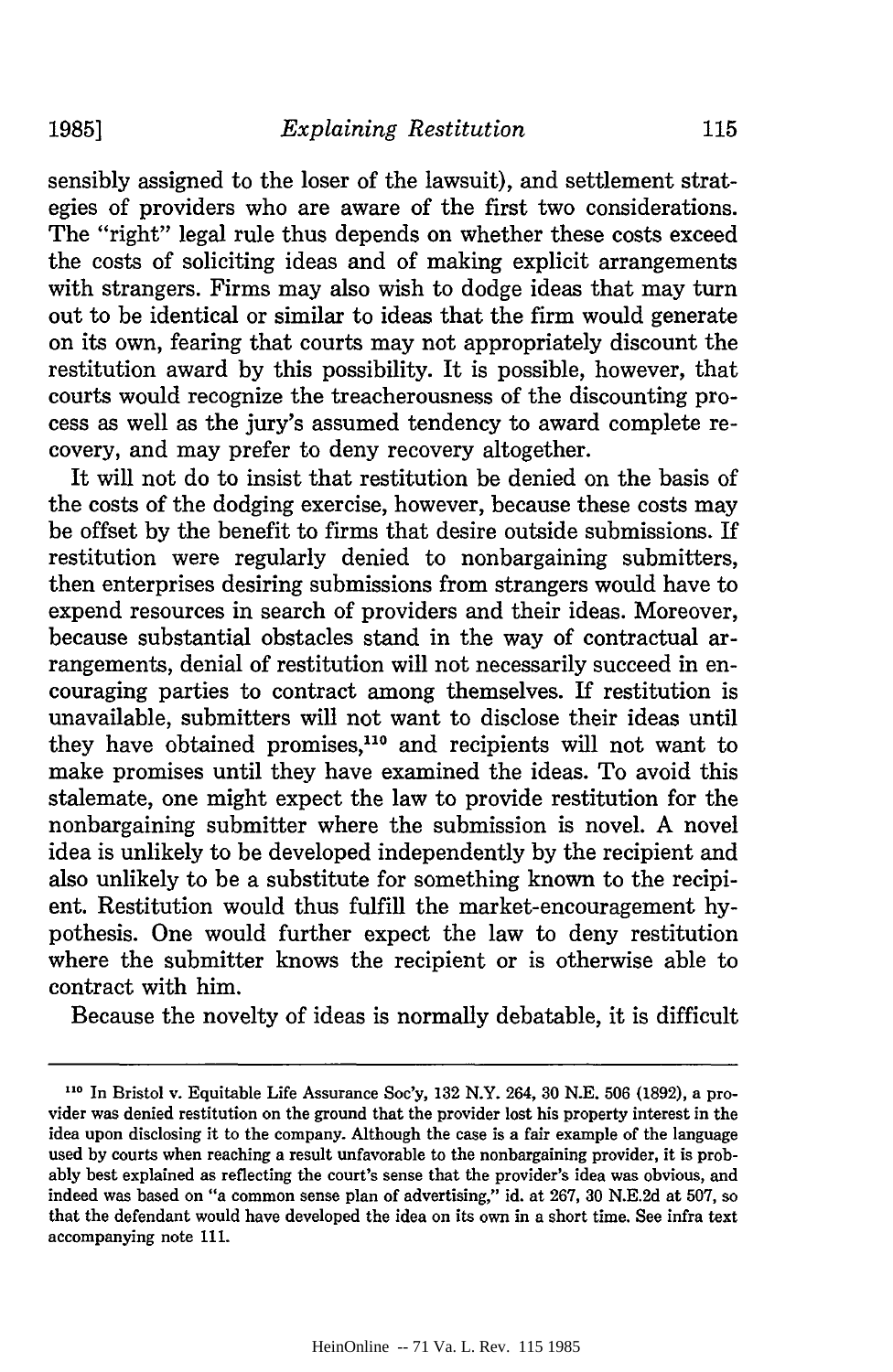to evaluate whether the cases conform to the first expectation. Moreover, where uniqueness is demonstrable, the submitter can sometimes avail himself of copyright or patent law rather than attempt to develop precedent in the law of restitution.<sup>111</sup> The cases more easily satisfy the second expectation, that restitution for the nonbargaining submitter of ideas is less likely the more established the submitter's relationship with the recipient. Consider the rather common situation where P, in quest of a long-term contract with R, provides suggestions, designs, or other necessaries to R, who eventually turns down P's services and employs Q instead."12 Q, who may be a competing architect or public relations expert, for example, may have been able to underbid P in part because of information developed by P and supplied to Q by R. In these cases, the denial of restitution to  $P$  (from  $R$  or  $Q$ , but generally  $P$  sues  $R$ ) is initially shocking but on second glance explicable. P, who provides ideas in his quest for a substantial contract with R, could announce in advance that he charges for his time or for his submissions or opinions. P may add that these charges will be returned as credits in any long-term contractual arrangements that R agrees to. R's acceptance of the ideas then creates a contract.

Explicit contractual "restitution" of this kind is common. Automobile repair shops often charge a fee for estimating repair costs; sporting equipment retailers often rent goods to demonstrate their features and allow the rental price as a full credit against the purchase price. There is no reason to provide restitution through legal intervention when a provider chooses to give an estimate or a trial period without charge. The law need only recreate bargains when there is reason to think that the parties are prevented by transaction costs from drawing up such bargains on their own. Note that it is not irrational for P to submit ideas or to offer trial periods without requiring compensation. P may simply decide that

<sup>&</sup>lt;sup>111</sup> Copyright and patent law are, of course, not useful when the innovation is only an idea, but melodies and lyrics, for example, are in concrete form and obviously suitable for statutory protection.

<sup>112</sup> See, e.g., Maple Island Farm, Inc. v. Bitterling, 209 F.2d 867 (8th Cir. 1954) (no recovery for preliminary business counselling services performed with hope of obtaining longterm employment); Scott v. Maier, 56 Mich. 554, 23 N.W. 218 (1885) (architect who volunteers his services with the chance of future employment cannot recover for preliminary sketches that were not accepted); Pick v. Bartelstone, 33 Misc. 762, 67 N.Y.S. 908 (App. Div. 1900) (no recovery where sketches were delivered with a view to obtaining a work order).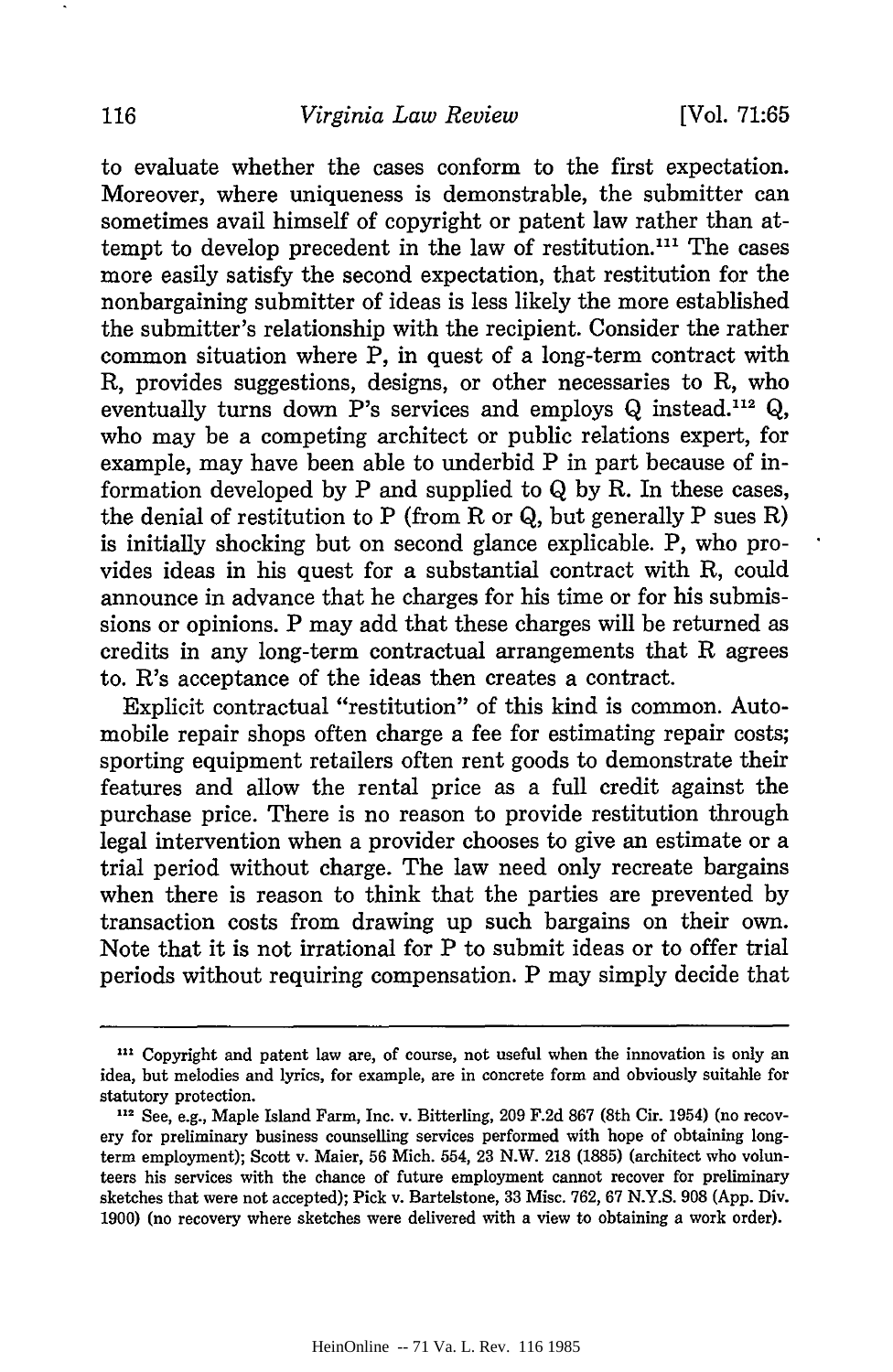the best way to attract R's patronage is to provide free services that demonstrate P's talents. In any event, it is clear that restitution for the nonbargaining provider should not be available when there is no reason to think that a bargain is missing.

I am left, then, with the prediction (or normative conclusion) that restitution will be granted to the nonbargaining submitter who would have had difficulty bargaining with the recipient, who provides an idea that generates profit for a profit-seeking recipient, and whose idea is so exceptional that it would not have been developed in-house or purchased from a competing provider.<sup>113</sup> In addition, courts may decline to award restitution when such an award would be likely to stimulate submissions that could not be honestly declined by the recipient except at great cost. The case law may not neatly conform to this description-especially because reasonable people will disagree about which ideas are exceptional and unique-but the not infrequent ability of strangers to recover for the submission of profitable ideas is consistent with the market-encouragement and wealth-dependency explanations.

## *4. Nonbargained Precautions*

The opportunity for a provider to bargain in advance for compensation from a profit-seeking recipient is a theme that also helps us understand the law's treatment of the insured provider who works to prevent a loss that would be covered by his insurer. The cases are generally of two types. A provider with first-party insurance, such as property insurance, takes nonbargained preventative measures, such as calling in a proprietary firefighting company.<sup>114</sup> Alternatively, a provider with third-party liability insurance takes expensive steps to mitigate or forestall a still larger loss that would have been borne by the insurer.<sup>115</sup> If recovery is available in these settings, we must also consider whether restitution should be available to an insured whose precautionary efforts are reasonable but unsuccessful.

<sup>&</sup>lt;sup>113</sup> Compare, e.g., Blase v. Pedlow, 183 Cal. App. 2d 367, 6 Cal. Rptr. 635 (1960) (no recovery where plaintiff put property in working order so that he and defendant could conduct business together), with Desny v. Wilder, 46 Cal. **2d 715, 299 P.2d 257 (1956)** (reversing summary judgment denying restitution to submitter of screenplay).

**<sup>&</sup>quot;'** See Farmers Mut. Fire Ins. Co. v. McMillan, **217** Tenn. **125, 395 S.W.2d 798 (1965)** (denying restitution for cost of using private fire department); see infra note 122.

**<sup>&</sup>quot;** See Leebov v. United States Fidelity **&** Guaranty Co., 401 Pa. **477, 165 A.2d 82 (1960).**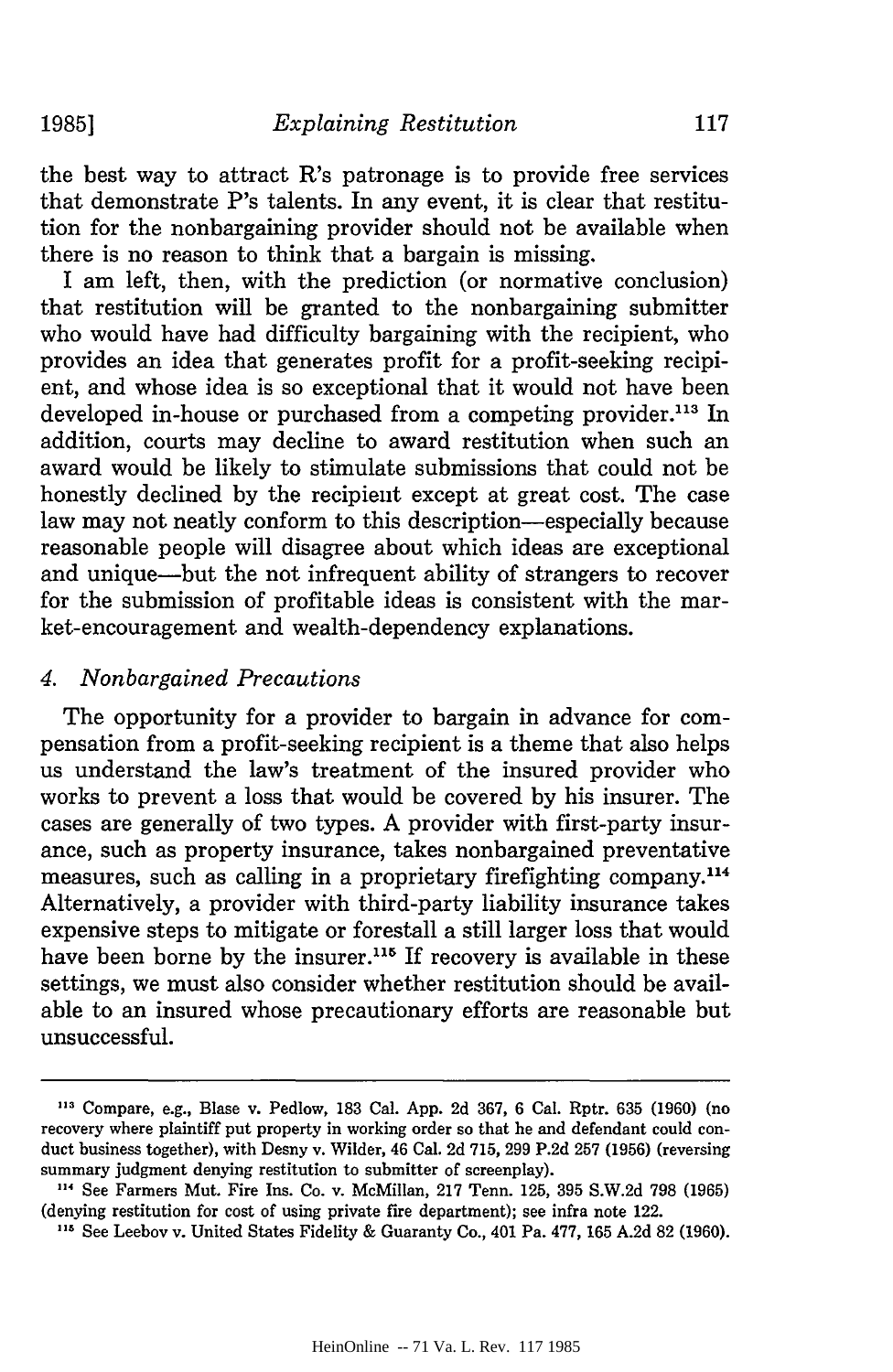Consider the importance of ex ante bargaining in the most interesting of these provocative cases, *Leebov v. United States Fidelity & Guaranty Co..11* In *Leebov* the insured, a builder protected by liability insurance, was excavating a project site when faced with a landslide. He drove his trucks against the bottom of the hill, pounded stakes in the ground to secure the trucks as barriers, called his insurer for advice, and, working under the direction of an engineer, halted the slide. $117$  Where the contract is silent, does the provider recover his expenses from the insurer, given that the provider saved the insurer large liability claims? The better-bargainer hypothesis is unhelpful in this situation because the identity of the better bargainer no doubt varies between provider and recipient, depending on the circumstances, and is impossible to ascertain in advance. Although the ongoing relationship between insurer and insured must often present mitigation or comparative negligence questions, we do not always know how the parties would have allocated prevention costs.<sup>118</sup> The valuation perspective is also unhelpful because it does not enable us to distinguish this provider from any intermeddler, in that the services provided are no more or less difficult to value than those provided by intermeddlers. The wealth-dependency and market-encouragement perspectives are more useful. The wealth-dependency perspective suggests that restitution be awarded because the insurer is a profit-seeking recipient. Nor does there appear to be any market-encouragement problem, because it is hard to imagine that the recipient would have preferred to assemble and bring in some other work crew.

The analysis differs for non-emergency precautions, such as vitamins and surgery that forestall a claim on a life insurance policy,

**<sup>116</sup>**Id.

**<sup>17</sup>**Id. at 479-80, **165** A.2d at 83-84.

<sup>&</sup>lt;sup>118</sup> One could argue that the better-bargainer explanation predicts recovery. Parties such as this insurer and insured will obviously wish that they had bargained to mitigate losses efficiently; in the absence of an explicit bargain they might be expected to "agree" to reimburse the mitigator. On the other hand, the court could simply say there was a duty to mitigate, so that the insured would not recover for his mitigation efforts and also would not collect on his insurance policy for a loss caused by his failure to mitigate. The analysis is complicated somewhat because some insurance policies specify payments to the insured who attempts to prevent a covered loss. In marine insurance such agreements, called "sue and labor" clauses, are ancient, common, and may reimburse the insured for precautions even when the casualty is not forestalled. See G. Gilmore & C. Black, supra note **86,** § 2-10, at 75. Note, finally, that this point in the argument is reached whether one starts from a mitigation perspective or from a comparative negligence framework.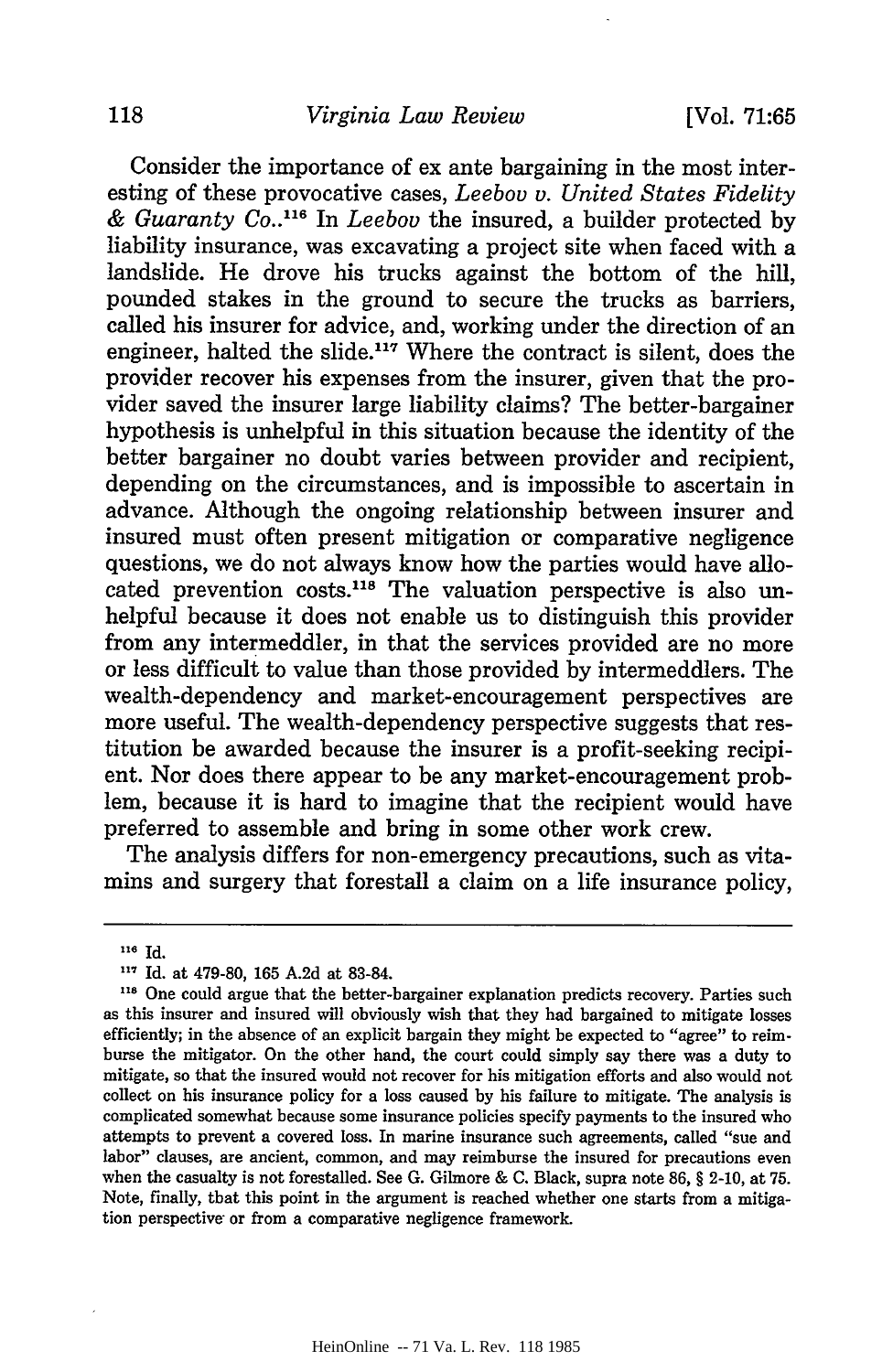or repairs that are likely to prevent a covered automobile accident. In the *Leebov* case immediate action was necessary if the landslide was to be prevented. When more time is available there is no need to grant restitution—that is, to create a missing bargain in order to regulate social obligations-because the parties will arrange on their own to prevent large losses. Consider, for example, an insured who is considering installing a sprinkler system on his premises. His insurer may offer a reduction in fire insurance premiums that finances or partly finances the precautionary measure. If the insurer refuses to reduce premiums the insured will pay for the sprinklers on his own or look for a competing insurer that will subsidize the improvement. Alternatively, if the insured does not voluntarily take precautions, the insurer may *require* installation of a sprinkler system or may raise premiums or refuse to renew the insurance if the insured fails to install the required system. In any case, there is time to bargain before the precaution must be taken. Judicial intervention is unnecessary because the parties will reach the sensible result on their own. To be sure, the nearer in time the bargaining is to the threatened risk, the more likely will opportunistic bargainers be able to shift the costs of precaution or mitigation. But the precaution will normally be taken if it is efficient to do so, whoever must pay for it.<sup>119</sup>

The denial of restitution to an insured who took precautions when time allowed for bargaining can also be explained by the market-encouragement perspective. Even if the insurer agreed to finance the entire sprinkler system, the insurer would hardly consent to an absolute reimbursement plan, because such a plan would give the insured no incentive to shop for the least expensive or most efficient system or installer. By hypothesis, time permits such shopping.<sup>120</sup> By way of contrast, in *Leebov* the insured had to

<sup>&</sup>lt;sup>119</sup> Of course, the law may reverse the wealth distribution accomplished in last-minute bargaining on the grounds of duress or undue influence. Restitution itself generally has behavioral implications. If restitution is always denied, some behavior (litigation, water purification, idea formulation) will not take place, even though ex ante-or in a world free of transaction costs-the behavior would be regarded as desirable.

**<sup>120</sup>**But see Bankers Trust Co. v. Hartford Accident & Indem. Co., 518 **F.** Supp. 371 (S.D.N.Y. 1981), where the insured fixed broken fuel pipes beneath its warehouse and thus saved the liability insurer claims that would have arisen from the pollution of the East River. Restitution was granted. In these circumstances there was arguably no market-encouragement problem because the insured's participation would in any event be needed to repair pipes beneath its own warehouse. Certainly, if the insurer alleged that the insured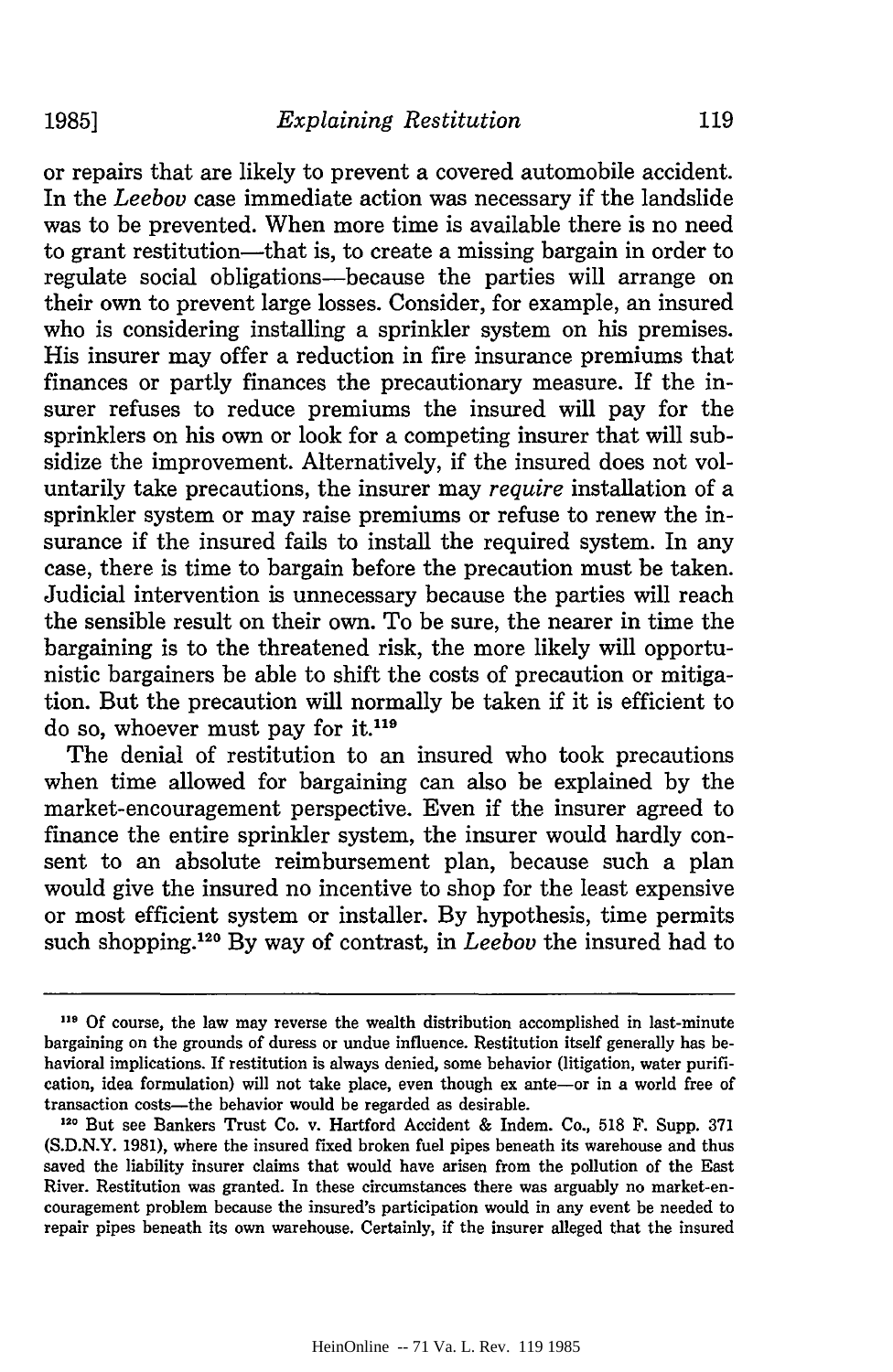rush his trucks into position, but then consulted with the insurer and with a recommended engineer before taking additional steps, $121$  thereby alleviating the market-encouragement problem and "enabling" the court to award restitution.

Nonetheless, even with time to bargain a farsighted insurer may not as a practical matter be able to negotiate a contract that ensures that the insured will take emergency precautions at the insured's own expense. The insurer can enforce a contract that requires the insured to install a sprinkling system at his own expense because the insurer can inspect the premises or ask to see the insured's receipts for the purchase. But the insurer cannot monitor the precautionary measures taken in emergencies. By requiring the insured to pay for these precautions, the insurer risks the moral hazard that the insured will stand by and allow disaster to strike, and then claim that the landslide was a total surprise that allowed no time for mitigating efforts. 122 Consequently, in creating a detailed insurance bargain ex post for less-than-perfectly farsighted parties, we can be sure that the bargain they would have reached would have encouraged steps to halt landslides and would have promised payments from the insurer to the loss-preventing provider to alleviate the moral hazard just described. The frequent interpretation of marine insurance contracts in this manner<sup>123</sup> supports this conclusion, inasmuch as a contract requiring certain precautions at sea to be underwritten by the insured would present a moral hazard. Indeed, this argument suggests that where mitigating efforts are difficult to monitor, restitution for reasonable nonbargained precautions should be granted, even when such precautions prove, ex post, to have been unnecessary or futile.<sup>124</sup>

undertook wasteful or extravagant repairs, the case might have been decided differently.

 $121$  Leebov v. United States Fidelity & Guaranty Co., 401 Pa. 477, 480, 165 A.2d 82, 84 (1960).

<sup>122</sup> This problem of strategic behavior makes what we call mitigation issues different from and richer than comparative negligence problems. Unfortunately, Farmers Mut. Fire Ins. Co. v. McMillan, 217 Tenn. 125, 395 S.W.2d 798 (1965), also involved an emergency measure and yet denied restitution. See supra note 114. The case (and the insurer's behavior) seem absurd unless the insurer was trying to encourage the formation of a public firefighting institution.

**<sup>123</sup>**See Note, Allocation of the Costs of Preventing an Insured Loss, 71 Colum. L. Rev. 1309, 1310-15, 1318-20 (1971).

**<sup>224</sup>**For a discussion of ex ante and ex post incentives, see Goetz & Scott, supra note 94.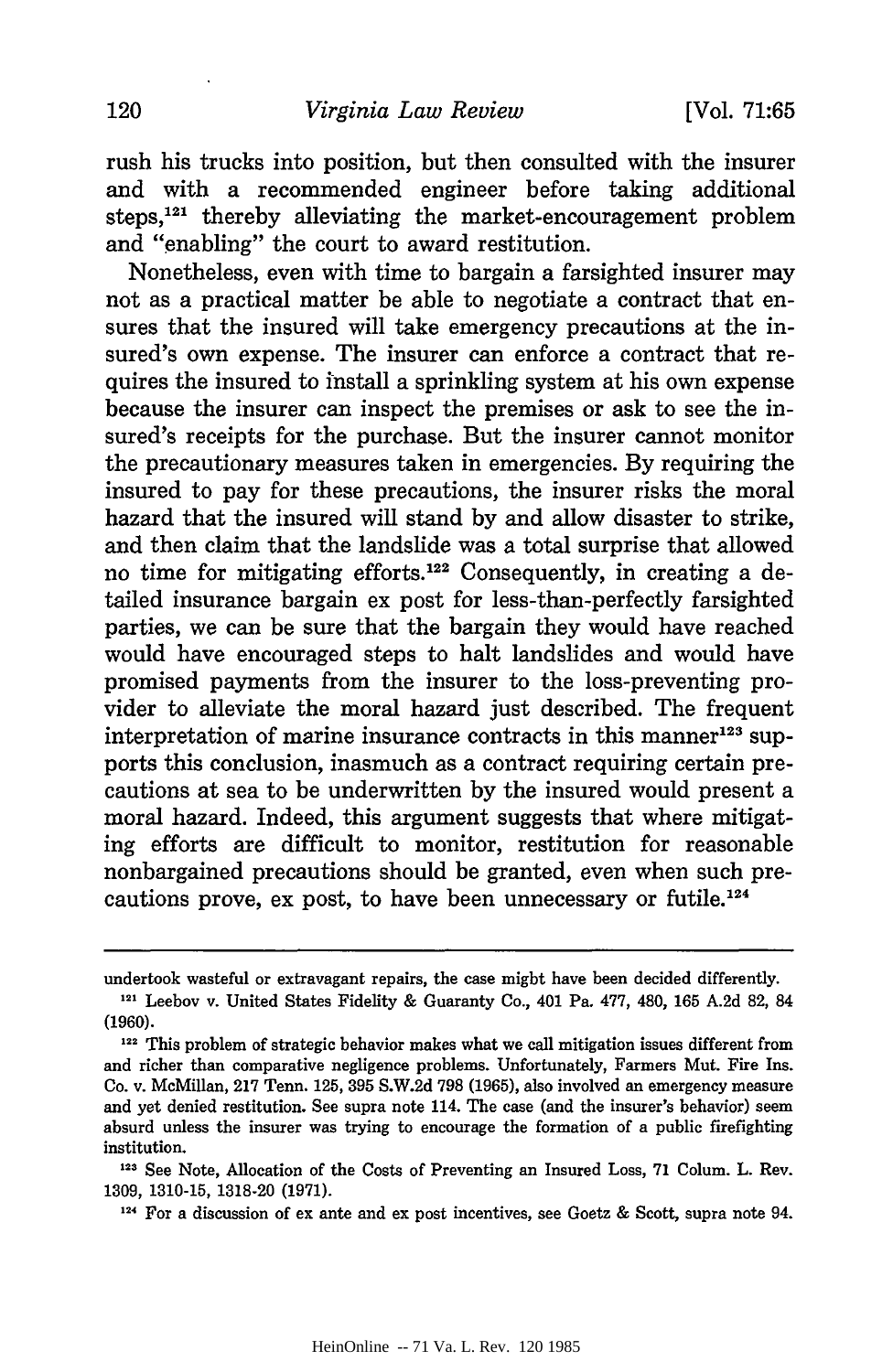#### 1985] *Explaining Restitution* 121

#### III. CONCLUSION

As a descriptive or predictive matter there are obvious limitations on the usefulness of the approach to nonbargained benefits suggested in this article. Perhaps the most serious obstacle to an elegant, comprehensive summary of restitution law is the problem of distinguishing volunteers from other nonbargaining providers. Even if the argument advanced earlier in this article is entirely convincing, and the denial of restitution to volunteers or rescuers follows from the freedom from liability enjoyed by those who decline to volunteer, there remains the task of distinguishing volunteers from providers who expect compensation or at least some probability of compensation after a day in court. Inasmuch as professional providers are safely regarded as profit-seekers rather than as volunteers, it is useful, in seeking to predict the cases that grant restitution, to look for profit-seeking parties, be they recipients or providers.

Physicians, lawyers, landlords, skilled craftsmen, and taxpayers figure prominently in the cases that grant restitution; it is no accident that these actors are professional providers who normally demand compensation for their services or payments. The marketencouragement perspective will often rescue the positivist observer, because classic volunteers such as neighbors or passers-by often provide services in settings where the denial of restitution coincides with the likelihood that the recipient would not have chosen this provider in an open market. By contrast, restitution is likely where the market is unlikely to be thickened by a denial of recovery. For example, in the famous case of *Chase v. Corcoran,125* the finder of a boat adrift in a river recovered for storage and necessary repairs after the owner eventually claimed his boat. There is arguably no market-encouragement problem in such circumstances because the finder will be aware that the boat may become his own and that he must then absorb the costs of storage and repairs. The finder thus has a fair incentive to use an efficient provider. *Chase v. Corcoran* also does not present a wealth-dependency problem, because it is arguable that the provider made only necessary repairs and that, ultimately, the boat could be said to finance the

**<sup>125</sup>**106 Mass. 286 (1871).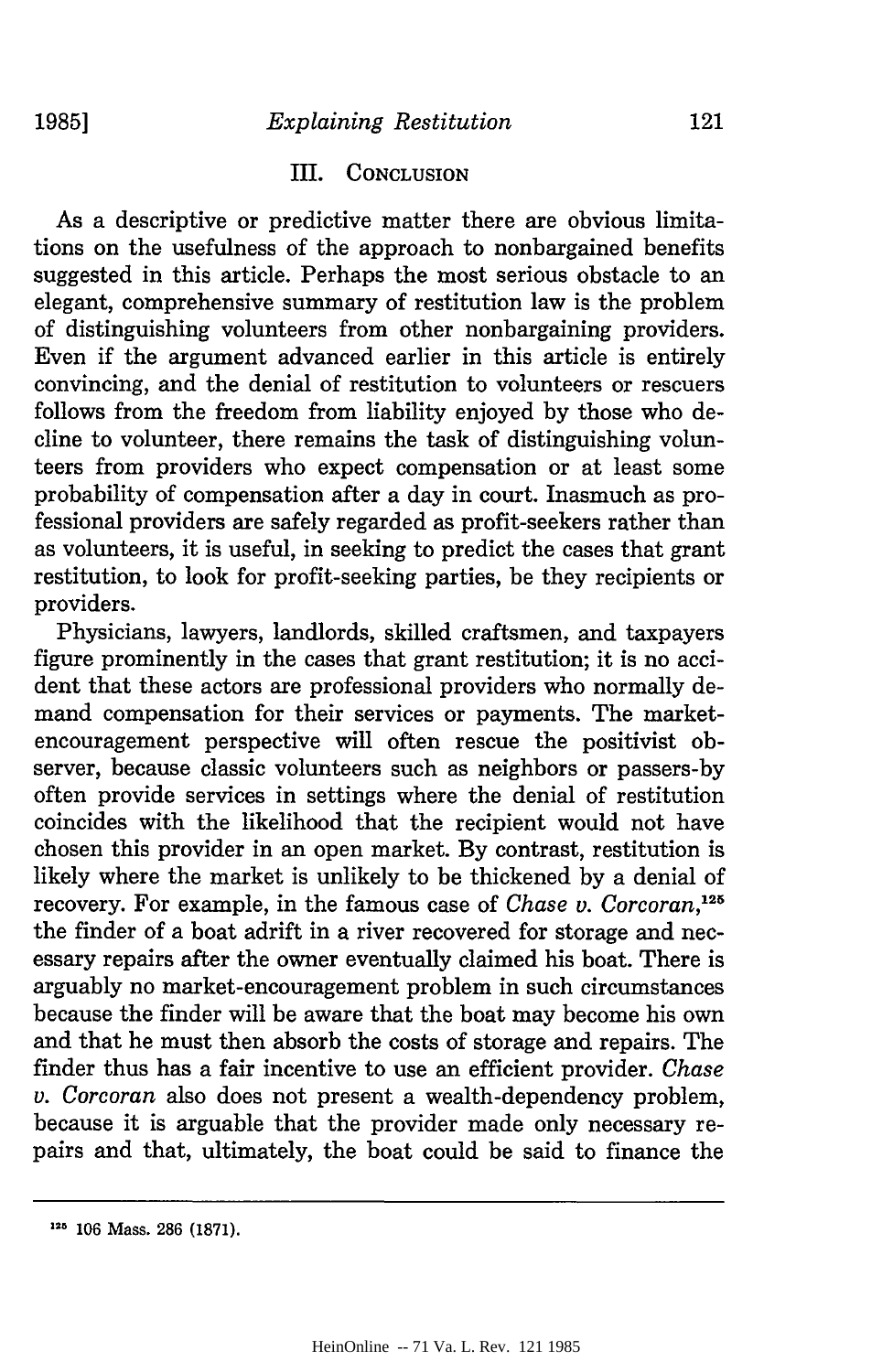repairs. Thus, the case is easily explained by the perspectives emphasized in this article.

On the other hand, it would not be surprising to find a court denying recovery in such a situation with some comment about the difference between moral and legal duties. Indeed, Professor Palmer reports that in English law finders simply cannot recover for services provided.<sup>126</sup> The peculiar—even if explicable—treatment afforded volunteers thus requires a successful predictor to guess correctly the occasions on which a nonbargaining provider who presents no wealth-dependency or market-encouragement or special valuation problem will nevertheless be regarded as a volunteer motivated by loftier rewards than the prospect of restitution. Aside from this trap, the predictor armed with the perspectives advanced in this essay will find them extraordinarily useful in describing a great number of cases that involve restitution for nonbargained benefits.

The bulk of this essay describes in passing the law's sensitivity to the most serious objections to the legal scholarship that focuses on the incentive effects of legal rules. Their normative value is another issue. Readers would probably disagree about the extent to which valuation difficulties, least-cost-avoiders, and market-encouragement effects should influence results; nearly all readers may wish that the law be more inclined to grant restitution when no wealth-dependency problem exists than when such a problem presents itself. These perspectives may not only clarify the values at stake in these areas but also guide choices by suggesting appealing alternatives. Consider, for example, a case in which P, employed as a carpenter on R's premises while R is travelling abroad, repairs gaping holes cut in the roof by firemen extinguishing a blaze.<sup>127</sup> Alternatively, imagine that neighbor N learns of holes cut in R's roof by firefighters and hires a carpenter to repair the roof. Restitution for P is correctly predicted by the wealth-dependency perspective (given the fact that such repairs are necessary to prevent still greater financial losses by R); by the better-bargainer perspective (because R cannot choose a provider); and by the market-encouragement perspective (because R's choosing P for one job

**<sup>126</sup>**2 G. Palmer, supra note 1, § 10.3, at 372 n.11.

**<sup>127</sup>**Berry v. Barbour, 279 P.2d 335 (Okla. 1954). The court first determined, id. at 337, that the fire could not be traced to the provider's negligence.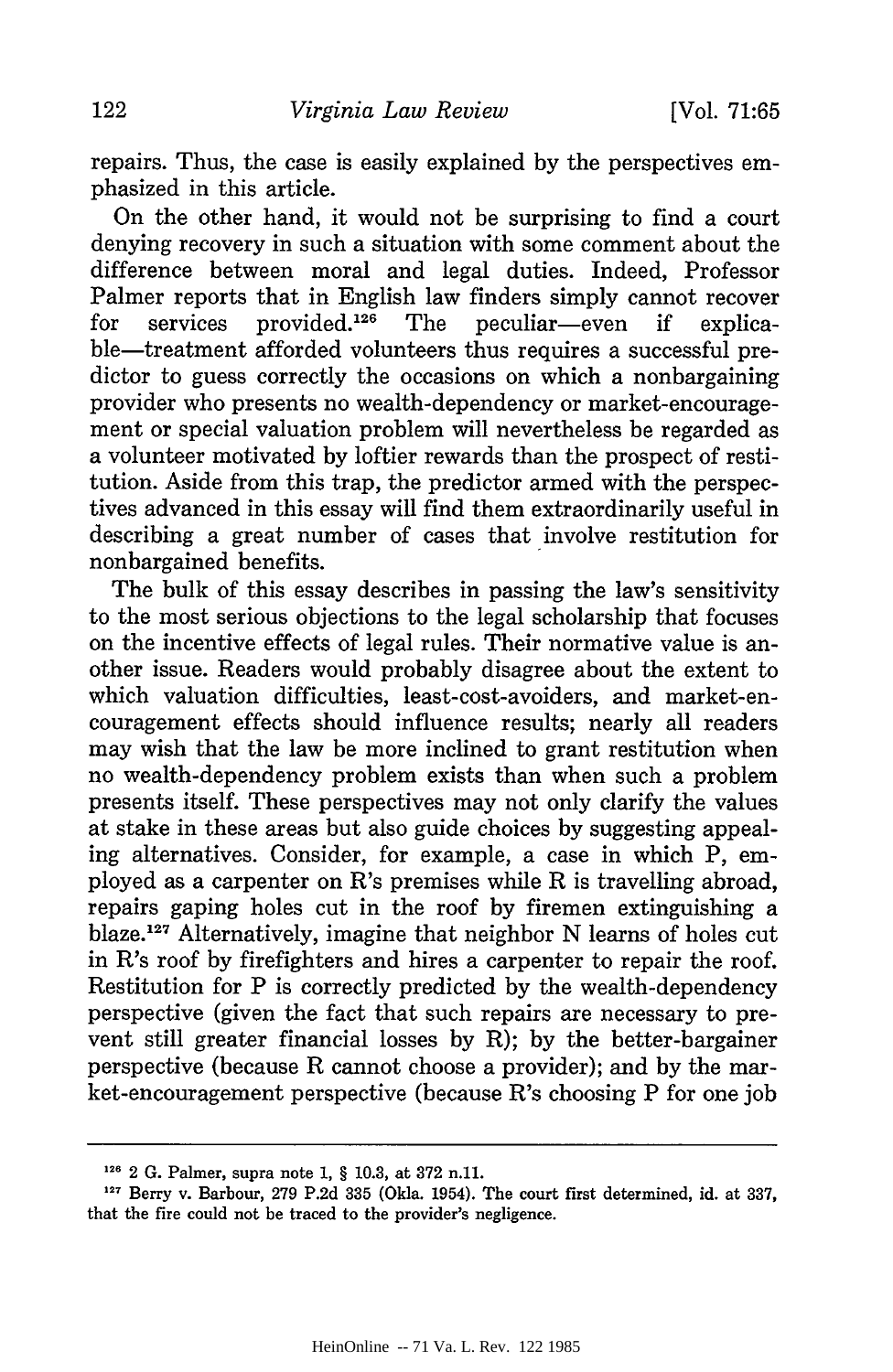signals P's fitness for a related task). By contrast, restitution for N would be contradicted by the market-encouragement perspective, and, in fact, N will not recover.<sup>128</sup> But the market-encouragement perspective can take us beyond the descriptive mode as it suggests a different and perhaps a morally more appealing strategy for N. Neighbor N, who genuinely seeks to help the absent R with the holes in R's roof, could respond to the market-encouragement problem by communicating with two or three professional providers, selecting the most attractive or even deciding that he can do the work more economically on his own. Either way, N will have overcome the distinction that can ordinarily be drawn between N and P. Indeed, N should argue that his "comparison-shopping" behavior demonstrated that he was not a volunteer but a profit seeker who expected restitution. This last illustration leaves open the question of the extent to which a nonbargaining provider like N should expend resources both in trying to communicate with R and in comparing the services of professional providers. N's ability to recover these communication and comparison costs from R is also problematic, especially if the costs are futile. Apart from physicians' services and occasional nonbargained precaution cases, restitution is normally denied where the recipient does not actually enjoyed any benefit. Fortunately for N, R will nearly always return to a completed repair job and courts will be unlikely to separate preparative from reparative expenses.

Despite the occasional potential for normative application of the tools developed in this article, I emphasize the broad and sometimes remarkable descriptive success of the suggested themes. This essay has displayed these themes throughout a range of restitution claims. In fact, most of the examples were selected precisely because they presented the most significant challenges to these themes. The bulk of everyday nonbargained benefit cases, which involve advice giving, professional repair services, neighborly property maintenance, and similar provisions, are neatly explained by the wealth-dependency and market-encouragement perspectives.

It is always difficult to know what to make of descriptive keys that unlock areas of the law that first appear internally inconsistent and confusing. Not only do judges not use language that rings of "market encouragement" and "least cost avoidance," but

**<sup>128</sup>**See 2 **G.** Palmer, supra note 1, § **10.3,** at **373.**